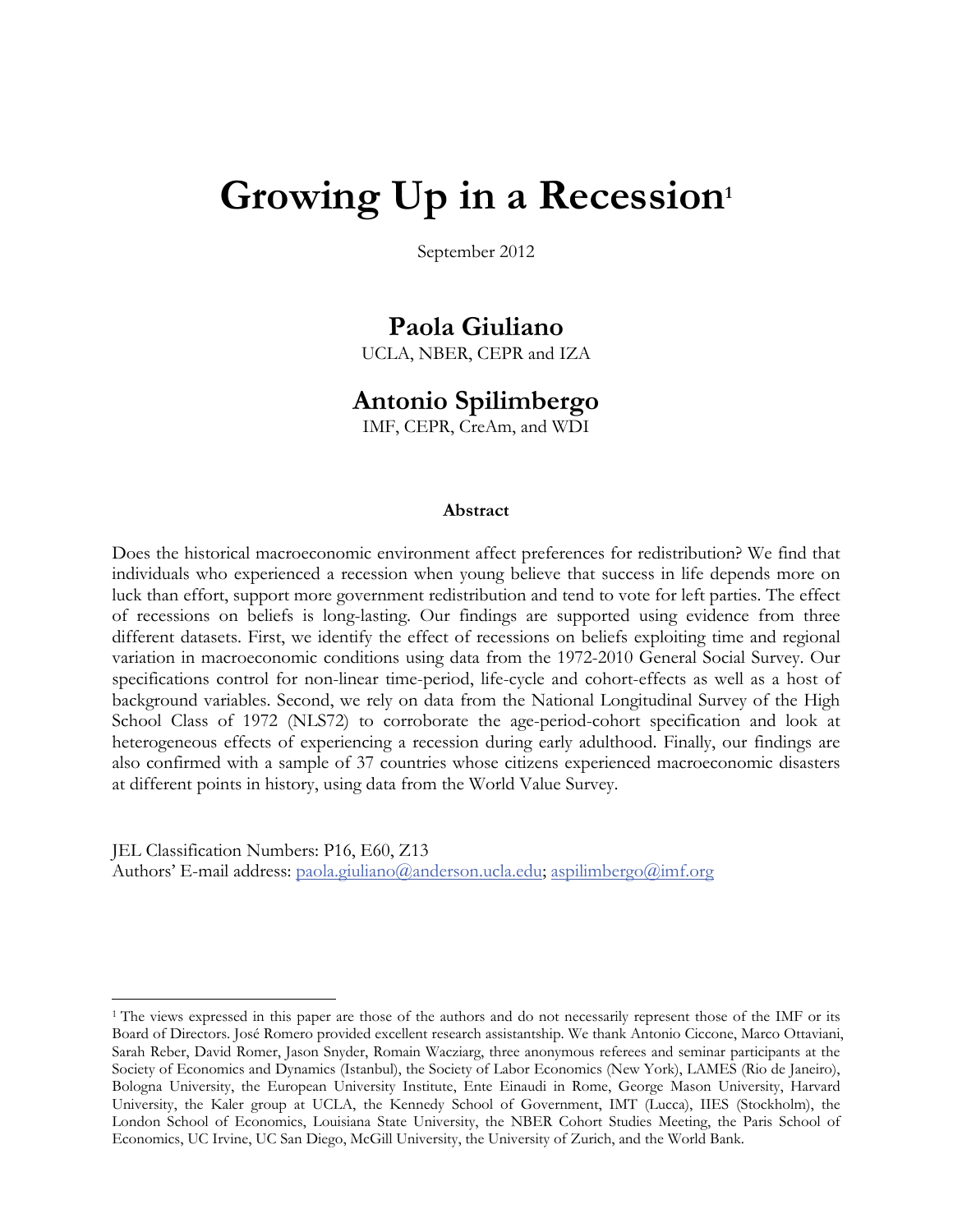# **1. Introduction**

Preferences for redistribution are at the foundation of political economy and vary in systematic ways across countries.<sup>2</sup> Societies that prefer an equal distribution of income choose larger and more redistributive governments; societies that are less concerned about inequality choose smaller and less redistributive governments. For example, differences in preferences for redistribution can explain why Europe and the US are so different in terms of government intervention in the production and distribution of income.<sup>3</sup>

Despite the crucial role of preferences for redistribution in explaining institutional outcomes, little empirical work has been done on how these preferences are formed and how and why they change over time.<sup>4</sup> Are individual preferences for redistribution exogenous? Or is it possible that living under a specific macroeconomic environment leads to adaptation of preferences? This paper covers this gap by investigating whether the experience of a recession during youth permanently changes preferences for redistribution.<sup>5</sup> Historical examples of the relevance of macroeconomic shocks on the determination of attitudes toward the state, and ultimately different welfare systems, abound. The national welfare system established after the Great Depression was a radical break from the strong sense of individualism and self-reliance characterizing American society. Several countries in Europe also moved from partial or selective provision of social services to relatively comprehensive coverage of the population during the same period.

In this paper, we examine systematically whether individuals differ in their desire for government intervention depending on the macroeconomic history that they experience when young, a question not yet addressed in the literature on preferences for redistribution.<sup>6</sup> We do so by testing well-grounded psychological theories on the formation of political and economic beliefs. According to a vast literature in social psychology, economic and political beliefs are formed mostly during early adulthood and change slowly past this critical age. In particular, the most relevant theory

<sup>2</sup> Alesina and Glaeser (2004).

<sup>3</sup> For different models relating preferences for redistribution and political outcomes see Piketty (1995), Alesina and Angeletos (2005), Corneo and Gruner (2002) and Benabou and Tirole (2006). For a general review of the literature on

 $\frac{4}{3}$  Part of the empirical literature on preferences for redistribution has emphasized the presence of systematic variation across cultures. Luttmer and Singhal (2008) show that preferences for redistribution of second generation immigrants in different European countries tend to replicate those of their countries of origin. The intuition behind this result is that beliefs and values are passed down from parents to children and they tend to persist from generation to generation.<br>While culture is definitely important, it cannot explain why preferences for redistribution change over ti

 $5$  Two recent papers provide evidence that preferences for redistribution can indeed change. Alesina and Fuchs-Schündeln (2008) show that strong collective experiences, such as the communist regime that existed in Eastern Germany before 1990, were relevant for the formation of preferences for redistribution of East Germans. Di Tella, Galiani and Schargrodsky (2007), show that receiving property rights changes the beliefs that people hold. <sup>6</sup> See Alesina and Giuliano (2011) for a review.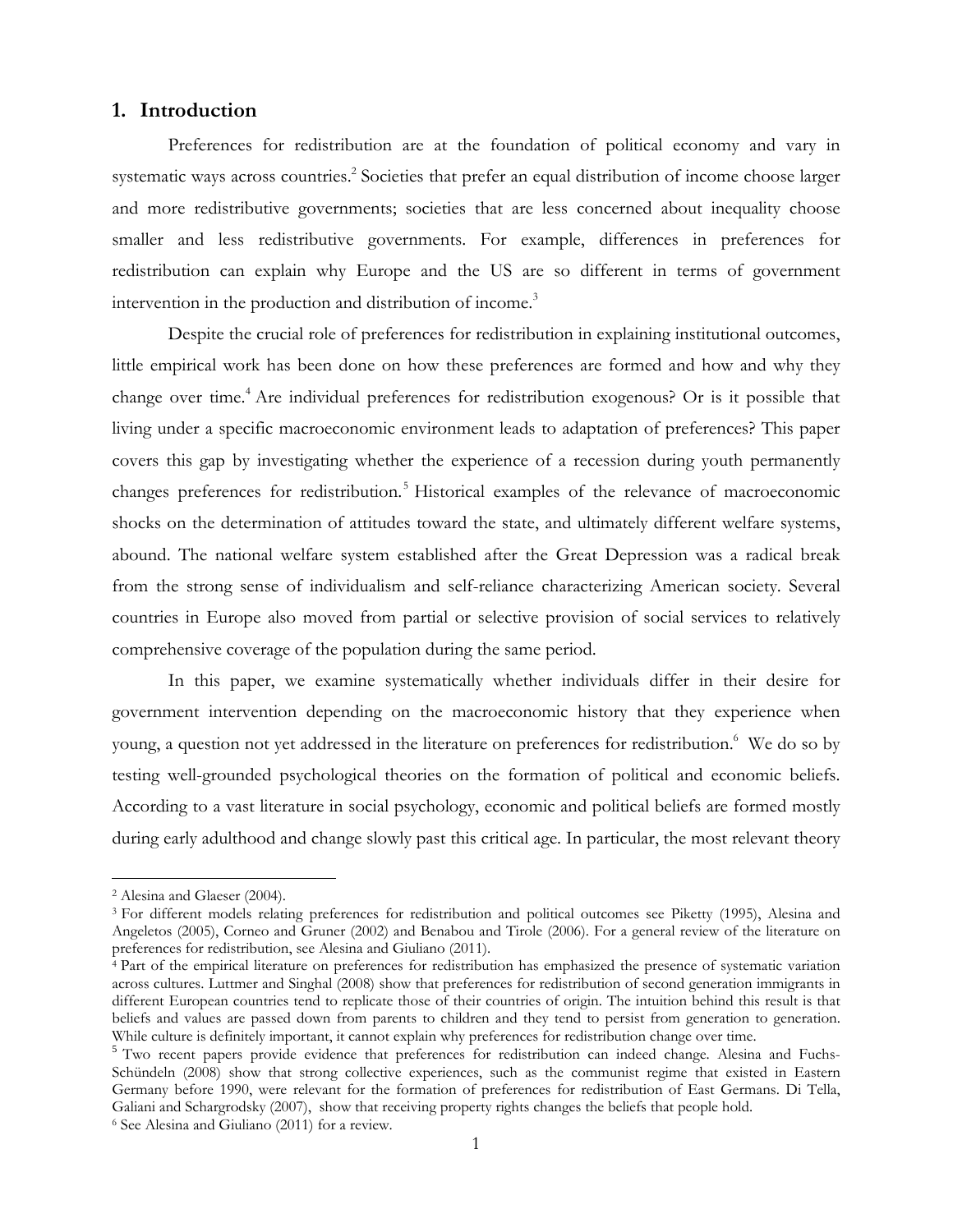in this respect, the *impressionable years hypothesis*, states that core attitudes, beliefs, and values crystallize during a period of great mental "plasticity" in early adulthood (the so-called "impressionable years") and remain largely unaltered throughout the remaining adult years. Evidence of significant socialization has been found between 18 and 25 years of age (Krosnick and Alwin 1989).<sup>7</sup>

Consistent with theories of social psychology, this paper shows that large macroeconomic shocks experienced during the critical years of adolescence and early adulthood, between the ages of 18 and 25, shape preferences for redistribution and that this effect has a strong statistical and economic significance.

We prove our results by using evidence drawn from three datasets. First, relying on pooled cross-sectional data from the 1972-2010 General Social Survey (GSS), the paper uses regional variation in macroeconomic conditions in the United States to identify the impact of economic shocks on the formation of preferences for redistribution. The key challenge in any study of preference formation is the appropriate control of omitted variables: a cohort of individuals shares a large number of experiences, ranging from economic shocks to technological progress to a multitude of unobservable characteristics. This makes the identification of macroeconomic shocks almost impossible if we use only cross-time variation. For this reason, our identification strategy uses cross-regional variation in individual experiences during their critical age. Using the information on the location of respondents during adolescence, our identification relies on time and location specific shocks. This specification allows us to control for non-linear time-period, life-cycle and cohort-effects as well as a host of background variables.

Second, we confirm the findings from the US-based GSS by extending the analysis to a large set of countries. We do so by linking preferences for redistribution to experiences of economic disasters during youth in a sample of 37 countries, using evidence from the World Value Survey. Finally, we utilize data from the National Longitudinal Survey of the High School Class of 1972 (NLS72) to corroborate the age-period-cohort specification and shed light on the mechanisms driving the results.

For all our analysis we use a variety of self-reported measures of preferences for government intervention. To show that subjective measures are a good approximation of underlying behavior,

<u>.</u>

<sup>7</sup> A similar theory, the *increasing persistence hypothesis,* also maintains that individuals are flexible and responsive to social circumstances when they are young, but are gradually less responsive as they age. This decrease in flexibility is due to a "decline in energy and loss of brain tissue, to disengagement and a decrease in interest in events distant from one's immediate life and to the accumulation of friends who share similar world views" (Glenn, 1980). Both hypotheses have similar predictions that belief formation happens mostly during adolescence and early adulthood and could eventually fade with age. Another hypothesis, which has received much less attention, is the *life-long openness hypothesis,* which maintains that individuals are highly flexible throughout their lives and constantly alter their attitudes in response to changing life circumstances (Brim and Kagan, 1980).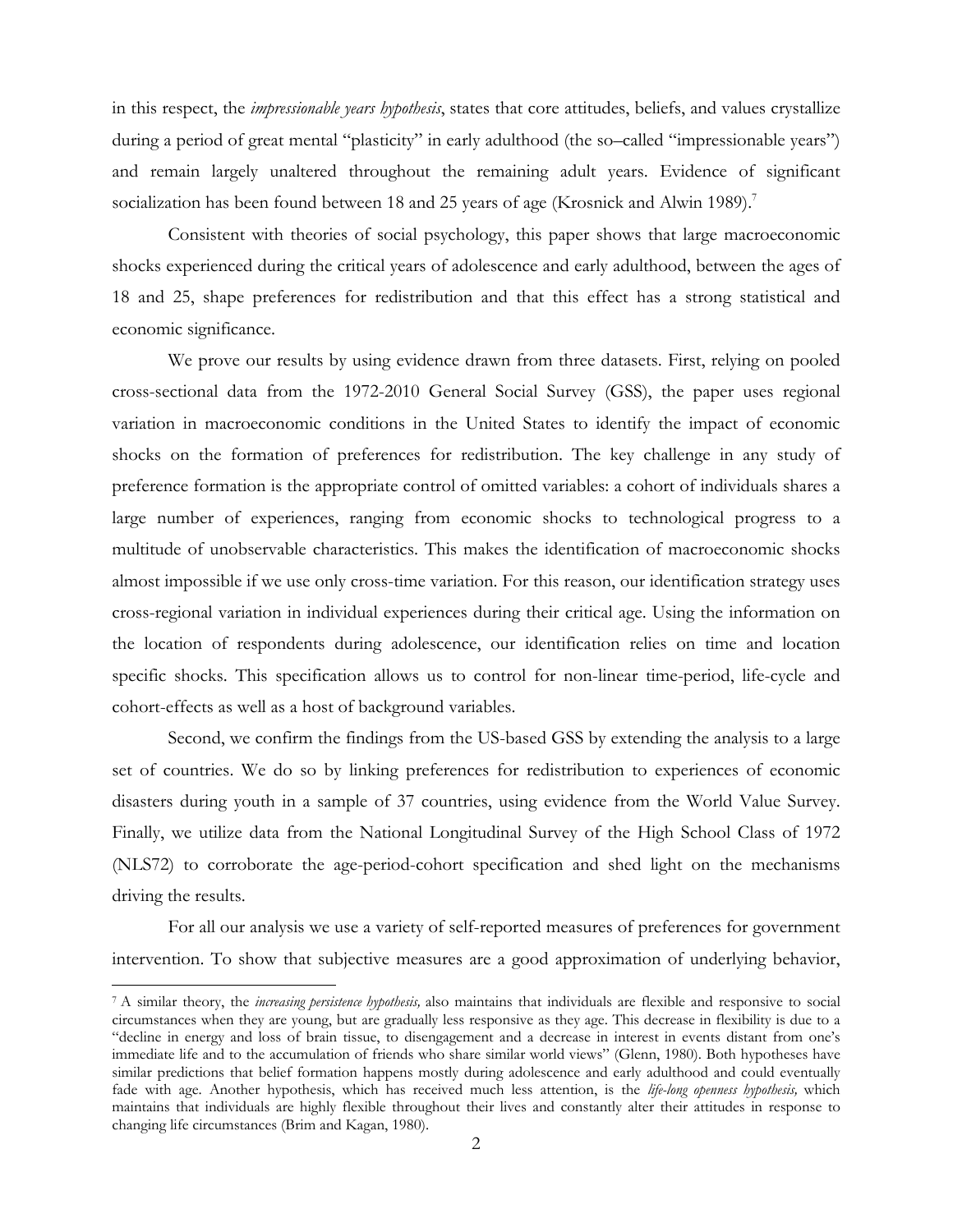we also examine the validity of these self-reported measures by comparing them with several objective measures of political behavior, including political ideology, party affiliation and voting behavior in the last election. The similarity of our findings on voting and political behavior confirms that experiencing a recession when young affects real behavior.

Overall, we do find that experiencing a recession when young permanently increases the individual desire for redistribution. The effect is statistically significant and economically meaningful and is robust across three different datasets and for a variety of specifications. To gauge the economic significance of our findings we construct a counterfactual, using evidence from the General Social Survey, of what would have happened to the percentage of people voting for the Democratic Party in the last election in the nine different regions of the US, if individuals living in that region had not experienced a recession when young.<sup>8</sup> We found that the effect of having individuals living through a recession when young could explain up to 10-15% of the probability of voting for a Democratic president in some US regions.

In our empirical analysis, we also look at the presence of heterogeneous effects. Overall, we find that the effect of experiencing a recession when young is quite general and persistent, with a slightly stronger effect for African Americans, less educated and poorer people. This evidence is suggestive that at least part of the recession effect is amplified by the personal conditions of the individuals during the recession.

Why do people become more supportive of government intervention during recessions? Piketty  $(1995)^9$  argues that shocks could change the belief that people hold about the relative importance of luck versus effort as a driver of success. This belief, in his model, is related to the amount of taxes that people vote for and their preferences for government intervention. We find evidence consistent with his theory: the uncertainty created by macroeconomic shocks makes people believe that luck is more relevant than effort and, as a result, increases their desire for government intervention. The persistent effect of macroeconomic shocks on beliefs is also consistent with Cogley and Sargent (2008). The authors find, in reference to the Great Depression, that macroeconomic shocks are "beliefs twisting events", whose influence can last for a long period, because it takes a long time to correct the pessimistic beliefs induced by the depression event through the observation of macroeconomic data. Many writers since the 1930 have indeed argued informally that the Great Depression created a "depression generation" that behaved in a way that affected the macroeconomy for decades after the depression ended. For example, Friedman and

<u>.</u>

<sup>8</sup> The details of this counterfactual exercise are provided in Section 3. 9 For a complete discussion of the model see the literature review in Section 2.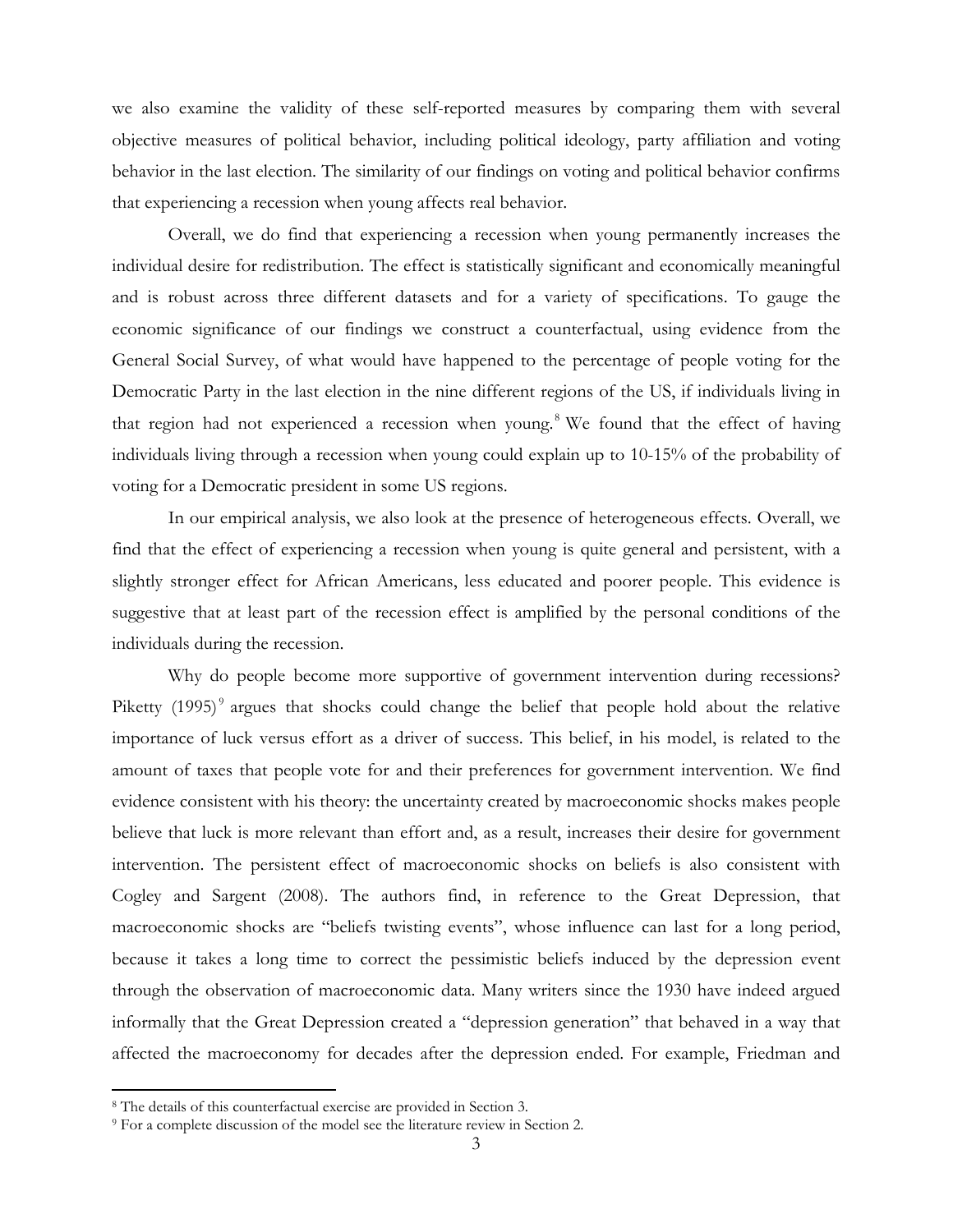Schwartz (1963) suggested that the Great Depression "shattered" beliefs in the future of capitalism. Our findings are consistent with this view.

Our paper has a number of important implications. First, individual preferences for redistribution cannot be fully explained by economic self-interest. Second, the historical macroeconomic environment can be crucial in the determination of economic attitudes. Third, the findings in this paper also provide firm empirical grounds for the models that endogenize political preferences and beliefs.<sup>10</sup>

The paper is organized as follows. In Section 2 we provide a short theoretical discussion and review the literature on the driving forces of preferences for redistribution and government intervention. Section 3 describes the data and the empirical strategy for the General Social Survey. Section 4 presents the cross-country analysis. Section 5 looks at the longitudinal evidence drawn from the NLS72. Section 6 investigates the presence of heterogeneous effects and Section 7 concludes.

# **2. Literature review**

 $\overline{a}$ 

Our paper is related to the literature analyzing the determinants of preferences for redistribution.<sup>11</sup> The standard economic model of preferences for redistribution (Meltzer and Richard, 1981) assumes that individuals' preferences for redistribution are based on a cost-benefit analysis. In models with exogenous and deterministic pre-tax income, individual's current and future net income determines preferences for redistribution. This mechanism requires that the support in favor of the more redistributive policies should be inversely related to an individual position in the income scale. If an individual is a direct recipient of a transfer program (or likely to receive it, for example as a function of his/her unemployment status), he/she favors it. Expectations of income mobility also affect individual economic motives; today's poor, who expect to be rich tomorrow, might not like redistributive policies because they will have to support them rather than benefit from them in the future (see Ravallion and Lokshin, 2000). Models based on a cost-benefit analysis imply that personal net income is not the only determinant of preferences for redistribution: a rich person living in a poor neighborhood, for example, may favor state intervention because he/she benefits from public goods provided in the region. $^{12}$ 

<sup>&</sup>lt;sup>10</sup> Piketty (1995), Alesina and Angeletos (2005) and Benabou and Tirole (2006).<br><sup>11</sup> For a general review of the literature on preferences for redistribution see Alesina and Giuliano (2011).<br><sup>12</sup> Along these lines Luttme recipients from one own racial group increases.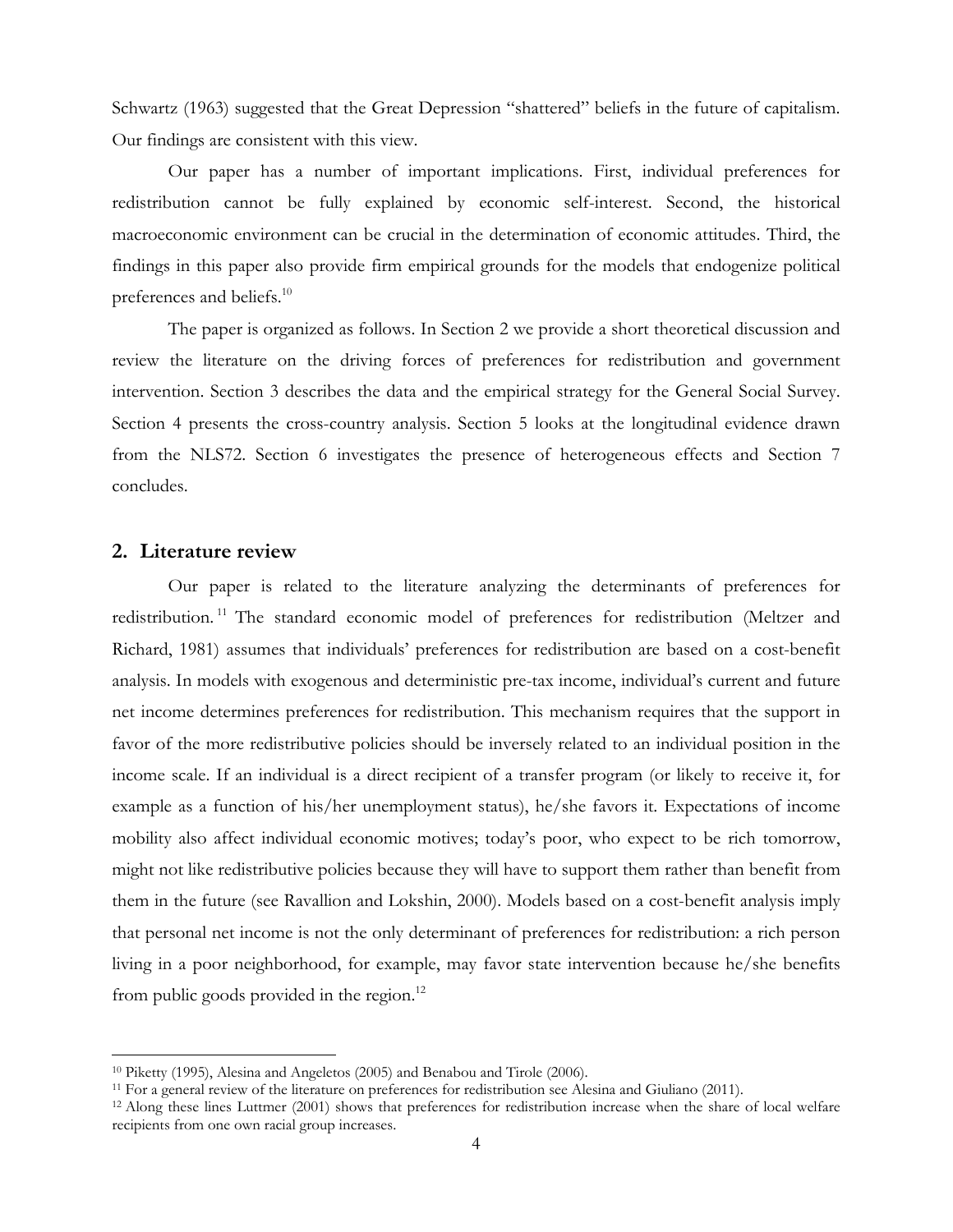A second line of research, the so-called "public-value approach," links an individual's preferences for redistribution to her public values.<sup>13</sup> According to this approach there is no link between personal net income and support for redistribution. What matters are idiosyncratic beliefs about the importance of luck versus effort as a driver of economic success. In a seminal paper, Piketty (1995) argues that beliefs are self-reinforcing. A belief that luck is important leads to higher taxation, more redistribution, and ultimately to less effort. In contrast, when effort plays a large role, rational agents, fearing adverse incentive effects, would moderate taxes. Interestingly for our purposes, he argued that shocks may make one belief particularly important at different points in time, giving rise to economic systems that differ greatly in the amount of government intervention.<sup>14</sup> The mechanism outlined in Piketty (1995) is important for the interpretation of our findings: episodes of macroeconomic shocks generate more uncertainty in the economy, which could induce people to give more weight to the importance of luck as a driver of economic success. As a result, they should also become more inclined to support redistribution. We contribute to this literature by providing empirical support for this theory and showing that the historical macroeconomic environment has an impact on preferences for redistribution and on the belief about the relative importance of luck versus effort as a driver of economic success.

This paper is also related to the literature on the implications of macroeconomic shocks on economic outcomes. Shocks may have long-lasting effects on labor market outcomes or participation into the stock market. For instance, young graduates entering the labor market in a recession suffer significant initial earning losses, which either eventually fade (Oreopoulos et al. 2012) or become permanent (Kahn 2010). Several papers in corporate finance look at the importance of recent returns on young investors in the 1990s (Greenwood and Nagel 2009 and Vissing-Jorgensen 2002). Graham and Narasimhan (2004) find that corporate managers who lived during the Great Depression choose a more conservative capital structure. In a similar vein, Malmendier and Nagel (2011) show that individuals' experiences of macroeconomic shocks affect their stock market participation and the fraction of wealth that they are willing to invest in stocks $^{15}$ .

Finally, our paper is related to the growing empirical literature on the determinants of beliefs. This literature has studied the impact of property rights (Di Tella, Galiani, and Schargrosky

<sup>13</sup> See Corneo and Gruner (2002).

<sup>&</sup>lt;sup>14</sup> Other papers that explore related ideas concern the role of upward mobility (Benabou and Ok, 2001), fairness (Alesina and Angeletos, 2005), beliefs in a just world (Benabou and Tirole, 2006).

<sup>15</sup> Recessions are also relevant for babies health (Deejia and Lleras-Muney, 2004), fertility (Ben-Porath, 1973) and adult health related behavior (Ruhm, 2000).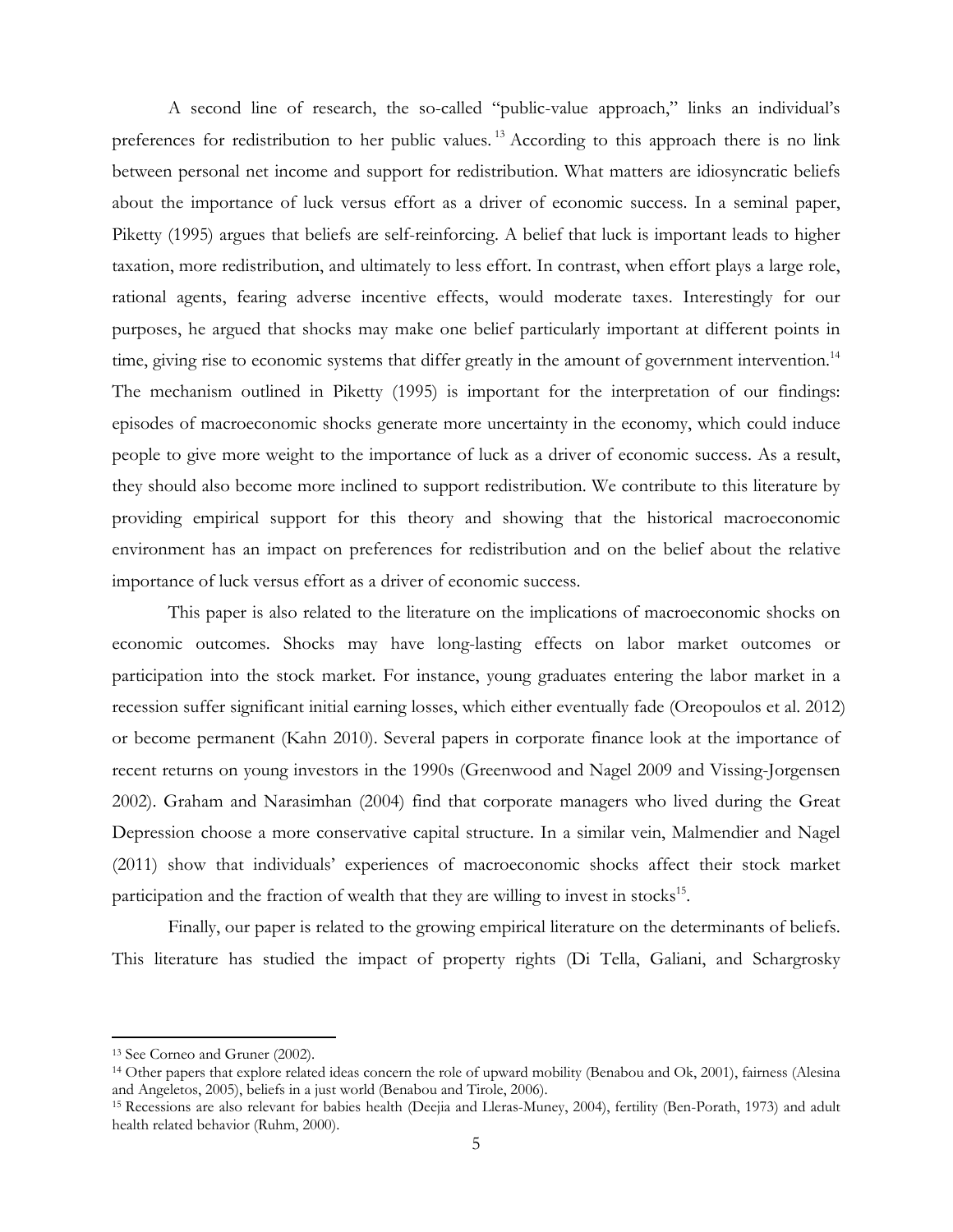2007)<sup>16</sup> and crime (Di Tella, Donna and McCulloch 2007) on beliefs, the relationship between dependency on oil and individualism (Di Tella, Dubra and McCulloch 2010), the importance of political regimes (Alesina and Fuchs-Schuendeln 2008) and culture (Luttmer and Singhal 2011) in shaping preferences for redistribution.

# **3. Evidence from the General Social Survey**

Our primary dataset on individual and political beliefs is the General Social Survey (GSS), which provides repeated cross-section observations on political and economic beliefs and various individual characteristics. The GSS, conducted by the National Opinion Research Center at the University of Chicago, is a nationally representative sample for the US of about 1,500 respondents each year from 1972 through 1993 (except for the years 1979, 1981 and 1992). It continues biennially with 3,000 observations from 1994 to 2004, rising to 4,500 respondents in 2006, and with 2,000 observations in 2008 and 2010.<sup>17</sup> We use all the data available from 1972 to 2010. Descriptive statistics for our sample are presented in Table A1.

#### **3.1. Empirical analysis**

<u>.</u>

The key variables for our analysis are several measures of preferences for redistribution and political behavior as dependent variables and a regional measure of macroeconomic shock as explanatory variable. As measures for preferences for redistribution we use the answers to three questions:

- 1. "Some people think that the government in Washington should do everything to improve the standard of living of all poor Americans (they are at point 5 on this card). Other people think it is not the government's responsibility, and that each person should take care of himself (they are at point 1). Where are you placing yourself in this scale?" This is referred to as "*help poor."*
- 2. "We are faced with many problems in this country, none of which can be solved easily or inexpensively. I am going to name some of these problems, and for each one I would like you to tell me whether you think we are spending too much money on it, too little money or about the right amount." A list of items follows, including "Assistance to the poor." We

<sup>&</sup>lt;sup>16</sup> The authors find that squatters in Buenos Aires, who were randomly assigned property rights, developed beliefs more favorable towards a capitalistic society, as represented by beliefs on individualism, materialism and the role of merit and trust.

<sup>17</sup> The survey is conducted face-to-face with an in-person interview by the National Opinion Research Center at the University of Chicago, of a randomly-selected sample of adults (18 and older) who are not institutionalized. The survey takes about 90 minutes to administer. For detailed information on the GSS see: http://www.norc.org/GSS+Website/. Sampling weights are used to adjust for differences in sampling frame across years.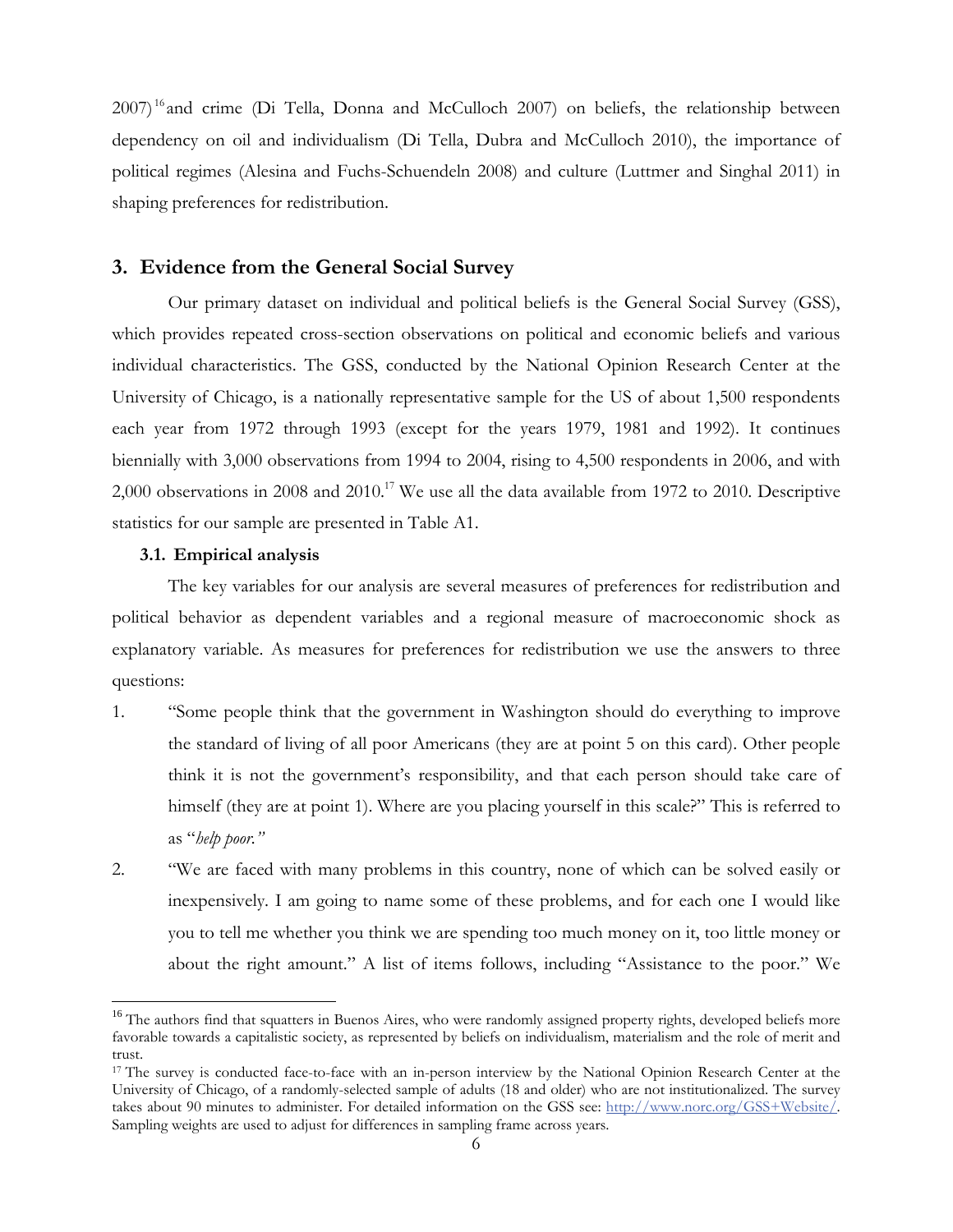coded the variable so that a higher number indicates too little assistance to the poor. This is named "*assistance poor."* 

<u>.</u>

3. "Some people say that people get ahead by their own hard work; others say that lucky breaks or help from other people are more important. Which do you think is most important?" The question can take values from one to three. Hard work is most important (1), hard work and luck are equally important (2), luck is most important (3). This is referred to as "*work-luck*."

The rationale of the first two variables is clear. The theoretical motivation for using the last variable is that an individual who believes that luck is the major determinant of economic success is expected to favor government redistribution; in contrast, an individual who believes in the importance of personal hard work is expected to oppose redistribution as discussed above (Piketty, 1995).

One concern when interpreting questions on preferences for redistribution is whether they are an accurate measure of underlying preferences. If self-reported preferences for redistribution reflect underlying preference, then they should correspond to voting behavior and political ideology. We examine the validity of self-reported measures by looking at three different measures of political behavior corresponding to the following three questions:

- 1. "We hear a lot of talk these days about liberals and conservatives. I am going to show you a seven point scale on which the political views that people might hold are arranged from extremely liberal to extremely conservative. Where would you place yourself in this scale?" We coded the question so that a higher number corresponds to extremely liberal. The answer to the question is referred to as "*political ideology*."
- 2. "Generally speaking, do you usually think of yourself as a Republican, Democrat, Independent or what?" The question could take values: Strong Democrat (6), Not very strong Democrat (5), Independent, close to Democrat (4), Independent (3), Independent, close to Republican (2), Not very Strong Republican (1), Strong Republican (0). We drop from the analysis people who answered "Other party, refused to say" or "Don't know".<sup>18</sup> The answer to this question is referred to as "*party affiliation*."
- 3. The third political measure, *voting Democrat,* is based on whether the respondent voted for a Democratic president in the last elections. We eliminate those observations where individuals either did not vote or voted for an independent.

<sup>&</sup>lt;sup>18</sup> We also run the regressions by excluding people who answered "independent", without any indication of whether they are close to Republican or Democrat from the analysis. Our results are robust to this exclusion.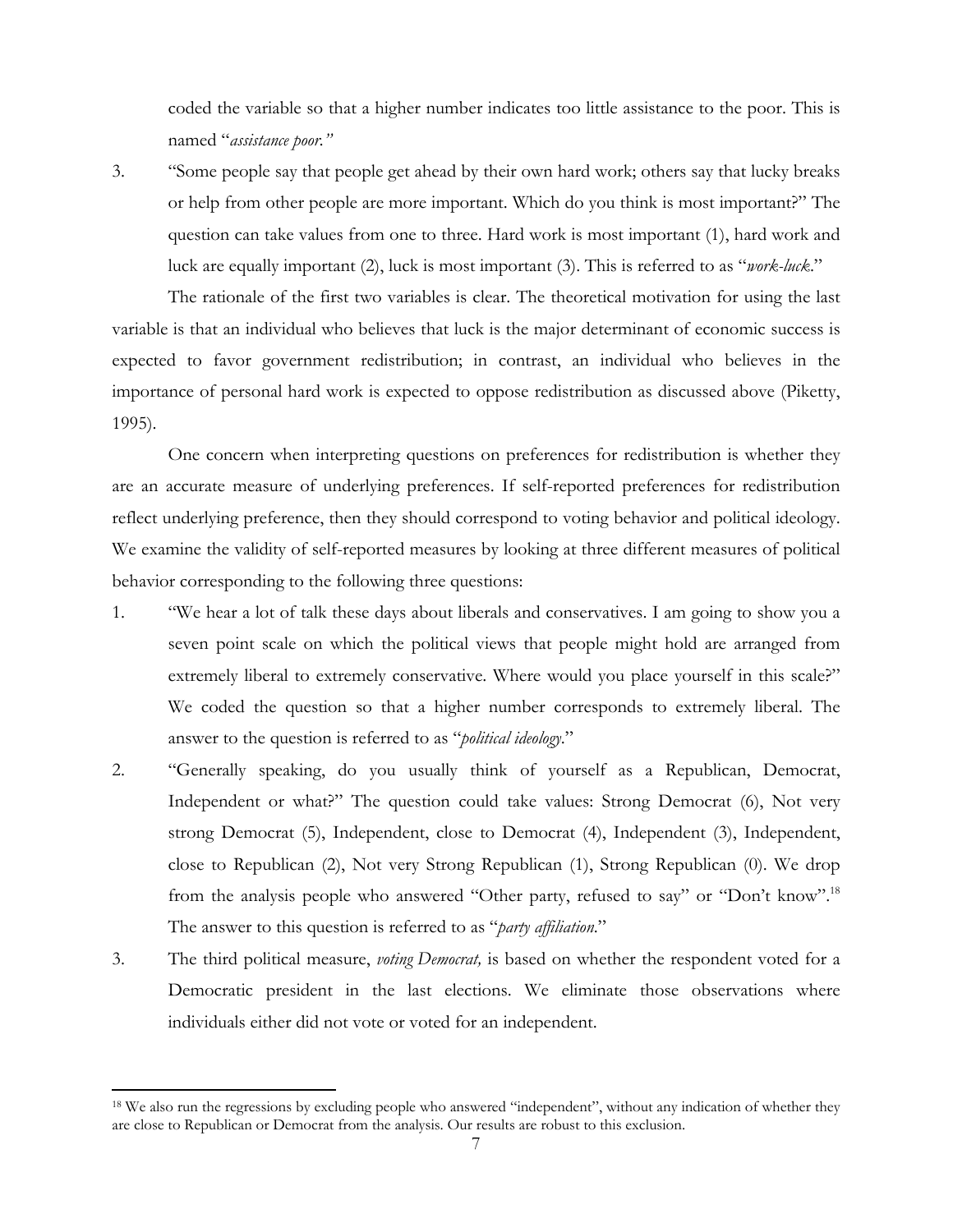We use as a measure of macroeconomic shocks large regional recessions (as opposed to state recessions). The GSS contains information on census regions (but not on single states) in which the person was living when he/she was 16. We use this information to match individuals with the macroeconomic shock in the region where the person was living during his/her youth.<sup>19</sup> We assume that the individual was living during the "impressionable years" range in the region where he/she was living at 16. One problem with assigning to the whole "impressionable years" period the region of residence at 16 is that people could move during that period. Note that if people moved, this will introduce a measurement error which will bias our results toward zero. We address this problem by running our regressions on a subsample of individuals who lived, at the time of interview, in the same region where they lived at 16. We discuss the differences in results below. In addition, the longitudinal analysis (for which individuals' locations during and after the "impressionable years" range are known) confirm our results. Finally, the results are confirmed in the cross-country analysis, where we run the regressions on the sample of people who have been living in the same country throughout their lives.

To have the longest possible time series, we construct a measure of regional recessions using data on regional personal income from the Bureau of Economic Analysis (BEA). The BEA provides annual estimates of per-capita personal income at the state level from 1929 to today.<sup>20</sup> We construct a measure of real per capita personal income using data on state personal income and population data, adjusted for inflation.<sup>21</sup> For our dependent variable, we construct a variable equal to 1 if the individual experienced at least one year in which the real regional per capita GDP growth was lower than -3.4 per cent during her "impressionable years" and zero otherwise. This threshold represents the lowest  $10<sup>th</sup>$  percentile of the GDP growth distribution for the 9 regions in the US for the period 1929 to  $2010^{22}$ 

<u>.</u>

<sup>19</sup> The nine macro regions are: New England (Maine, Vermont, New Hampshire, Massachusetts, Connecticut, Rhode Island), Middle Atlantic (New York, New Jersey and Pennsylvania), East North Central (Wisconsin, Illinois, Indiana, Michigan and Ohio), West North Central (Minnesota, Iowa, Missouri, North Dakota, Nebraska, Kansas), South Atlantic (Delaware, Maryland, West Virginia, Virginia, North Carolina, South Carolina, Georgia, Florida, District of Columbia), East South Central (Kentucky, Tennessee, Alabama, Mississippi), West South Central (Arkansas, Oklahoma, Louisiana, Texas), Mountain (Montana, Idaho, Wyoming, Nevada, Utah, Colorado, Arizona, New Mexico) and Pacific (Washington, Oregon, California, Alaska, Hawaii).

<sup>&</sup>lt;sup>20</sup> The BEA has also data on the gross state product, i.e. GDP, at the regional level. This series is however available only starting from 1963. The correlation between real per capita personal income and real per capita GDP is 0.92. We could also have used regional unemployment rates as a measure of macroeconomic recessions. This variable is however available only since 1968 from the BLS. As a result we would lose too many observations. In the longitudinal analysis (which covers the period from 1972 to 1986) we can use measures of state unemployment rates. We found that the results using unemployment are stronger when compared to measures of recession based on GDP.<br><sup>21</sup> We use national CPI to correct for inflation.

<sup>&</sup>lt;sup>22</sup> We choose the lowest  $10<sup>th</sup>$  percentile rather than simply negative GDP growth because 80% of the individuals experienced at least one year of negative growth during their critical age period in our sample when using this definition,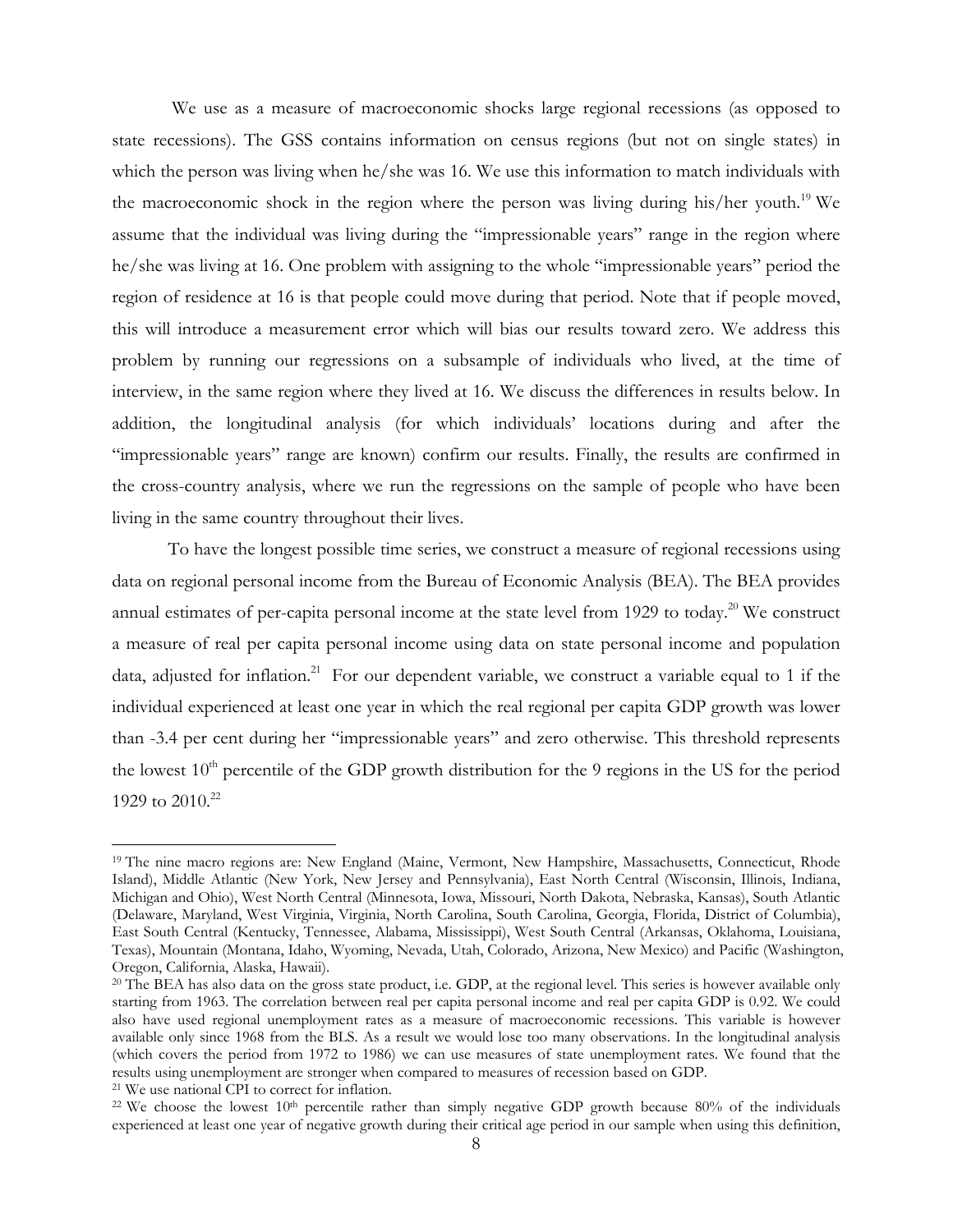Figure 1 shows if individuals living in a certain region experienced a recession during their impressionable years, by year of birth. The macroeconomic experiences of individuals living in different regions during their impressionable years were quite different. For example, the cohorts born between 1933 and 1940 were subject to at least one year of recession if they lived in New England, East North Central and South Atlantic, but not in the other regions.<sup>23</sup> Similarly, the cohorts born between 1960 and 1970 did not experience any recession if they lived in New England, but did have that experience roughly 90 percent of the time if they lived in the Pacific or West South Central regions. This percentage is around 50 percent for young adults spending their impressionable years in the Middle and Southern Atlantic, or Mountain regions; seventy percent for people living in the West North Central region and around 30 percent for people living in the East (north or south) Central region.

Our baseline specification is the following:

$$
Beliefsirt = \alpha_0 + \alpha_1 macro\ shock_{r16,imp, years} + \alpha_2 X_i + \delta_r + \eta_t + \gamma_{r16} + \delta_r \eta_t + \varepsilon_{irt}
$$
 (1)

where *Beliefs<sub>irt</sub>* indicates the response to one of the questions described above by individual *i*, interviewed at time *t* in region *r*. The variable *macro* shock<sub>r16,imp</sub>, vears is a dummy indicating whether the individual experienced a recession during the impressionable period in his/her region of residence at 16. Given that we do not have the region of residence for each year of an individual's life, we use the region of residence at age 16 for the whole 18-25 range. This introduces some noise, which is likely to cause attenuation bias. In the robstness section, we also report the results for the sample restricted to those individuals who lived, at time of interview, in the same region they lived in at 16. *Xi* is a vector of individual characteristics including age, gender, race, as well as measures of income, education, marital, and labor market status. In some specifications, we also include information on family background of the individual at 16. In particular, we control for both the level of education of the father and family income at 16.

All specifications include current region fixed effects  $(\delta_r)$ , time fixed effects  $(\eta_t)$ , and region of origin fixed effects  $(\gamma_{r16})$  to rule out the possibility of capturing a spurious correlation between region-specific characteristics and beliefs.<sup>24</sup> Finally, we include all region\*year interactions (

therefore a shock simply defined as negative growth would not have given enough variation. We could have used also the 5<sup>th</sup> lowest percentile (corresponding to a growth rate lower than -8.4%), the problem with that measure is that it captures only the generation who experienced a recession during the period 1929 to 1947.

<sup>&</sup>lt;sup>23</sup> Only people born between 1933 and 1936 experienced a recession in the Southern Atlantic region.<br><sup>24</sup> The region at time of interview does not correspond necessarily to the region  $r16$  in which the individual grew up individuals may have moved.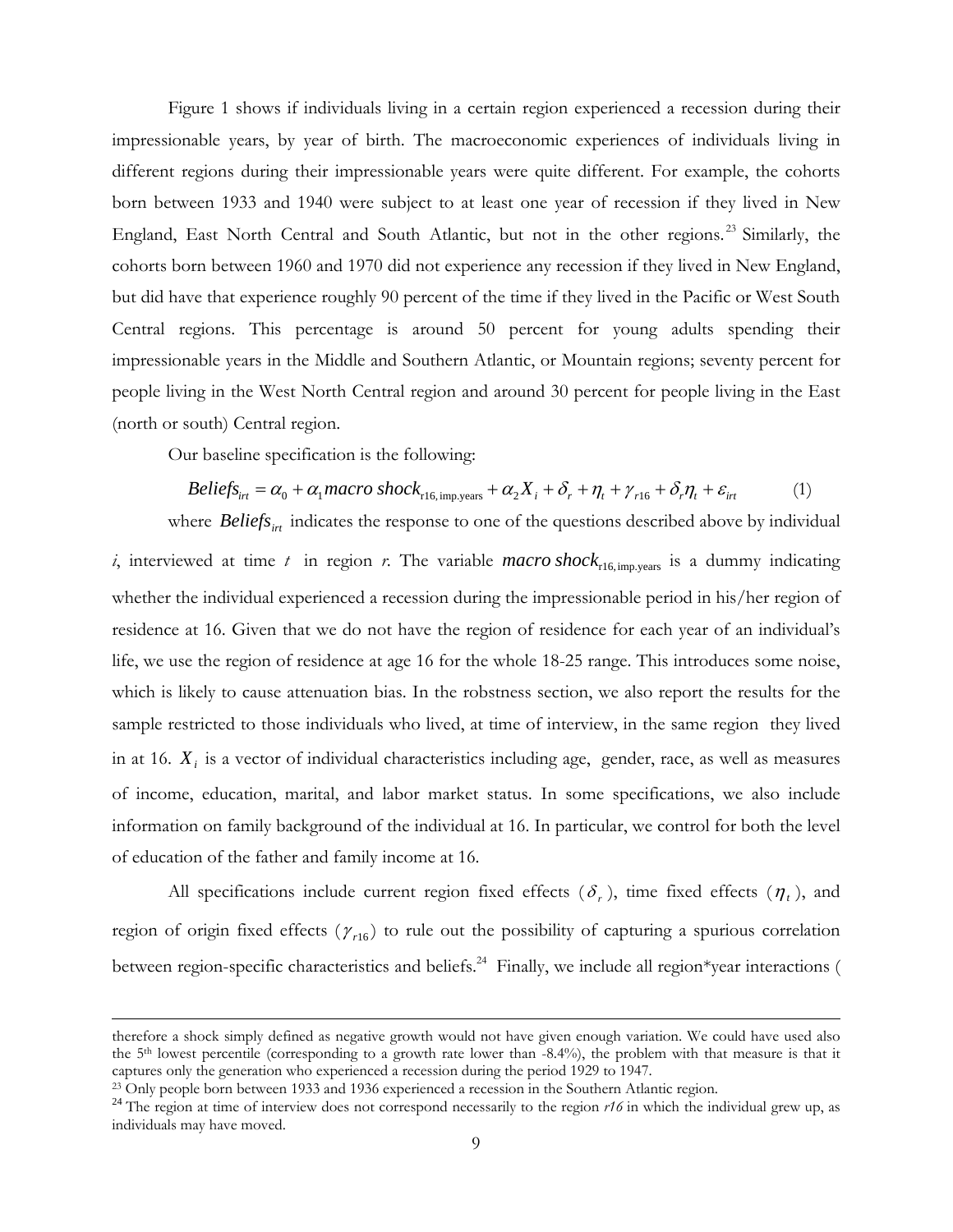$\delta_r \eta_t$ ) to take into account all possible time varying regional covariates. Our variable of interest, *macro shock*<sub>r16,imp.years</sub>, has cross regional variation but also variation between cohorts. For that reason, in the less parsimonious specification, we also include an almost full set of cohort dummies and therefore control for any omitted variable that has cohort-level variation.<sup>25</sup>

A few issues on the identification should be discussed beforehand. First, the identification of the effects of macro shocks on beliefs comes from the fact that different regions experienced different shocks over the years. This identification strategy is possible because cohorts living in different regions experienced different macroeconomic cycles as discussed above and shown in Figure 1.

Second, by using years of interview fixed effects we control for the common *national* history. We also control for the interaction between regional and year of interview fixed effects, to capture recent *regional* history. In the less parsimonious specification, we also include cohort dummies to be sure that the regional variation is not picking up cohort-level variation. We also control for both the region where the person is living and the region where the person was at 16. This helps to control for regional ideology both at birth and later on and anything specific to a certain region of origin or residence that could drive differences in beliefs.

Third, macroeconomic shocks may also have an effect on an individual's endowment through education and/or health, income or differences in labor market experiences. Individual endowments, in turn, are known to be an important variable in explaining the formation of beliefs (Di Tella, Galiani, and Schargrodsky 2007). Therefore, macroeconomic shocks may influence adult beliefs through both the direct channel discussed above and the indirect channel of individual endowment. In order to control for the endowment effect, we introduce individual characteristics at the time of the interview and family background controls (described above).

All regressions are estimated using OLS for ease of interpretation, but similar results are obtained with ordered logit or probit (depending on the specification). Descriptive statistics for all our measures are reported in the Appendix, Table A1.

Tables 1-4 report the results for preferences for redistribution (columns 1 and 3) and political ideology and behavior (columns 4-6) under a variety of specifications. In each table (columns 7-9) we also report the estimated average effect size (AES) coefficients. We computed the AES following Kling, Liebman, Katz, and Sanbomatsu (2004). Let  $\beta^k$  indicate the estimated

<sup>&</sup>lt;sup>25</sup> The problem with working solely with cross-regional variation is that sometimes it could not give us enough statistical power to estimate the parameters with sufficient precision.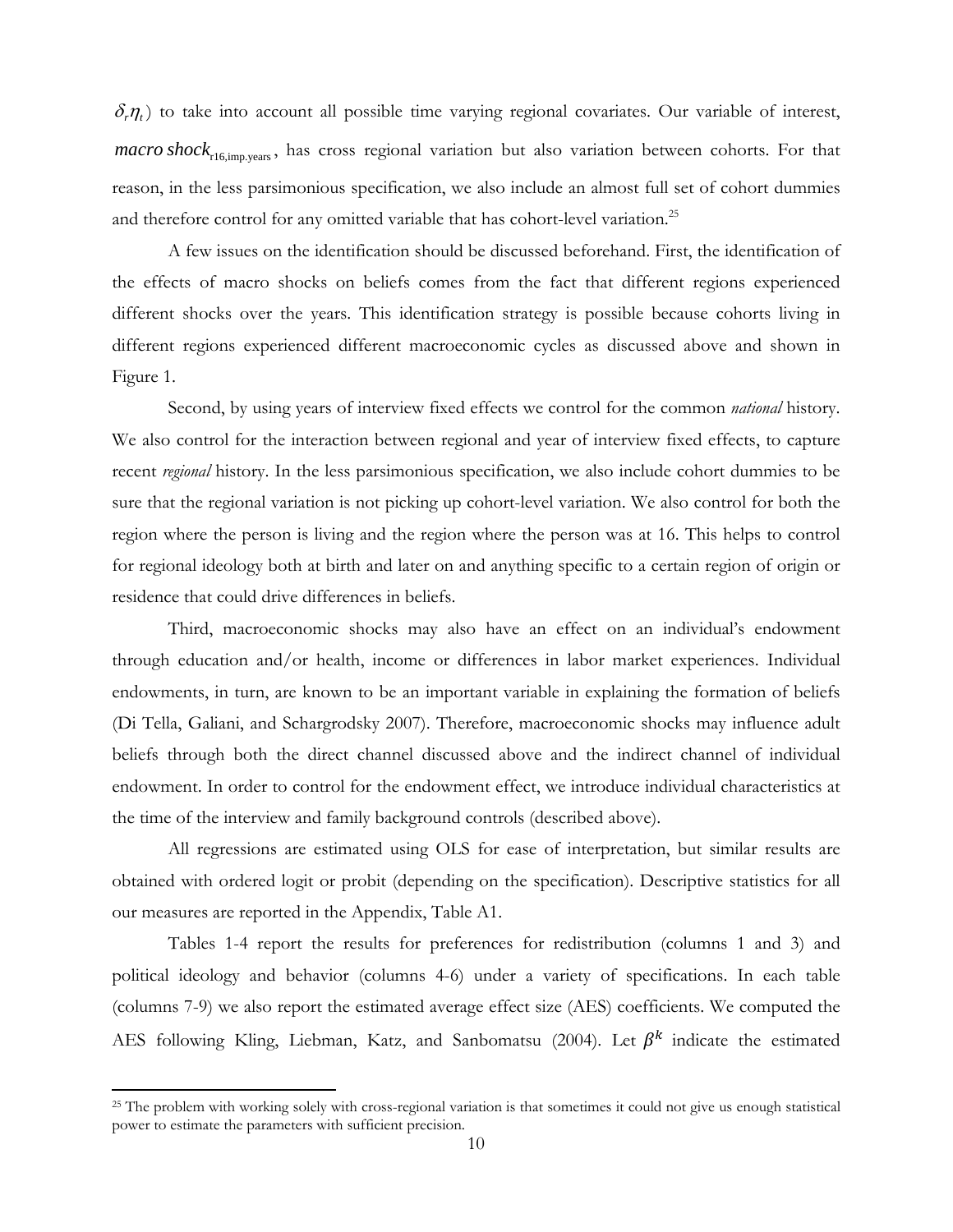recession coefficient for the outcome variable  $k$  and let  $\sigma^k$  denote the standard deviation of outcome *k*. Then, the AES is equal to  $\frac{1}{K} \sum_{k=1}^{K} \frac{\beta^k}{\sigma^k}$  $\frac{K}{k+1} \frac{\beta^{n}}{\sigma^{k}}$ , where *K* is the total number of outcome variables<sup>26</sup>. AES estimates have two advantages: whereas results on each single question could potentially be due to chance (Type I error), this is less likely when several questions are simultaneously summarized in an index. Moreover, the use of indices could also reduce the risk of low statistical power (Type II error). We report three sets of AES estimates: one for preferences for redistribution (combining the three measures on preferences for redistribution), one for political behavior (combining the three measures on political behavior) and one for the six variables all together.

We run four different specifications (reported in Tables 1-4). The baseline specification (reported in Table 1) includes current region and year of interview fixed effects to control for nationwide and region-specific effects, and region at age 16 fixed effects to rule out the possibility of capturing something specific to a certain region of origin that could drive differences in beliefs. In addition, this specification also controls for basic demographics (gender, race, and age dummies) together with employment and marital status, education and dummies for family income. This second group of variables controls for those variables that could have been influenced by a recession during the formative years.<sup>27</sup>

Table 2 adds to the baseline specification cohort effects<sup>28</sup>, whereas Table 3 includes two more variables, meant to capture the status of the person when he/she was 16: a non-parametric specification of the family income variable at 16 (with the inclusion of 5 dummies)<sup>29</sup> and the level of

<u>.</u>

<sup>&</sup>lt;sup>26</sup> To properly calculate the sample variance of AES, the coefficients  $\beta^k$  are jointly estimated in a seemingly unrelated regression framework. See Clinginsmith, Khwaja and Kremer (2009) for an alternative application

<sup>&</sup>lt;sup>27</sup> Employment status is defined using a dummy indicating if the person is unemployed; we control for marital status with a dummy indicating whether the person is married. Education is measured using number of years of education. We control for income in a non-parametric way by including 12 income dummies; income could be the main reason for why people could be more pro-redistribution today (a difference experience in the labor market during a recession could be reflected in the income of the person today if the effect of a recession in the labor market, as reflected through wages, is permanent). The income variable in the survey is defined in the following way: "In which of the following groups did your family income, from all sources, fall last year before taxes, that is?" The answers are under \$1,000, \$1,000 to \$2,999, \$3,000 to \$3,999, \$4,000 to \$4,999, \$5,000 to \$5,999, \$6,000 to \$6,999, \$7,000 to \$7,999, \$8,000 to \$9,999, \$10,000 to \$14,999, \$15,000 to \$19,999, \$20,000 to \$24,999, \$25,000 and over. The GSS also provides a continuous variable on family income. When we include the log of real income as control, instead of the twelve dummies, we obtain very similar results.

<sup>&</sup>lt;sup>28</sup> We add as many cohort dummies as possible up to the point that age, time and cohort dummies are not perfectly collinear.

<sup>&</sup>lt;sup>29</sup> The variable on the income of the family when the person was 16 is defined in the following way: "Thinking about the time when you were 16 years old. Compared with American families in general then, would you say your family income was—far below average, below average, average, above average, far above average"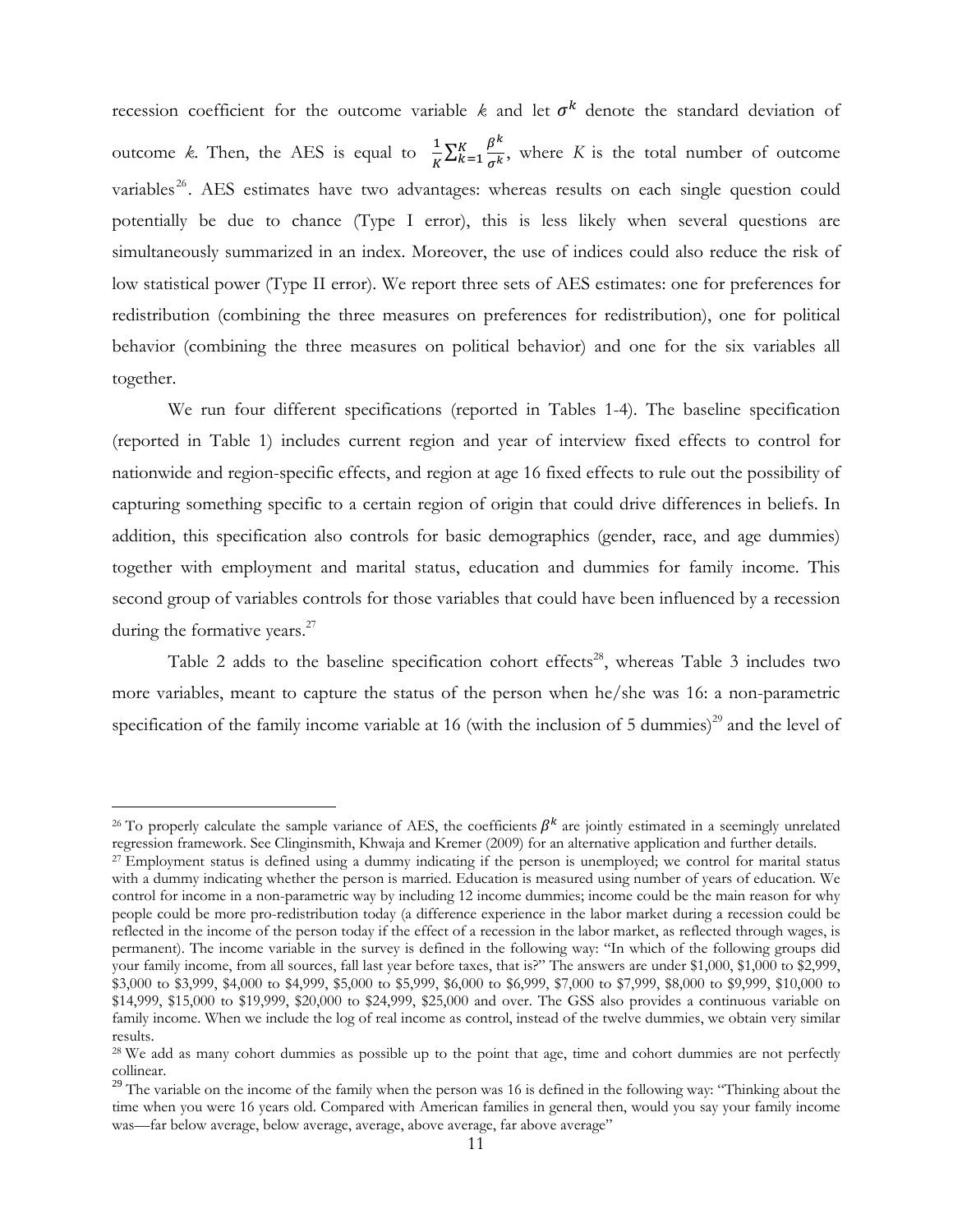education of the father (given by the number of years of education).<sup>30</sup> These variables are meant to capture individual characteristics, which could be correlated with frequency of regional economic shocks.<sup>31</sup>

Table 4 is the most demanding specification, as it includes cohort effects, the additional family background controls included in Table 3 and also all interactions between region of interview and year effects to take into account all possible region- and time-varying covariates. In all the specifications we cluster the standard errors at the region-year level.

#### **3.2. Results**

1

The first three columns of Table 1 report the regressions with the beliefs about preferences for redistribution. We coded the variables so that a positive coefficient means a higher preference for government redistribution. The coefficient on the variable indicating whether the person experienced a recession during her impressionable years is significant at the 10 percent level in all specifications. The significance level increases to 1 percent when AES are used.

To assess the magnitude of our results we calculate the beta coefficients (they are reported in Table A10). A one standard deviation increase in our shock measure is associated with 0.014 increase in the standard deviation of preferences for redistribution. The result is about ⅔ of the effect of being unemployed, but much smaller than the effect of race or education.<sup>32</sup> Our specification is particularly demanding and has the advantage of precisely identifying the effect of macroeconomic shocks on beliefs while controlling for age, time and cohort effects, together with a large set of individual controls. In part 3.5 (below) we perform some exercises to give a sense of the aggregate relevance of living through a recession. When we look at the aggregate effect, the recession experience is much more important in terms of magnitude, despite the relatively small regression coefficient in the individual level regressions.

The coefficients on the other variables are consistent with the previous literature. Educated, married, male, and high income-earning individuals are less favorable to redistribution. Race is an important factor in determining individual preferences for redistribution (Alesina and La Ferrara,  $2005$ )  $.^{33}$ 

<sup>&</sup>lt;sup>30</sup> There is also a question on the level of education of the mother but the number of missing values is much higher than the variable on the level of education of the father.<br><sup>31</sup> The number of observations is smaller in Table 3 due to a higher number of missing observations.

<sup>&</sup>lt;sup>32</sup> The coefficient of race on preferences for redistribution has always the largest effect in literature (see for example Alesina and Glaeser, 2004; Alesina and Giuliano, 2011; and Luttmer, 2001).

<sup>&</sup>lt;sup>33</sup> Note that the male dummy has a positive effect on the belief that luck is more important than effort. This result is confirmed in the US longitudinal analysis but not present in the cross-country regressions. Education also appears to have a positive sign in the *work-luck* variable, but we do not find similar results in the longitudinal analysis or the cross country analysis.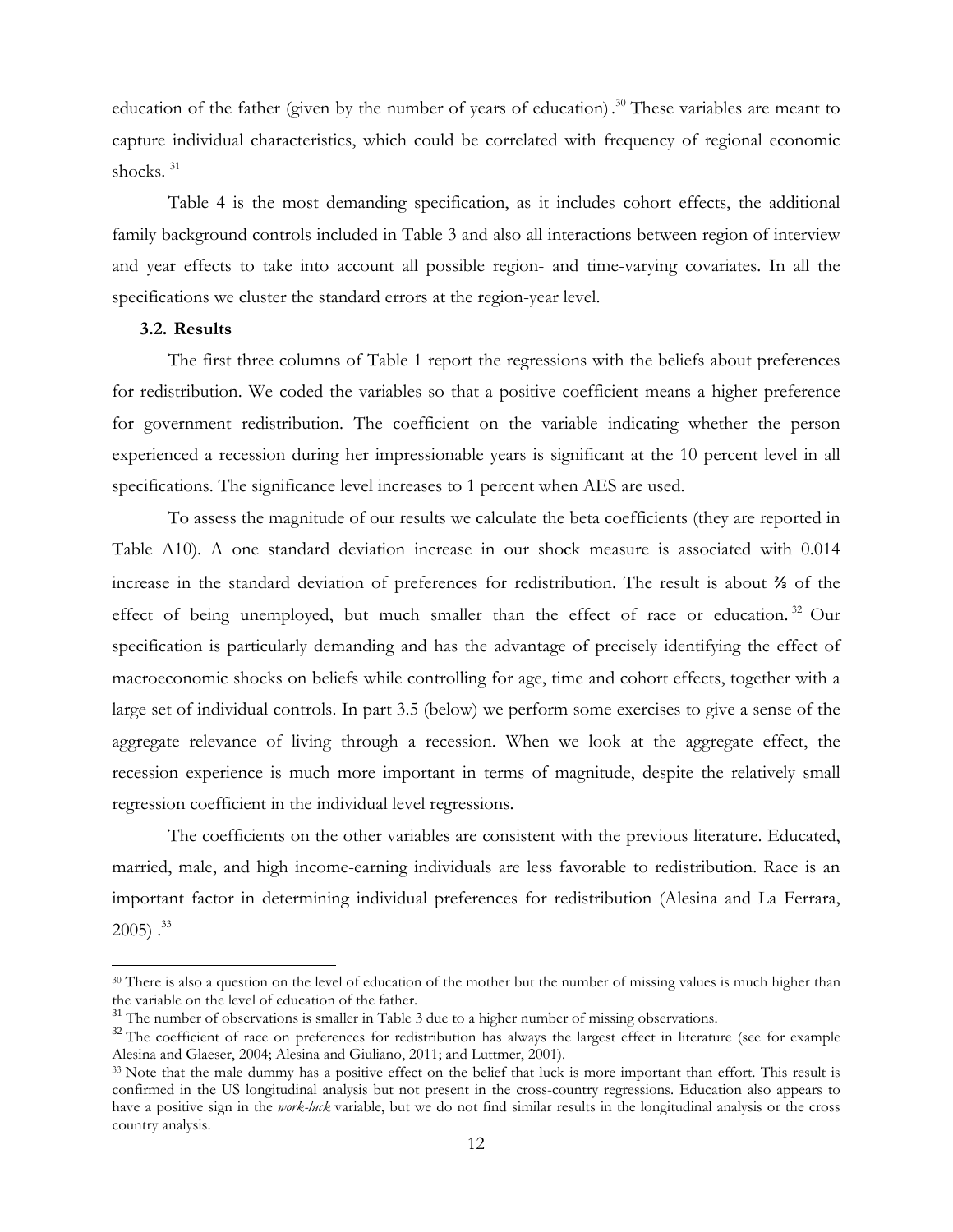In columns 4-6 we report the results for political views and political behavior. The coefficients are estimated more precisely; in addition, the relative magnitudes of the recession coefficients are higher. For example, the relevance of economic shocks is 4 times the effect of being unemployed and comparable to the effect of education. As before the effect of a recession is smaller than the effect of race (with the exception of the question on political ideology, where the results are of similar magnitude).<sup>34</sup> The signs of the coefficients are consistent with the literature. Women tend to be more left wing, together with unemployed people and African Americans. Education could have different effects: more educated people are more likely to be affiliated with the Republican Party, but at the same time define themselves as more liberal (there does not seem to be an effect of education on voting behavior).<sup>35</sup>

Table 2 reports the results by adding a set of cohort dummies<sup>36</sup>. The results are very similar to the baseline specification with the exception of the variable *work-luck*, where we lose some power but the coefficient remains of similar magnitude.

In Table 3, we add controls on family background. Family background at age 16 is relevant in the determination of preferences for redistribution. In particular, a higher family income when young reduces the desire for redistribution, similarly to what is found for current family income. Years of education of the father have a similar effect as one's own education. This variable is negatively correlated with preferences for redistribution (with the exception of the work-luck variable $^{37}$ ) and political behavior.<sup>38</sup>

Table 4 finally reports the results including family background controls, cohort effects and also region-year interactions. This most demanding specification does not change the nature of our results.

#### **3.3. Restricting the sample to non-movers**

In the regressions above we use the region of residence at 16 to determine the region of residence for the whole "impressionable years" period. This may introduce some measurement error because some individuals could move from the region of residence at 16 during their "impressionable years."<sup>39</sup> In the appendix, Tables A2-A5, we repeat the specifications of Tables 1-4

<sup>34</sup> See beta coefficients reported in Table A10.

<sup>&</sup>lt;sup>35</sup> The discrepancy could be due to a different position on social and economic issues. The result of education on voting behavior is positive in the specification of Table 3.

<sup>&</sup>lt;sup>36</sup> We add as many cohort dummies as possible up to the point that age, time and cohort dummies are not perfectly collinear.<br><sup>37</sup> We find a similar result for the effect of father's education on the work-luck belief in the longitudinal analysis.

<sup>38</sup> Father's education and own education go in opposite direction only in the determination of voting Democrat.

 $39$  However, this is, in practice, mitigated if most of the movers move within the same macro region and therefore experience the same macro shock.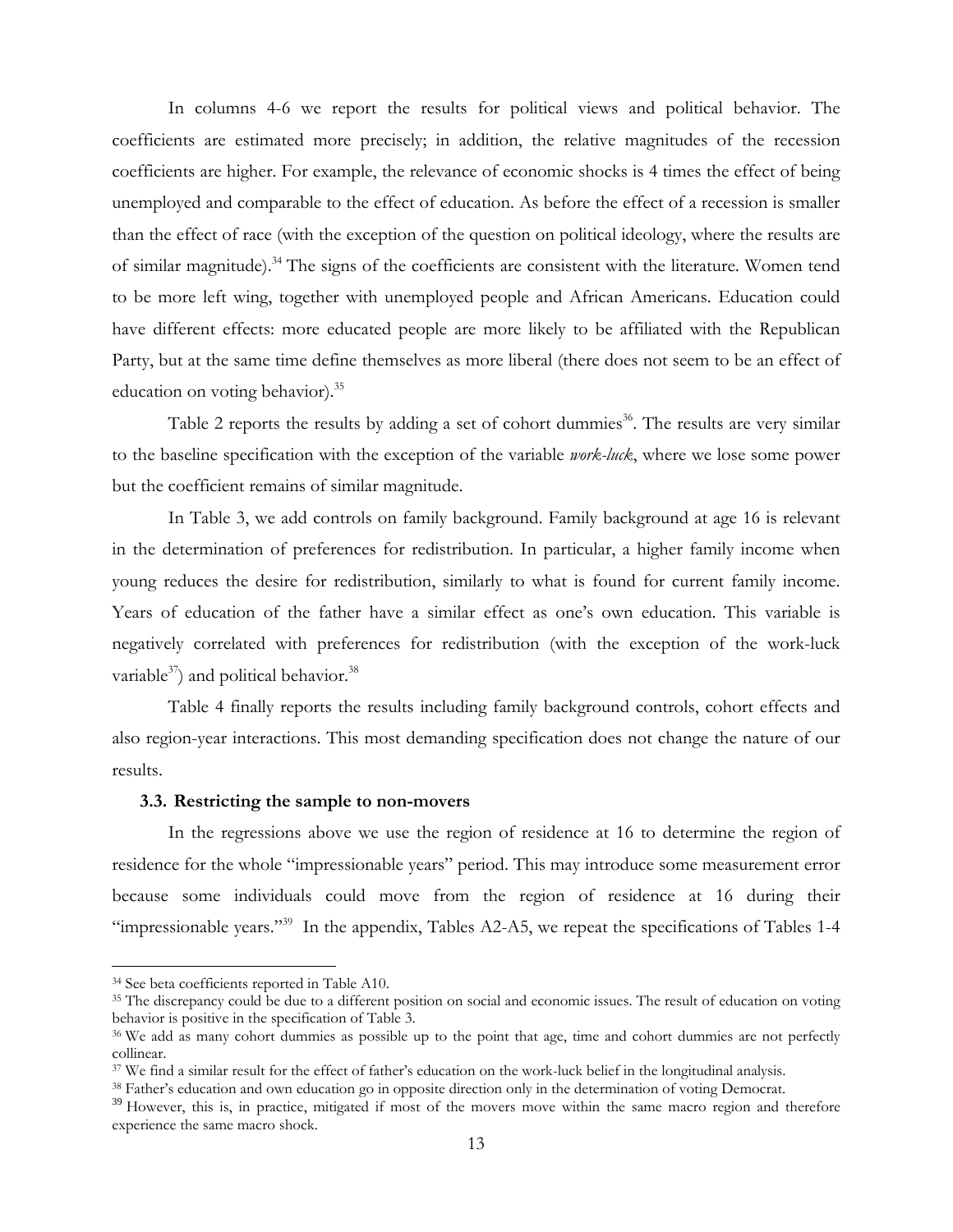restricting the sample to non-movers.<sup>40</sup> The results are very similar in terms of magnitude when compared to the results with the whole sample, but they are more precisely estimated, showing that measurement error indeed is weakening our results.

#### **3.4. "Impressionable years" versus other years**

 $\overline{a}$ 

Following the social-psychology literature, our analysis focuses on the role of "impressionable years" (between 18 and 25) in the formation of beliefs (Mannheim, 1952; Krosnick and Awin, 1989). In this section, we test whether individuals constantly alter their attitudes in response to changing life circumstances by looking at the impact of recessions during other age ranges. In addition, we also test whether the sensitivity to recessions during the "impressionable years" period declines with age.

In Table A6 we report the results for other age ranges. We repeat our baseline specification (Table 2) based on different eight-year range intervals  $(2-9, 10-17, 26-33, 34-41, 42-49, 40-15)$ The table reports the coefficients on the variable indicating whether the individual experienced at least one recession at different ages.<sup>42</sup> Being exposed to a recession before the age of 17 or after age 25 has little or no impact on beliefs. The formative period between the ages of 18 and 25 is the age during which the majority of beliefs under consideration are formed. The period between 26 and 33 is also relevant for the formation of political beliefs (this is true for each individual variable on political behavior and for the AES estimates), providing some support for the *increasing persistence hypothesis* theory, at least for the case of political behavior.<sup>43</sup>

It is worth noticing that, given the nature of the dataset, it is difficult to compare the importance of the impressionable years versus other periods of life. The GSS only provides information on the region where an individual lived at 16 -- so the further removed the time period from that age, the higher the measurement error. To limit this problem, we also run the regressions for other age ranges by limiting the sample to non-movers (the results are reported in Table A7). The results are very similar to those with the whole sample.

Given the relevance of the "impressionable years" period, one interesting question is how much the effect of experiencing a macroeconomic shock when young on preferences for

<sup>40</sup> We define as a non-mover an individual whose region of residence at 16 is the same as the region of residence at time of interview.

<sup>41</sup> We chose the intervals of equal length in order to be consistent with the impressionable years range. We also report a specification for an age period centered around 16 (between 14-18). During this period the probability of moving to go away for college, for example, should be lower.

<sup>&</sup>lt;sup>42</sup> We do not report the coefficients on the remaining controls, but complete results are available from the authors.

<sup>&</sup>lt;sup>43</sup> Recessions experienced during this period also appear to be relevant for the formation of the belief regarding the importance of luck as a determinant of success. However, this result is not confirmed when the sample is restricted to non-movers (see Table A7).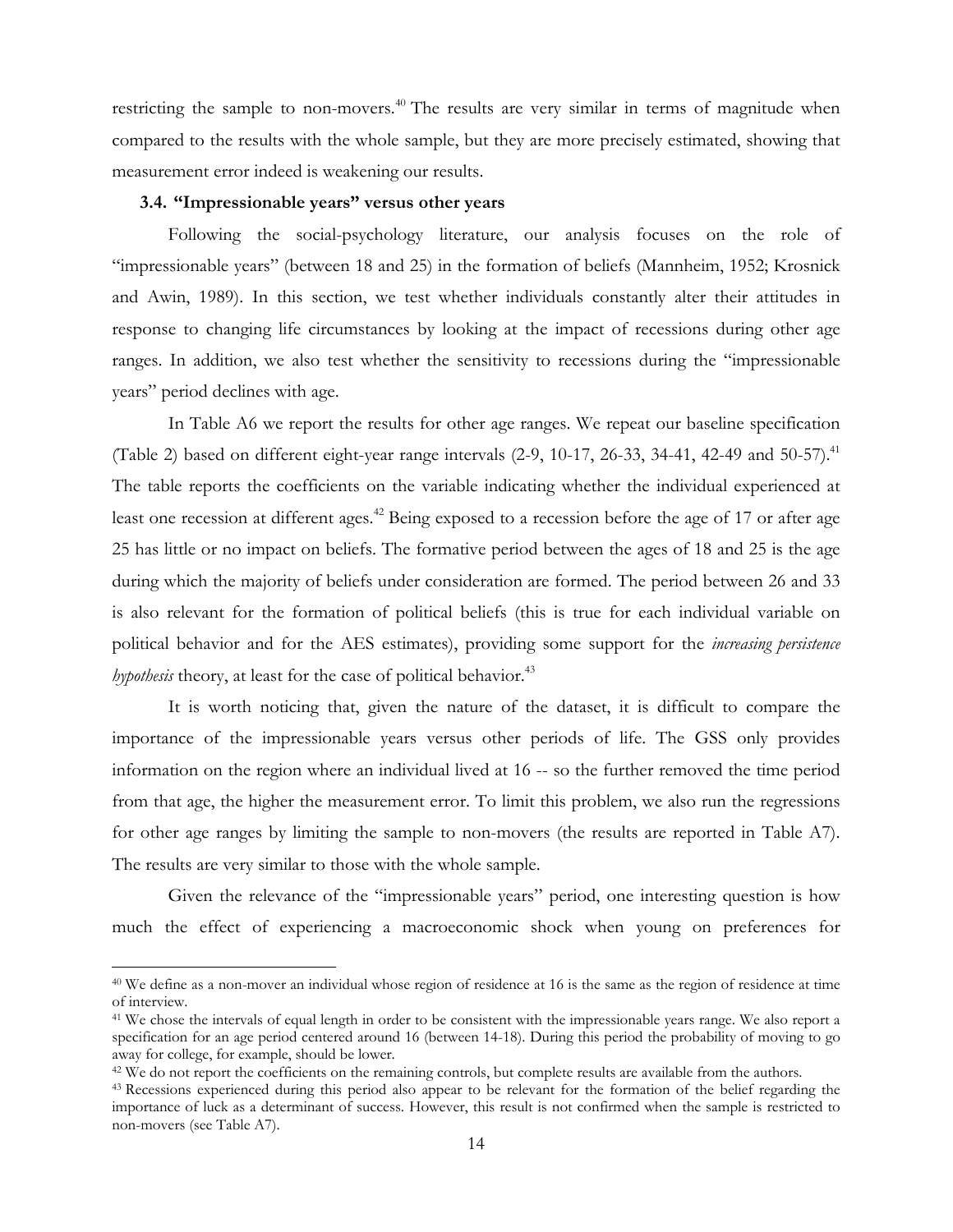redistribution and political behavior declines with age. To study the speed at which beliefs decline with age we look at the interaction between experiencing a shock during the impressionable years and the age of the person. The results are reported in Table A8 of the appendix. While we find that the result is strong for the impressionable years period, the effect fades with time, especially for political behavior.<sup>44</sup> This effect is not present when we look at preferences for redistribution (with the exception of the variable *assistance poor*, where there is some evidence of its effect declining with age). The declining effect for political behavior is in line with the *increasing persistence hypothesis* theory, which states that the period between 18-25 is the most relevant for the formation of beliefs, but the effect could fade slowly (and not completely) with age.

#### **3.5. An aggregate perspective**

Our estimation uses cross-sectional differences in regional economic conditions to estimate the impact of recessions on beliefs. By including cohort, age and year of interview fixed effects together with a large set of individuals and family controls, our specification has the advantage of isolating the impact of recessions on preferences for redistribution and political behavior. In this section, we provide an aggregate perspective on the importance of macroeconomic shocks on preferences for redistribution and political behavior by constructing a counterfactual exercise -- what would have happened to the distribution of political behavior across the nine US regions, if people had not experienced a recession when young. To do this, we first construct fitted values for the variable "voting for the Democratic Party" using the specification of Table 2. We next construct a counterfactual series for political behavior without heterogeneous effects of recession (by falsely assuming a coefficient equal to zero for the recession variable,  $\alpha_1$  in equation 1). Summing up across individuals within each region at each time of interview allows us to compare the evolution of political behavior with and without the effect of experiencing a recession during the impressionable years. In Figure 2, for each region we plot the ratio of fitted regional political behavior (from column 6 of Table 2) to the counterfactual regional political behavior obtained by setting the economic shock coefficient equal to zero. The fitted-counterfactual ratio has been multiplied by one hundred to be expressed as a percentage. Deviations from a value of one hundred are attributable to the heterogeneous effects for the population of that region in one specific interview year of living through a recession when young. Since we control for year of interview, age and year of birth fixed effects, together with region of residence at 16, region of interview fixed effects and individual controls, the difference between the fitted and counterfactual series can only identify the

<sup>&</sup>lt;sup>44</sup> This is in line with the results obtained when we run the regressions on other age ranges.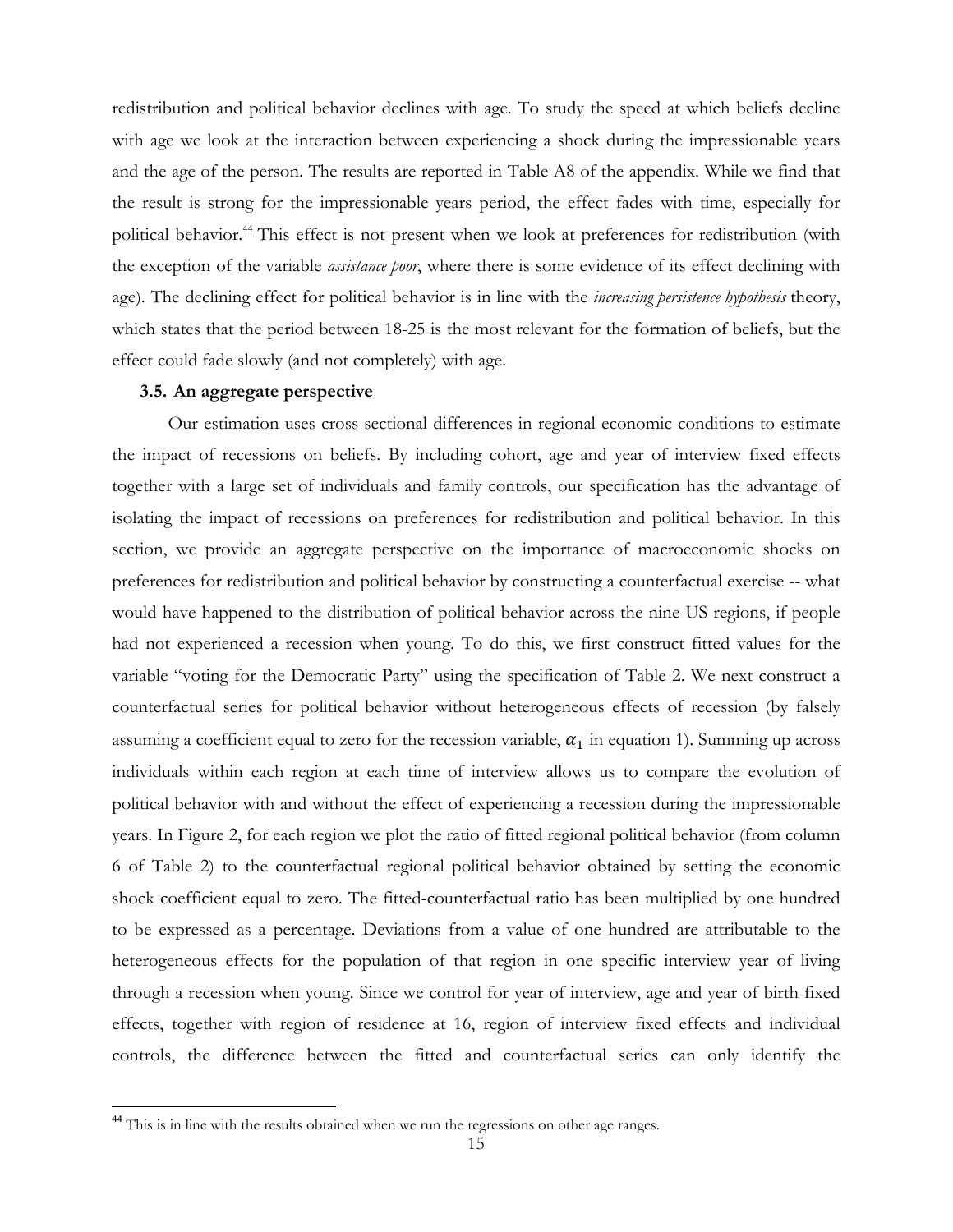heterogeneous effects of having different individuals with different macroeconomic experiences during youth in each region. The result on the "voting Democrat" variable shows a consistent picture. Having people who experienced a recession when young affected the probability of voting for the Democratic Party in a sizeable matter in each region of the US. The effect, which could be as large as 10 percent, was more pronounced during the 1970s and 1980s. This is not surprising, as people living in these regions during this period were young during the Great Depression.

A similar result performed on the other beliefs gives a consistent picture,<sup>45</sup> with the magnitude of the effect declining over time and with the effect on political beliefs being generally larger than the one on preferences for redistribution.<sup>46</sup>

### **4. Evidence from the World Value Survey**

 $\overline{a}$ 

We now turn to our specification that examines differences in macroeconomic conditions using cross-country evidence. The analysis is relevant in showing that results similar to those found in the US exist when we replicate our analysis across countries. The analysis relies on data from the *World Value Survey* (WVS), a compilation of national individual-level surveys on a wide variety of topics, including preferences for redistribution and political behavior. The survey also contains information on standard demographic characteristics, such as gender, age, education, labor market status and income. The survey has been carried out five times (in 1981-1984, 1990-1993, 1995-1997, 1999-2004 and 2005-2007). The coverage varies depending on the wave, starting with 22 countries in 1980 and covering 81 countries in the fourth wave. The fifth wave has been carried out in 57 countries around the world.

<sup>45</sup> The effect on preferences for redistribution explains in average between 3 and 10 percent of the effect, depending on the variable. The effect on political ideology and party affiliation is closer to the effect of voting for the Democratic Party. The results are available from the authors.

<sup>46</sup> In the appendix we also report the results of a difference exercise, whose goal is to gauge whether the time variation in average demographics is smaller relative to the time variation in average recession experience. We do so by collapsing the data at the regional level for each year. The results of the regression when aggregating the data at the regional level at each point in time and the corresponding beta coefficients are reported in the Appendix (Table A9 and Table A12, respectively.) From the analysis of the beta coefficients, it is indeed apparent that in aggregate the effect of growing up in a recession is relatively important compared to the other individual characteristics. For example, economic shocks have the same magnitude or even a larger effect than the percentage of African Americans in a region. The effect is also comparable to the impact of education (the effect however varies depending on the variable, for example the effect is smaller for the variable *help poor* but larger for both the *assistance poor* and *work luck* variables; the impact of a macroeconomic shock is normally larger than education when we look at political behavior). Economic shocks have a larger effect than income when we look at political behavior; the effect is also sizeable when we look at preferences for redistribution.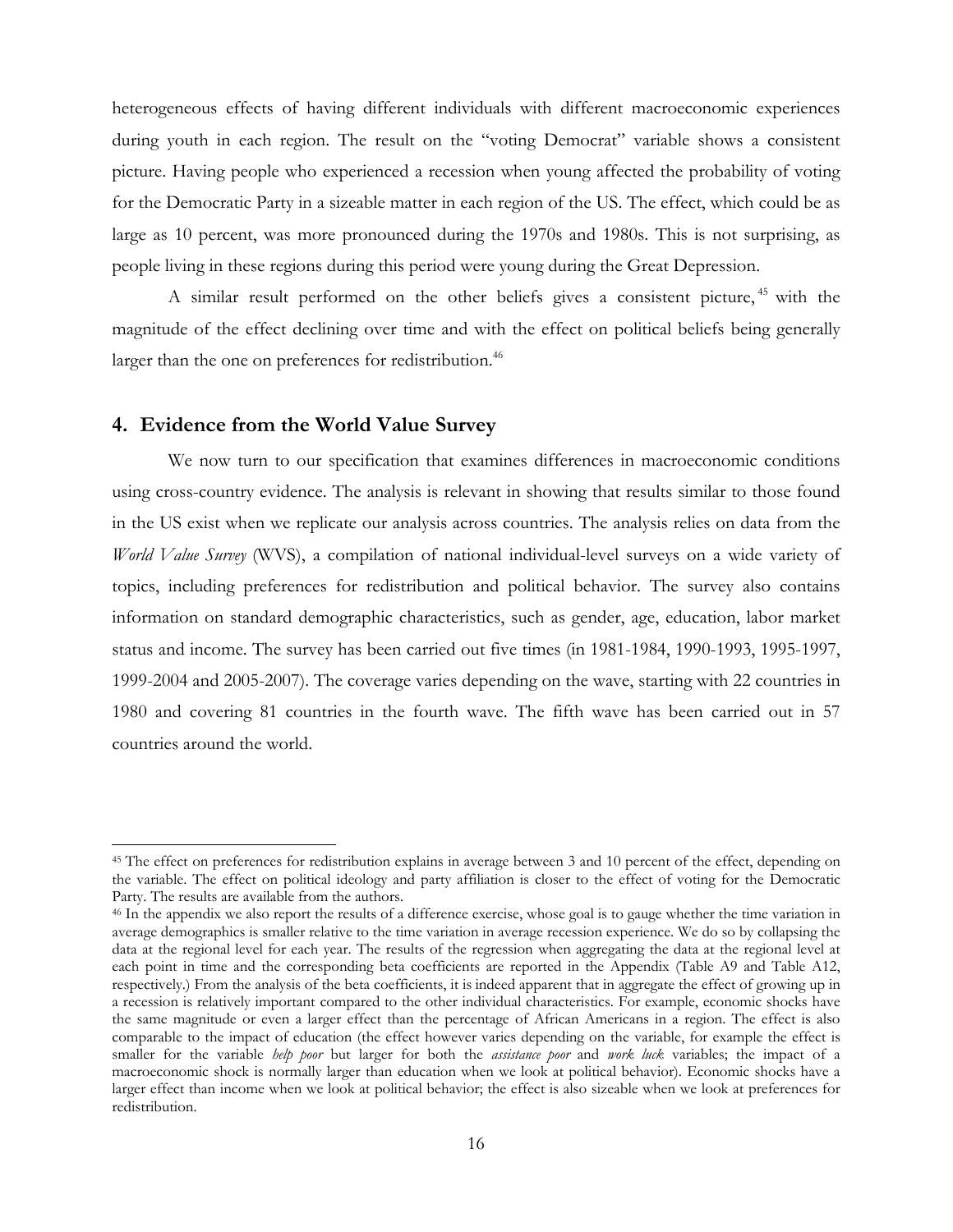The WVS contains a richer set of questions on preferences for redistribution or preferences for government intervention in the economy in general. In particular we run regressions on six different questions:

- 1. *Government responsibility:* The question asks the respondent: "How would you place your views on this scale? 1 means you agree completely with the statement on the left; 10 means you agree completely with the statement on the right; and if your views fall somewhere in between, you can choose any number in between. People should take more responsibility to provide for themselves (1) vs. The government should take more responsibility to ensure that everyone is provided for  $(10)$ ?"
- 2. *Income equality:* The question asks the respondent to place his/her views on a scale from 1 to 10 on the following statement "Income should be made more equal" (1) versus "We need larger income differences as incentives" (10).
- 3. *Private-state ownership*: The question asks the respondent to place his/her views on a scale from 1 to 10 on the following statement: "Private ownership of business should be increased (1), versus "Government ownership of business should be increased (10)".
- 4. *Society: egalitarian-competitive*: the question asks the respondent "And now, could you please tell me which type of society you think this country should aim to be in the future. For each pair of statements, would you prefer being closer to the first or to the second alternative? First statement: An egalitarian society where the gap between rich and poor is small, regardless of achievement. Second statement: A competitive society, where wealth is distributed according to ones' achievement". The question can take values from 1 to 5: First (1), Somewhat closer to first (2), Can't say (3), Somewhat closer to second (4), Second (5)".
- 5. *Society: welfare-low taxes.* This question, like the one above, asks the respondent a preference between two different statements, on a scale of 1 to 5. The first statement is: "A society with extensive social welfare, but high taxes." Second statement: "A society where taxes are low and individuals take responsibility for themselves. "
- 6. *Work-luck*. The question asks the respondent to choose on a scale from 1 to 10 between the following two statements: "In the long run, hard work usually brings a better life" (1), "Hard work does not generally bring success- it is more a matter of luck and connections" (10).

The WVS also has two questions on political ideology and party affiliation: <sup>47</sup>

<sup>&</sup>lt;sup>47</sup> The WVS does not contain questions on voting behavior in the past elections.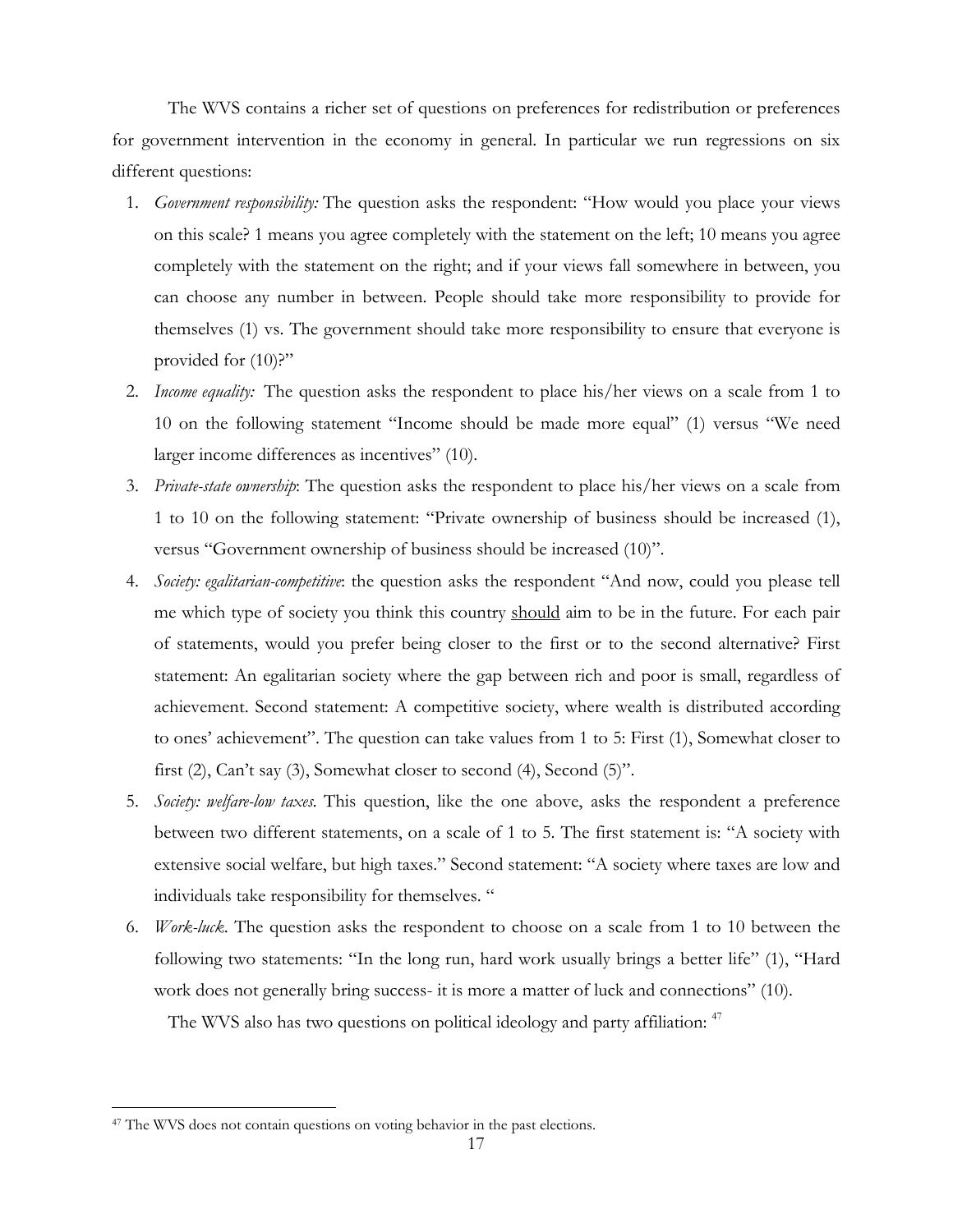- 1. *Political ideology*: the question asks the respondent, "In political matters, people talk of "the left" and "the right". How would you place your views on this scale, generally speaking?". The answer could go from "Left" (1) to "Right" (10).
- 2. *Party affiliation.* The question asks the respondent: "If there were a national election tomorrow, for which party on this list would you vote?" Each country in the survey has a country specific list of political parties. We assign to each party a number summarizing their political ideology. Parties are coded on a scale from 1 to 10 (with 10 indicating a more left wing ideology) using data from Huber et al. (1995).

We code all the questions such that a higher number is associated with more government intervention and more left wing attitudes.

In the case of the cross-country analysis we rely on the definition of economic shocks by Barro et al. (2008).<sup>48</sup> Barro et al. (2008) construct a measure of crisis for a large set of countries starting from and improving Angus Maddison's dataset. The dataset includes time-series data on GDP from 1870 to today for a sample of 39 countries and estimates periods of economic disasters. They define trough-peak disaster periods as contractions in GDP growth of at least 10%. For each country, the authors provide the time interval of the economic disasters. For the OECD countries most of the macroeconomic disasters took place before 1950 (with the exception of Finland) whereas non-OECD also countries experienced macroeconomic disasters after 1950.<sup>49</sup>

Our macroeconomic shock variable is a dummy equal to one if the person experienced a macroeconomic disaster (following Barro's definition) during his/her impressionable years. Figure 3 shows our variable of interest by year of birth and for the  $37$  countries<sup>50</sup> present in most of our regressions. The variable is a dummy for whether that specific cohort in one specific country had a macroeconomic disaster during their impressionable years. As is apparent from the picture, there is substantial variation in terms of exposure to different recession experiences. Latin American countries have many cohorts exposed to economic disasters. In the OECD countries, the oldest cohorts have typically been more exposed to economic disasters, but the extent of the exposure varies a lot among them as well.

In terms of individual controls we follow closely the specification of the GSS and include gender, dummies for age, employment and marital status, education and income in our regressions.

 $^{48}$  All the details about the dataset constructed by Barro et al. (2008) are provided in the Appendix.<br> $^{49}$  For example: for the US periods of economic disasters are: 1906-1908, 1913-1914, 1918-1921, 1929-1933, 1944-For Argentina, periods of economic disasters are: 1887-1991, 1895-1898, 1899-1900, 1901-1902, 1906-1907, 1912-1917, 1928-1932, 1958-1959, 1980-1982, 1987-1990, 1998-2002. For the whole list and periods of economic disasters by country, see Barro et al. (2008).

<sup>50</sup> Of the 39 countries covered by Barro, Malaysia and Sri-Lanka are not present in the WVS.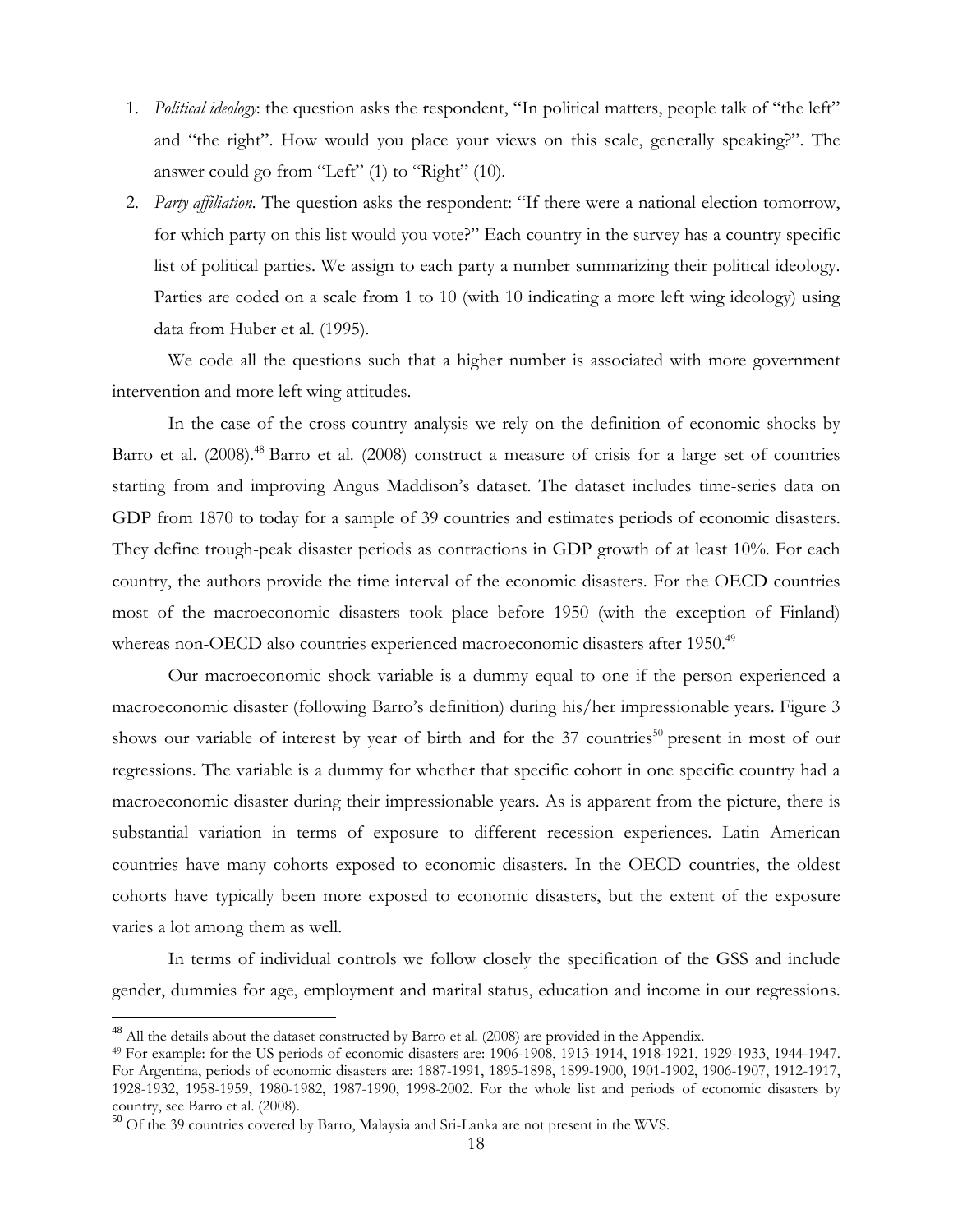Education is defined using a variable in the WVS that makes comparable the level of education across countries. Education is coded as low, medium and upper. We also include in all our specifications 10 income dummies. The WVS has a recoded version for all the countries, where each category includes an income decile. Unfortunately the WVS does not contain any information on family background (such as family income when young or parental level of education) or race. We are therefore not able to include these controls in our analysis.

The basic specification is the following::

$$
Beliefs_{ict} = \alpha_0 + \alpha_1 macro\ shock_{c, imp.years} + \alpha_2 X_i + \delta_c + \eta_t + \delta_c \eta_t + \varepsilon_{ict}
$$
 (2)

where *Beliefs<sub>ict</sub>* indicates the response to one of the questions described above of individual *i*, interviewed at time *t* in county *c*. The variable *macro* shock<sub>c, imp</sub>, years is a dummy indicating whether the individual experienced a recession during the impressionable period in his/her country. We drop immigrants from the analysis.  $X_i$  are individual characteristics described above,  $\delta_c$ ,  $\eta_t$ and  $\delta_c \eta_t$  are country, wave fixed effects and their interactions.

We present three different specifications. In the baseline specification, similar to the GSS specification, we control for age, gender, marital and labor market status, income and education and country and wave fixed effects. The baseline specification is reported in Table 5 (in Tables A13 and A14 of the appendix we also report the specifications with cohort dummies, and cohort dummies and country-year interactions, respectively).

#### **4.1.Results**

 $\overline{a}$ 

The first six columns of Table 5 report the regressions with the beliefs about preferences for redistribution and government intervention. Individuals who experienced a macroeconomic disaster when young prefer redistribution (a positive coefficient means a higher preference for government redistribution and government intervention in the economy). The coefficient on the variable indicating whether the person experienced a recession during her impressionable years is always significant at least at the 10 percent level in all specifications, including the two specifications with a smaller set of countries (columns 4 and 5). The AES estimates confirm the general finding found for each single variable and the significance level also increases to one percent. Consistent with the literature and with the findings for the US, educated, married, male, and high income-earning individuals are less favorable to redistribution. 51 Being unemployed increases the desire for government intervention in the economy.

<sup>&</sup>lt;sup>51</sup> Being male is also negatively associated with the importance of luck as a driver of economic success. This result is different than what we found in the US in the GSS where there is a positive association between being male and the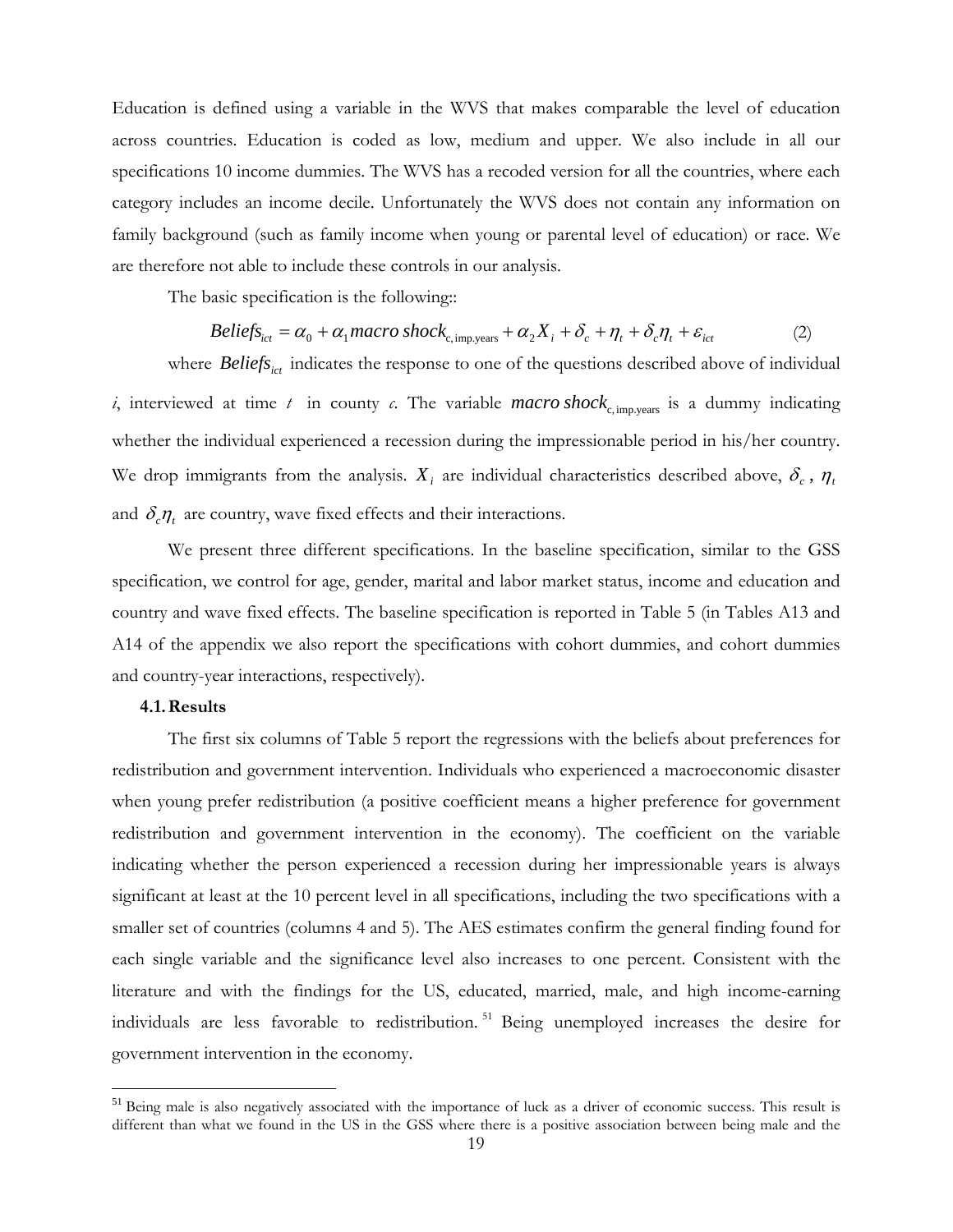To assess the magnitude of our results we calculate the beta coefficients (they are reported in Table A17 of the appendix). A one standard deviation increase in our shock measure is associated with a 0.01 increase in the standard deviation of preferences for redistribution (0.03 when we look at the society aimed by individuals). The magnitude compared with other individual characteristics varies depending on the specification. For example, the impact of having experienced an economic shock when young is equivalent to the effect of being unemployed when we look at the *income equality* belief, 50% when we look at the *work-luck* belief, but about 33% in the *private-state ownership* and *government responsibility* regressions. The effect is between 14 and 20 percent of the effect of having a middle level of education and between 11 and 20 percent of the impact of an upper level of education (note that the education variable loses significance in two out of the six specifications).

In columns 7-8 we report the results for political ideology and party affiliation. We do find a positive association between experiencing a macroeconomic disaster when young and both left wing ideology and affiliation to a left wing political party. The effect is significant at the one percent level for party affiliation and ten percent for political ideology. The AES estimates are significant at the one percent level. In terms of magnitude, the effect of living through a recession is 60 percent of the impact of being unemployed, three times larger than the impact of upper education and almost equivalent to the effect of having a middle level of education (the excluded group is people with a lower level of education). For political ideology, the effect is equivalent to the effect of being unemployed, 50 percent of the effect of a middle level of education, and 17 percent of the effect of upper education. The sign of the remaining coefficients are broadly consistent with the literature. Women tend to be more left wing (although the coefficient is not significant). Being unemployed is also associated with a more left leaning orientation. Education, similarly to what we found in the US, has a different effect on political ideology and party affiliation. More educated people claim a more left leaning ideology. Education, on the other hand, is negatively associated with declaring the intention to vote for a left-wing party in the next election.<sup>52</sup>

 The specification reported in Table A13 and A14, which also includes cohort dummies and country/year of interview interactions broadly confirm our findings. Two of the variables are less precisely estimated but the AES effects are identical to the baseline specification.

importance of luck as a driver of success (the result is also confirmed in the US in the longitudinal analysis-see Section 4 below).

 $52$  The discrepancy could be due to a different position on social and economic issues. We found similar results in the US where education was positively associated with belonging to the Republican Party but negatively associated with declaring themselves as conservative.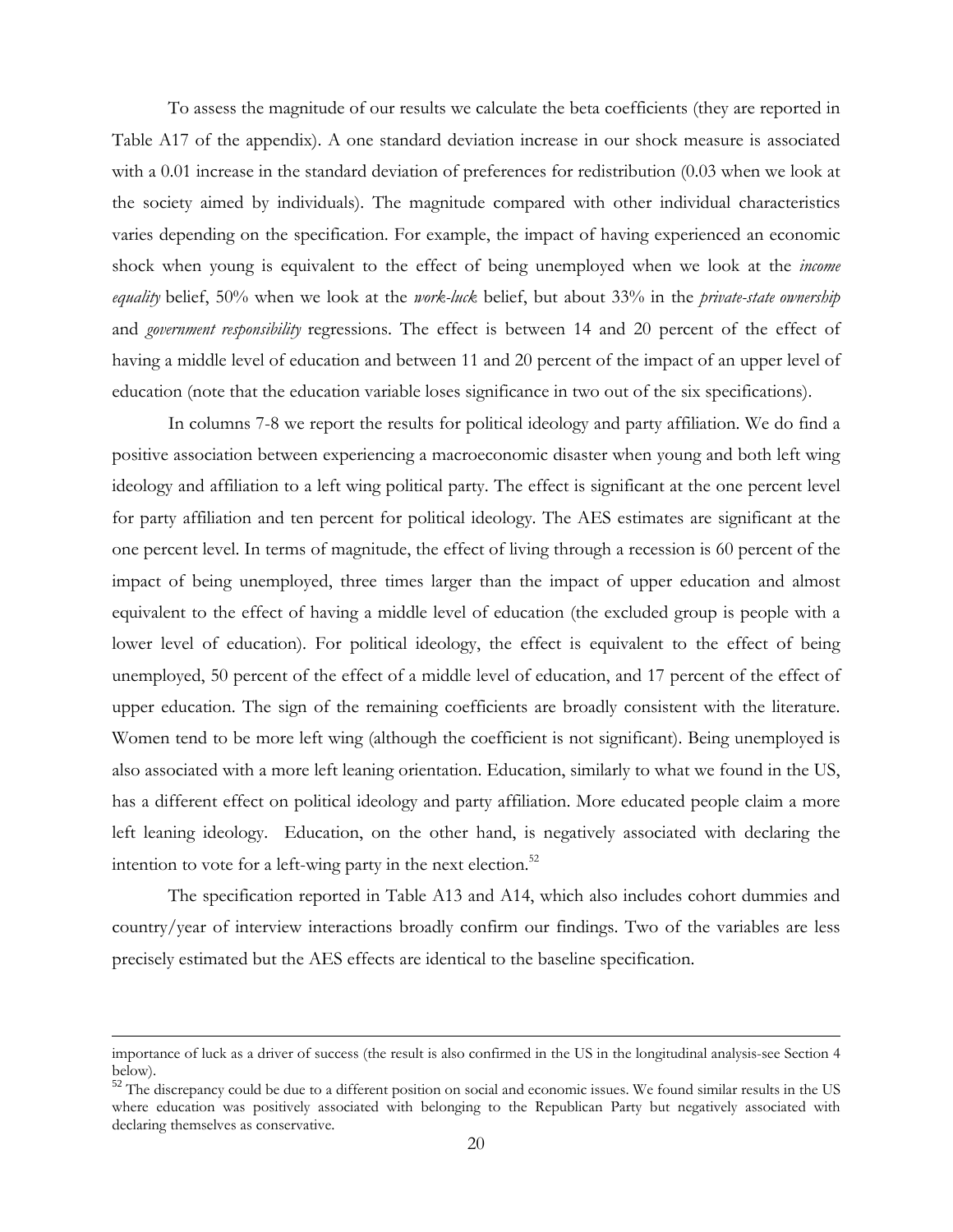We also run regressions with the WVS for other age ranges. The results are in line with what we found in the GSS. There is some evidence that, at least for political behavior, the period between 26-33 is relevant for the formation of political beliefs.<sup>53</sup> But no systematic effect on preferences for redistribution or political behavior for other age ranges.

The richer set of questions contained in the WVS allows an analysis of various beliefs. According to the theoretical literature on beliefs (Benabou and Tirole, 2006) another important value that could determine preferences for redistribution is the "belief in a just world" (the authors propose a feedback effect as in Piketty, 1995). The WVS has a question that asks the respondent "Why are there people in this country who live in need? Here are four possible reasons. Which one reason do you consider to be most important?" The respondent could choose between unlucky, laziness or lack of willpower, injustice in society, modern progress. We create a variable equal to one if the person answers "injustice in society."

Cogley and Sargent (2008) show that recessions create a belief of pessimism that is hard to eradicate. The closest question in the dataset is one that asks the respondents how much choice and control they have over their lives. The question is phrased as follows: "Some people feel they have completely free choice and control over their lives, while other people feel that what they do has no real effect on what happens to them. Please use this scale where one means "none at all" and ten means "a great deal" to indicate how much freedom of choice and control you feel you have over the way your life turns out." We do find that recessions have an impact on beliefs in a just world and pessimism. The sense of injustice and pessimism created from recessions could also help to explain why people become more favorable to government intervention. The results for these two variables are reported in Table A16 of the Appendix.<sup>54</sup>

# **5. Evidence from the National Longitudinal Survey of the High School Class of 1972**

Our third dataset is the National Longitudinal Survey of the High School Class of 1972 (NLS72). The NLS72 dataset provides a nationally representative sample of the high school population for the class of 1972. Since the sample contains only one birth cohort with most students being born in 1954 or 1955, there is no need to correct for potential cohort or life cycle effects. The survey provides a broad spectrum of information on socioeconomic status, home background,

<sup>&</sup>lt;sup>53</sup> As for the GSS, we also find that there is a positive effect on political behavior when we center the age range at 16 (and consider the interval between 14 and 18).

<sup>&</sup>lt;sup>54</sup> The results are robust to the three different specifications and AES estimates are also very strong.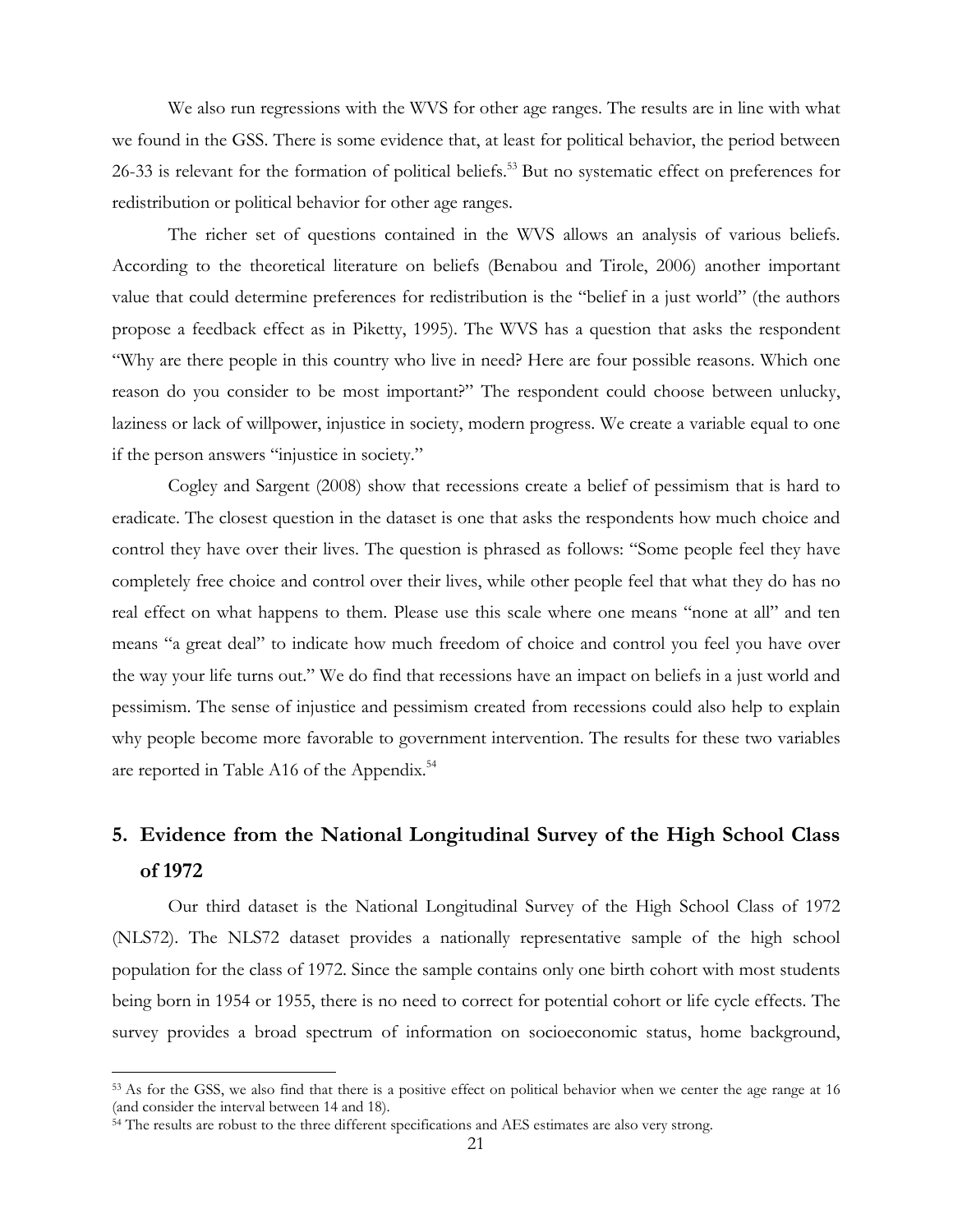educational attainment, work status, marriage, and the family. For our purposes, the survey also contains data on the belief about the relative importance of work versus luck as a driver of success at the time of original interview and subsequent years. Data was collected during six different years: 1972, 1973, 1974, 1976, 1979 and 1986. Data collected in the base year (1972) contains information on student's personal and family background. Follow ups, conducted in 1973, 1974, 1976, 1979 and 1986, offer information on work, family, educational experience, and opinions since high school. We use the panel dimension of the survey from 1973 to 1986 and merge it with student's personal and family background obtained from the 1972 base year.

Despite the limitation of not having the cohort variation, this dataset has the advantage of following respondents over time, including information on locations at the state level. We use the restricted geo-code version of the survey to know an individual location's in each survey year. This allows us to associate to each individual the unemployment rate of his/her state of residence at each point in time.<sup>55</sup>

The Appendix has more details about the data construction but we briefly describe our variables of interest here. Our dependent variable is a question asking the respondent whether he/she thinks that luck is more important than hard work as a determinant of economic success. The question can take values: 1 (strongly disagree), 2 (disagree), 3 (agree) and 4 (strongly agree).

As an indicator of local economic conditions, we use the unemployment rate of the state in which an individual resided in each survey year. The data on state unemployment come from the BLS. There is substantial variation in the state unemployment rate from 1972-1986, the period in which people are interviewed, making this a useful measure for our purposes. We also use another measure of recession based on the state GDP for comparison with the other parts of the paper.

We include two sets of controls: the first set is time variant and includes labor market and marital status (a dummy for being unemployed and a dummy for being married, respectively), a dummy for when the individual completed college and the log of real personal income. We also include a set of personal characteristics that do not vary over time (the information was collected in 1972): a dummy if the person is African-American, a dummy for being male, a variable indicating the level of education of the father (a dummy if the father has less than high school) and the real log of family income. The survey also collected information on grades during high school, whether the

<u>.</u>

<sup>&</sup>lt;sup>55</sup> The number of valid observations per year is described in the Appendix.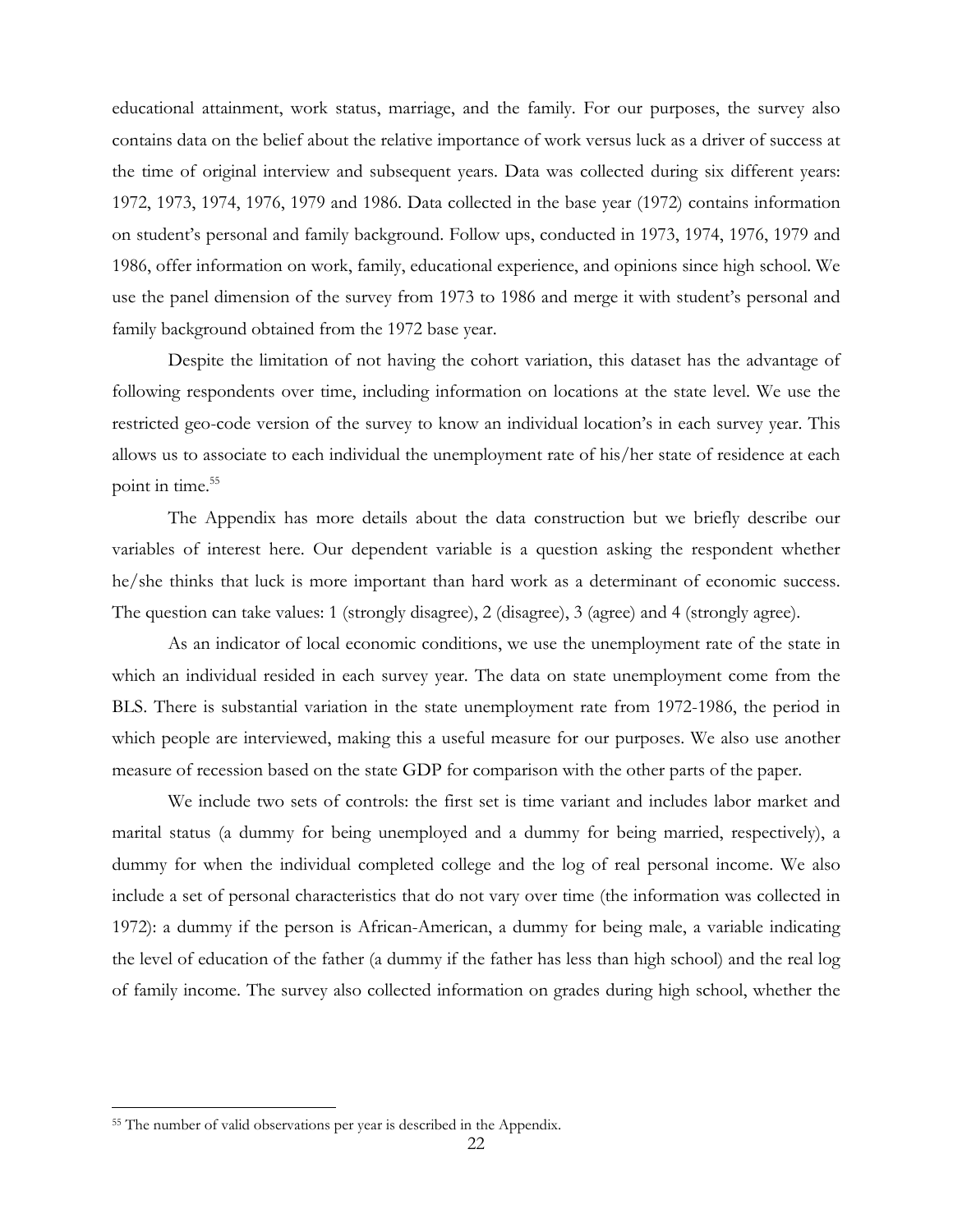person was in an academic track and whether he/she was working part time during high school.<sup>56</sup> Descriptive statistics for all our variables are provided in the Appendix Table A1.

Given the panel structure of the survey and the particular age period in which individuals are followed, we implement a different empirical strategy than the one used for the GSS and the WVS. We analyze the formation of beliefs as a function of current economic conditions. Since individuals are interviewed during the impressionable years and when they are 32, we would like to compare the impact of local unemployment rate during the impressionable year range and when the person is 32. The panel structure also allows us to look at the interaction effects between the unemployment rate during the impressionable years and personal experiences during that period, since we know the exact location of the individual at each point in time.

For an individual *i*, living in state *s* and interviewed at time *t*, we estimate the following equation:

$$
belief_{ist} = \alpha + \beta_0 u n_{s,18-25} + \beta_1 u n_{s,32} + \gamma_0 X_{it} + \gamma_1 Z_i + \delta_s + \eta_t + \varepsilon_{ist}
$$
 (3)

where  $u n_{is,18-25}$  is the state unemployment rate in 1972, 1973, 1974, 1976 and 1979 (in those years the individual is between 18 and 25 years old) and  $un_{is,32}$  is the state unemployment rate in 1986 (when the person is 32 years old). In other words,  $un_{is,18-25}$  is the state unemployment rate times a dummy which is equal to one if the survey year is between 1972 and 1979 (the impressionable years range for this specific cohort) and zero otherwise; similarly  $un_{is,32}$  is the state unemployment rate times a dummy equal to one if the survey year is 1986.  $X_{it}$  e  $Z_i$  are the time varying and time invariant controls described above. All regressions include state and year fixed effects. The error terms are clustered by state-year.<sup>57</sup> The relevant coefficients for our purposes are  $\beta_0$  and  $\beta_1$ .

One problem with the empirical approach followed using the panel structure is that we are looking at the contemporaneous effect of local economic conditions on beliefs; therefore, the issue of reverse causality is more relevant than when the analysis is done retrospectively as in the GSS or

<sup>56</sup> The survey asked to describe the high school program (there are three options: academic, general and vocational). We construct a dummy equal to one if the person describes his/her high school program as academic or preparatory to college. The survey also contains a question about grades in high school: there are 8 different categories, from "mostly below D" (below 60) to "mostly A" (a numerical average of 90-100). To facilitate our analysis we associate to each bracket its mid-point (for example we assign the value of 95 if the respondent reports having a numerical average of 90- 100). Finally the survey asked "on the average over the school year, how many hours per week do you work in a paid or unpaid job", the options go from none to more than 30 hours. We assign to each one of the seven categories the midpoint of the interval. All the details on the construction of the variables and the exact coding of the questions are provided in the appendix.

 $\frac{57}{2}$  We present the results clustered by state-year because it is a higher level of aggregation and thus a more conservative specification. Another option would be to cluster by individual, since there could be correlations across observations of the same person. Results are very similar when the errors are clustered in this way.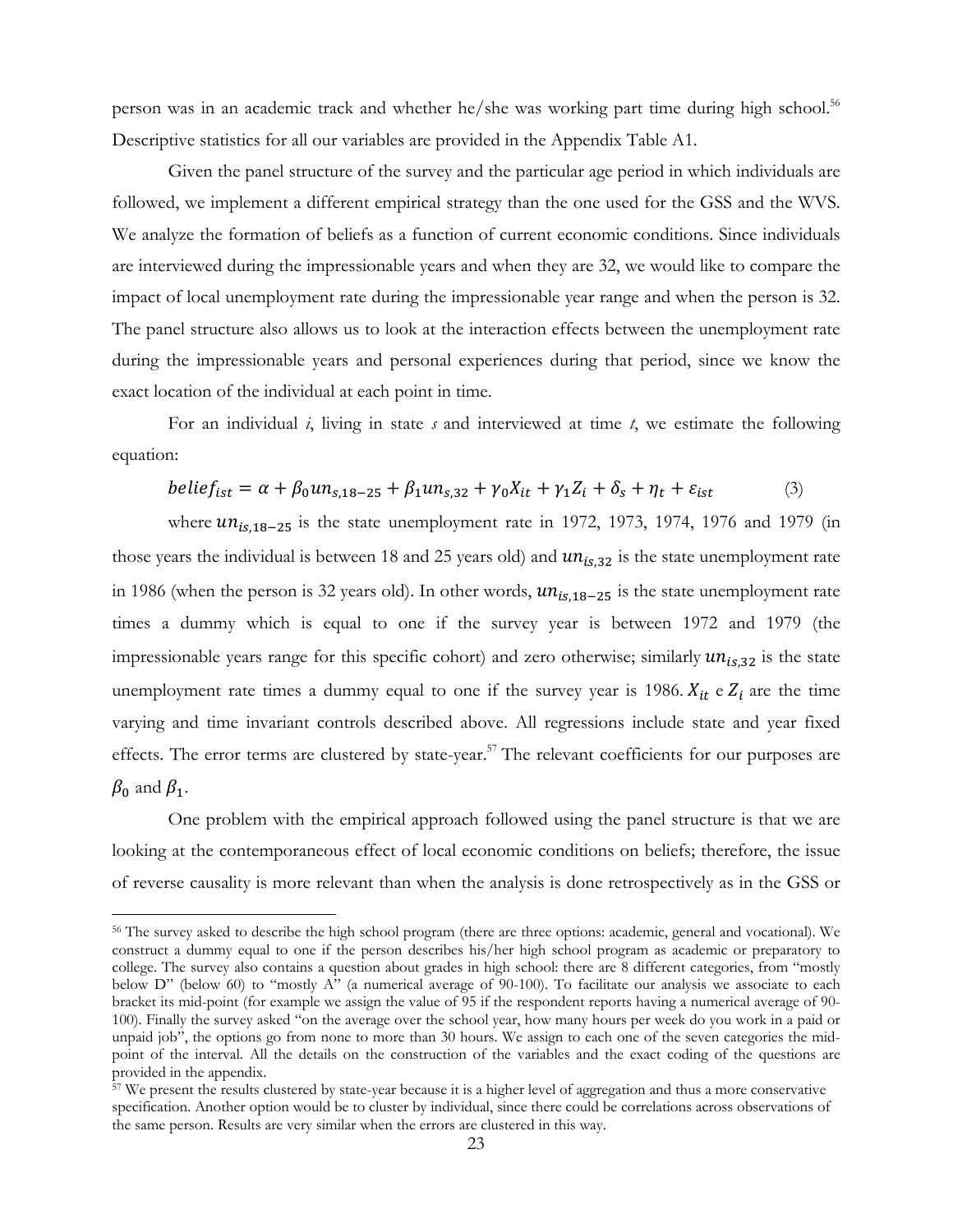the WVS. Another way of using the NLS72 would be to look at the cross-section of individuals interviewed in 1986 and assign to each of them the average local unemployment rate of the states where they lived between 18 and 25. This strategy would be exactly equal to what we did with the GSS but looking only at one cohort. Indeed, in a regression on the cross section of individuals interviewed in 1986 the average unemployment rate of the states where individuals lived during the impressionable year period has a coefficient of 0.012 and is significant at the 10 percent level, whereas the coefficient of the state unemployment rate in 1986 is -0.002 and not statistically significant<sup>58</sup>. The results are in line with what we found in the GSS and the WVS.

### **5.1. Results**

<u>.</u>

Table 6 addresses the effect of local macroeconomic conditions during the impressionable years and later on in life. Column 1 presents the results using the local unemployment rate, whereas column 2 uses a dummy indicating a state recession. The unemployment rate during the impressionable years has a strong effect on the belief that luck is an important driver of economic success, whereas unemployment at 32 is not significant. Controls have the expected effect: African Americans tend to believe more in the importance of luck as a driver of success, as did men overall. Being unemployed also plays an important role. On the other hand, a higher personal income and being married reduce the importance of luck as a driver of success. Among the personal characteristics: income of the family when young plays an important role, whereas the education of the father is not relevant. High school students who were in an academic track and had higher grades are less likely to report that luck is more important than effort, together with those who were working part-time when in high school. Overall the picture seems to be fairly consistent with the results found in the GSS. An analysis of the beta coefficients (reported in Table A18 of the Appendix) shows that for the cohort of individuals who finished high school in 1972 the state unemployment rate is as important as race in the determination of work versus luck as a driver of success. The magnitude also appears to be larger than the unemployment status. Interestingly, the state unemployment rate appears to be a more important measure of the severity of economic conditions when compared with the recession dummy (the beta coefficient is almost twice as big).

As we did with the General Social Survey, the sample was split between people who moved between states during the impressionable years and people who did not.<sup>59</sup> The results for people

<sup>58</sup> There are only 3311 that have not missing observations for the whole survey period.

<sup>&</sup>lt;sup>59</sup> Roughly 30 percent of our sample changed state at least once between 18 and 25. The average is slightly higher than the GSS. This is partly due to the fact that the NLS72 uses states and not region as geographical units; therefore, people moving between states but within the same region are considered movers in the NLS72 but stayers in the GSS. Also the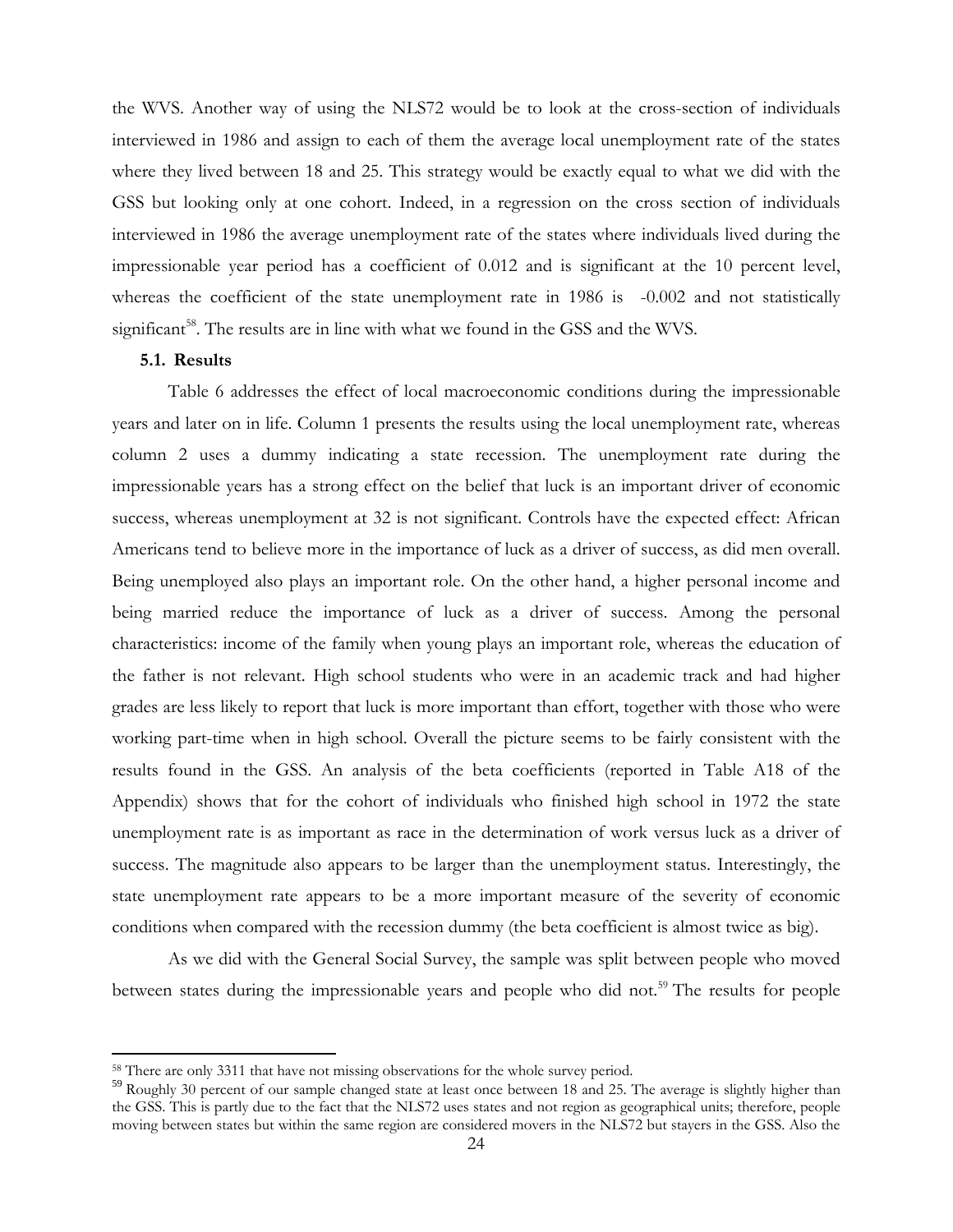who did not move are slightly stronger and in line with what we found in the GSS (beta coefficients are reported in Table A18 of the Appendix).

The focus of this section has been an analysis of the generation who finished high school in 1972. The NLS72 is an important complement to our study because individuals can be observed during their impressionable years and eight years after that. In addition, there is a wealth of information on personal background and personal experiences during the impressionable years period. However, in the NLS72, we are restricted to one specific cohort. We take the NLS72 exercise as complementary evidence to our other datasets. The results are larger overall than the GSS; this could be due to a variety of reasons: there is more measurement error in the GSS since individuals cannot be followed over time; in the GSS the shock is identified at the regional and not state level; the recession of 1979 could have had particularly strong effects on young adults. The result could also be larger in the NLS72 because we study the impact of the contemporaneous effect of the recession during the impressionable years (from the GSS we know that the effect tends to fade with age). Nevertheless, the NLS72 supports a robust finding that confirms what we found for regional shocks in the US and national shocks for a large set of countries: experiencing a recession when young has a permanent effect on the formation of preferences for redistribution.

# **6. Heterogeneous effects**

<u>.</u>

The analysis so far has considered that all individuals respond in the same way to recessions during their impressionable years. However, the effect of a recession on beliefs could depend on initial conditions during early adulthood, including income and education level of the parents, or performance in high school. In addition, personal experiences during the impressionable years, including marital or employment status or level of income, can also affect the formation of beliefs.

In order to test for this possibility, we include in our specification interaction terms between recessions during critical age and different initial characteristics or different experiences during the impressionable years. The NLS72 is the most appropriate among our datasets because we can observe individuals at each point in time during the impressionable years range.

We present the results in two tables: in Table 7 and 8 we interact the local unemployment rate during the impressionable years with time invariant and time varying controls, respectively. Among the time invariant controls: race slightly reinforces the impact of experiencing a recession when young in the formation of beliefs, whereas having gone through an academic track and having

sample of the NLS72 is selected in the sense that includes people who finished high school who are typically more mobile than people who drop out of high school.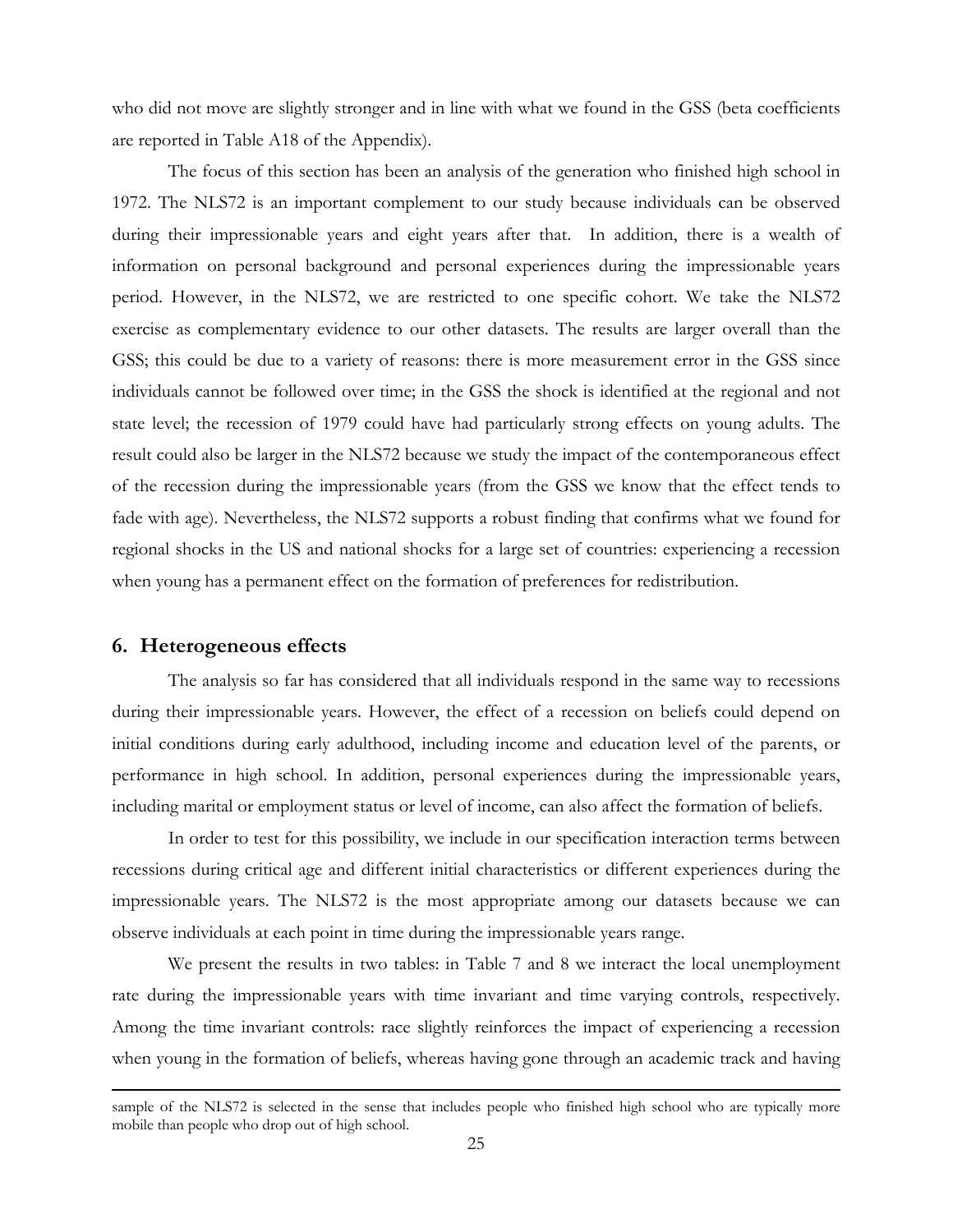higher grades in high school reduces it. The other interaction terms with time invariant controls are never significant and overall our main results on beliefs hold. With respect to the time-varying controls: having a college degree or having a higher income during the impressionable years reduces the emphasis on luck as a driver of economic success. For people who completed college and had a higher income during the impressionable years, the impact of recessions on beliefs is slightly lower. The interactions with other experiences during a recession do not give significant results.

We also check for the presence of heterogeneous effects using the other two datasets.<sup>60</sup> In the WVS we find some effect of heterogeneity when we look at the interaction with income and education. The effects are similar to what was found in the  $NLS72<sup>61</sup>$ ; in addition, we found that the impact of experiencing a macroeconomic shock fades with age, but only for some of the variables on preferences for redistribution and government intervention. Independently of the interaction effects, the overall impact of recession on preferences for redistribution, government intervention and political behavior remains positive and significant. When using the GSS, we found some heterogeneity with income, education and race<sup>62</sup>; on the other hand we do not find any heterogeneity with respect to the income of the family at age 16, father's education or gender.

Overall we find that the effect of experiencing a recession when young is quite general and persistent, with slightly stronger effects for people who suffered more during periods of hardship.

# **7. Conclusions**

 $\overline{a}$ 

This paper shows that large macroeconomic shocks experienced during the critical years of early adulthood shape preferences for redistribution. Individuals who grew up during a recession tend to support more government redistribution and believe that luck is more relevant than effort in determining economic success in life. Our findings are supported using evidence from three different datasets, are robust to the inclusion of a rich set of controls and various specifications. Our results also show that macroeconomic shocks have an impact on actual behavior, such as voting: the effect of having individuals living through a recession when young could explain up to 10-15% of the probability of voting for a Democratic president in some US regions.

<sup>60</sup> The results are available from the authors.

<sup>61</sup> The interaction effect with education is always negative but significant (at the one percent level) 50 percent of the time (for party affiliation and three of the measures on preferences for redistribution). Similar results are found when we interact our measure of macroeconomic shock with income: the interaction is always negative but significant for two of the measures for preferences for redistribution and for party affiliation. There are no heterogeneous effects by gender.<br><sup>62</sup> For education we find a negative interaction only for party affiliation and voting behavior; whe negative interaction only with the variables *help poor* and *work-luck*. We find an effect of an interaction with being black for the variable indicating political ideology and for the preference for redistribution variable *help poor.*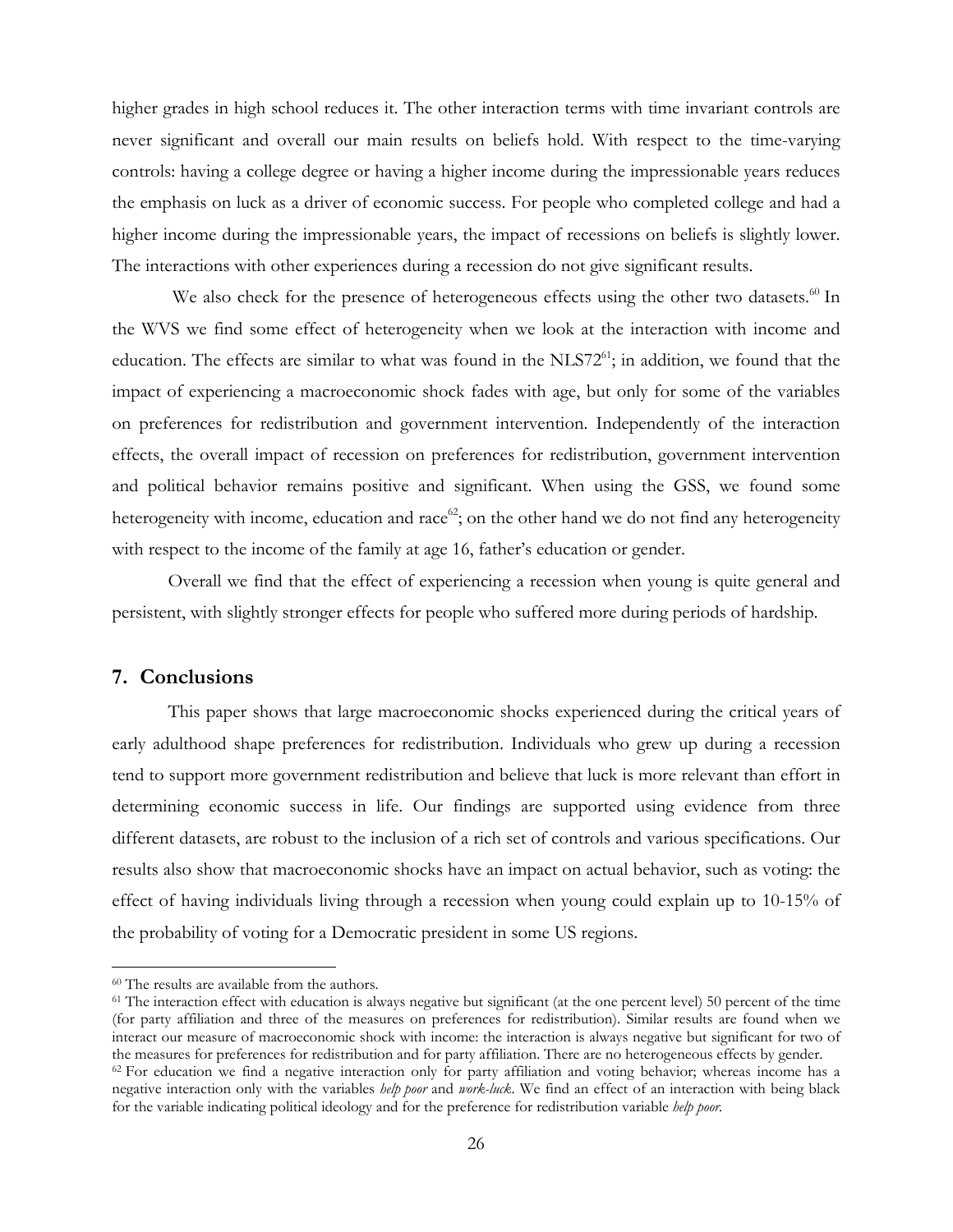This paper provides important evidence on the nature of preferences for redistribution. First, we show that shocks experienced during early adulthood have a permanent effect in the formation of beliefs, contributing to the literature that claims that important historical experiences are relevant in shaping economic outcomes. Second, the findings in this paper provide firm empirical grounds for the models that endogenize political preferences and beliefs. Third, this paper links economics to important finding from social psychology.

# **References**

- Alesina, A., and G.M. Angeletos, 2005, "Fairness and Redistribution: US vs. Europe," *American Economic Review*, Vol. 95, pp. 913–35.
- Alesina, A., and N. Fuchs-Schündeln, 2008, "Good Bye Lenin (or not?)—The Effect of Communism on People's Preferences," *American Economic Review,* Vol. 97, pp. 1507–28.
- Alesina, A. and E. Glaeser, 2004, *Fighting poverty in the US and Europe: A world of difference,* Oxford, Oxford University Press.
- Alesina, A., and E. La Ferrara, 2005, "Ethnic Diversity and Economic Performance," *Journal of Economic Literature*, Vol. 43, pp. 721–61.
- Alesina, A. and P. Giuliano, 2011, "Preferences for Redistribution" in Jess Benhabib, Matthew O. Jackson and Alberto Bisin editors: *Handbook of Social Economics,* Vol. 1A, The Netherlands: North-Holland, pp. 93-131.
- Barro, R. and J. Ursua, 2008, "Macroeconomic Crises since 1870", *Brookings Paper on Economic Activity,*  2008, 39 (1), 255-350.
- Benabou, R. and E. Ok, 2001, "Social Mobility and the Demand for Redistribution: the POUM Hypothesis", *Quarterly Journal of Economics* 116, 447-87.
- Benabou, R., and J. Tirole, 2006, "Belief in a Just World and Redistributive Politics," *Quarterly Journal of Economics,* Vol. 121(2), pp. 699–746.
- Ben-Porath, Y., 1973, "Short Term Fluctuations in Fertility and Economic Activity in Israel", *Demography,* X, 185-204.
- Brim, O. G., and J. Kagan, 1980, *Constancy and Change in Human Development,* Cambridge, MA: Harvard University Press
- Clingingsmith, D., A. Khwaja and M. Kremer, 2009, "Estimating the Impact of the Hajj: Religion and Tolerance in Islam's Global Gathering", *Quarterly Journal of Economics,* 124 (3), 1133-1170.
- Cogley, T. and T. Sargent, 2008, "The Market Price of Risk and the Equity Premium: a legacy of the Great Depression", *Journal of Monetary Economics,* 55, 454-476.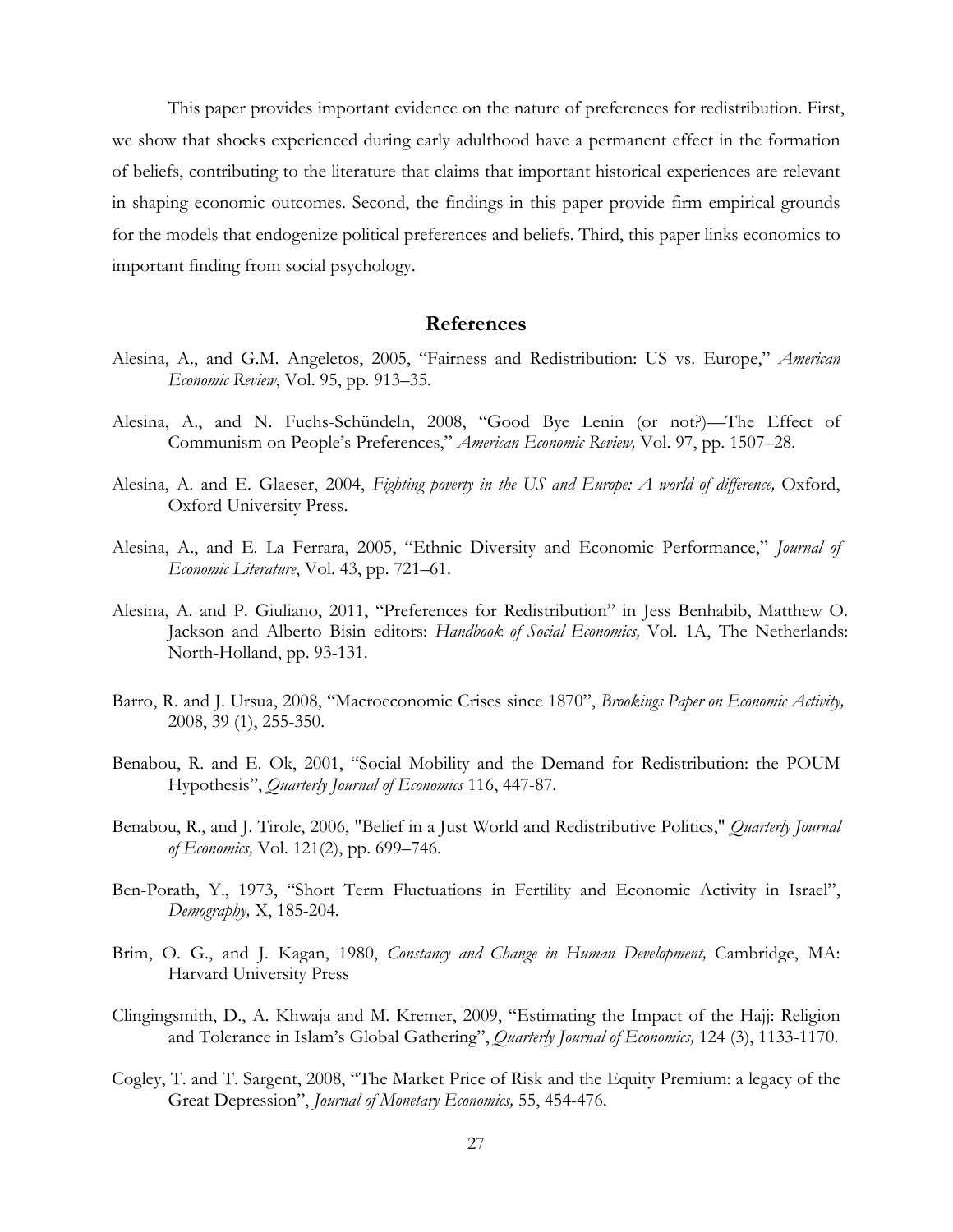- Corneo, G., and H.P. Grüner, 2002, "Individual Preferences for Political Redistribution," *Journal of Public Economics*, Vol. 83, pp. 83–107.
- Dehejia, R., and A. L. Muney, 2004, "Booms, Busts, and Babies' Health," *The Quarterly Journal of Economics,* Vol. 119(3), pp. 1091–130.
- Di Tella, R., J. Donna, and R. MacCulloch, 2007, "Oil, Macro Volatility and Crime in the Determination of Beliefs in Venezuela" in *Venezuela: Anatomy of a Collapse*, Hausmann, R., and F. Rodriguez (eds.)
- Di Tella, R., J. Dubra, and R. MacCulloch, 2010, "A Resource Belief-Curse? Oil and Individualism," in *The Natural Resources Trap: Private Investment without Public Commitment*, edited by William Hogan and Federico Sturzenegger, MIT Press, Cambridge, Mass.
- Di Tella, R., S. F. Galiani, and E. S. Schargrodsky, 2007 "The Formation of Beliefs: Evidence from the Allocation of Land Titles to Squatters," *Quarterly Journal of Economics* 122(1).
- Glenn, N.D., 1980, "Values, Attitudes and Beliefs," in O.G. Brim and J. Kagan (eds.), *Constancy and Change in Human Development,* Cambridge, MA: Harvard University Press.
- Graham, J. R., and K. Narasimhan, 2004, "Corporate Survival and Managerial Experiences During the Great Depression," manuscript, Duke University.
- Greenwood, R., and S. Nagel, 2009, "Inexperienced Investors and Bubbles," *Journal of Financial Economics,* 93 (2), 239-258.
- Huber, J. and R. Inglehart, 1995, "Expert Interpretations of Party Space and Party Locations in 42 Societies", *Party Politics,* 1: 73-111
- Kahn, L., 2010, "The Long-Term Labor Market Consequences of Graduating from College in a Bad Economy", *Labour Economics,* Vol. 17 (2), April.
- Kling, J., J. Liebman, L. Katz and L. Sabonmatsu, "Moving to Opportunity and Tranquility: Neghborhood Effects on Adult Economic Self-Sufficiency and Health from a Randomized Housing Voucher Experiment", 2004, Mimeo, Harvard University.
- Krosnick, J. A., and D. F. Alwin, 1989, "Aging and Susceptibility to Attitude Change." *Journal of Personality and Social Psychology*, 57, 416-25.
- Luttmer, E., 2001, "Group Loyalty and the Taste for Redistribution", *Journal of Political Economy,* 109 (3): 500-528.
- Luttmer, E. and M. Singhal, 2011, "Culture, Context, and the Taste for Redistribution," *American Economic Journal: Economic Policy,* 3, 157-179.
- Malmendier, U., and S. Nagel, 2011, "Depression Babies: Do Macroeconomic Experiences Affect Risk-Taking," *Quarterly Journal of Economics,* 2011, 126 (1), 373-416.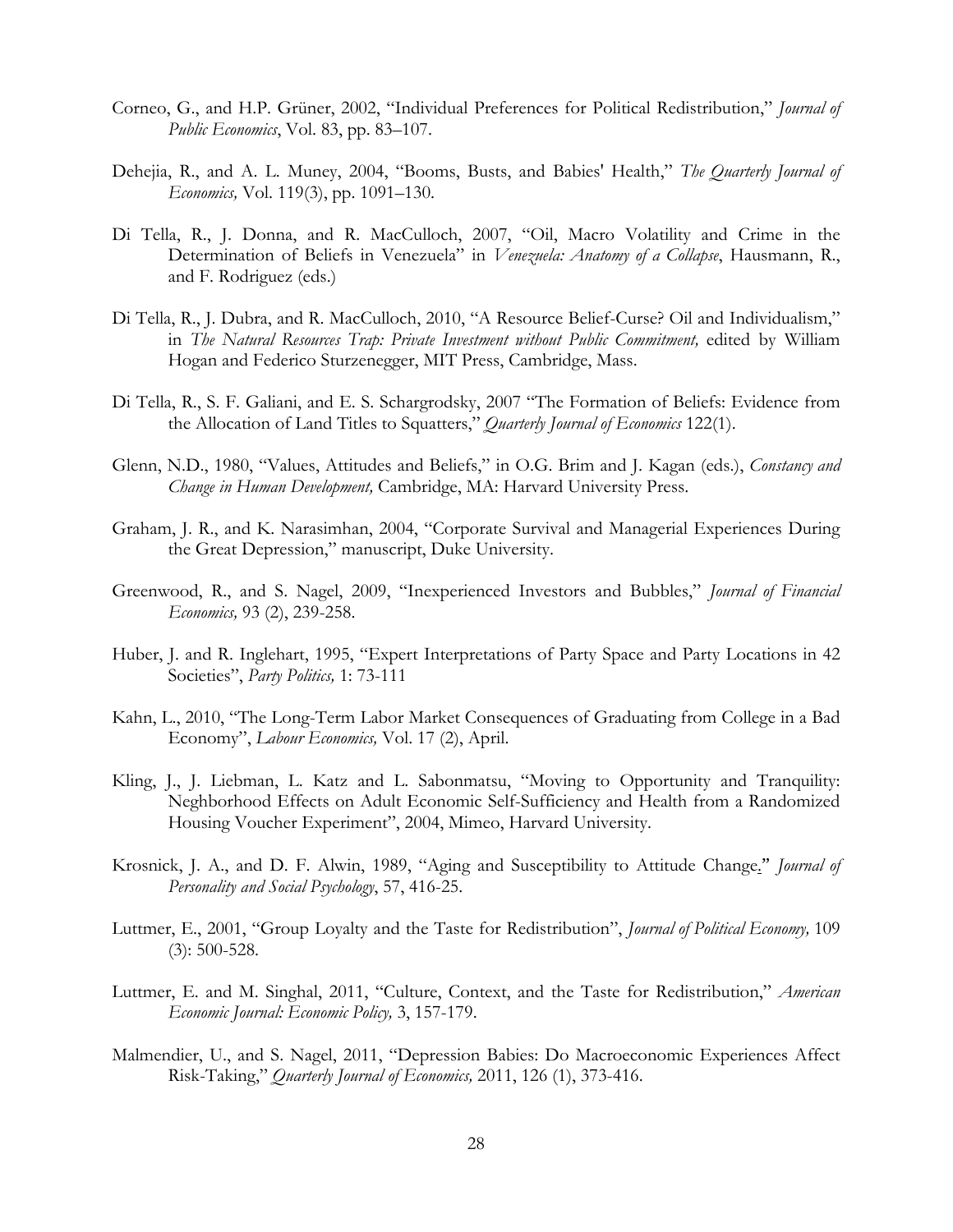- Mannheim, K., 1952, "The Problem of Generations," in P. Kecskemeti (Ed.), *Essays on the Sociology of Knowledge*, London: Routledge & Kegan Paul.
- Meltzer, A. and S. Richard (1981), "A Rational Theory of the Size of Government," *Journal of Political Economy,* 89, 914-927.
- Oreopoulos, P., T. Von Wachter, and A. Heisz, 2012, "The Short- and Long-Term Career Effects of Graduating in a Recession: Hysteresis and Heterogeneity in the Market for College Graduates," *American Economic Journal: Applied Economics,* 4(1): 1-29.
- Piketty, T., 1995, "Social Mobility and Redistributive Policies," *Quarterly Journal of Economics*, Vol. 110(3), pp. 551–84.
- Ravallion, M. and M. Loskin, 2000, "Who Wants to Redistribute? The Tunnel Effect in 1990 Russia", *Journal of Public Economics,* 76(1), 87-104.
- Ruhm, C., "Are Recessions Good for Your Health?," *Quarterly Journal of Economics,* CXV (2000), 617- 650.
- Vissing-Jorgensen, A., 2002, "Towards an Explanation of Household Portfolio Choice Heterogeneity: Nonfinancial Income and Participation Cost Structure," Working Paper, Northwestern University.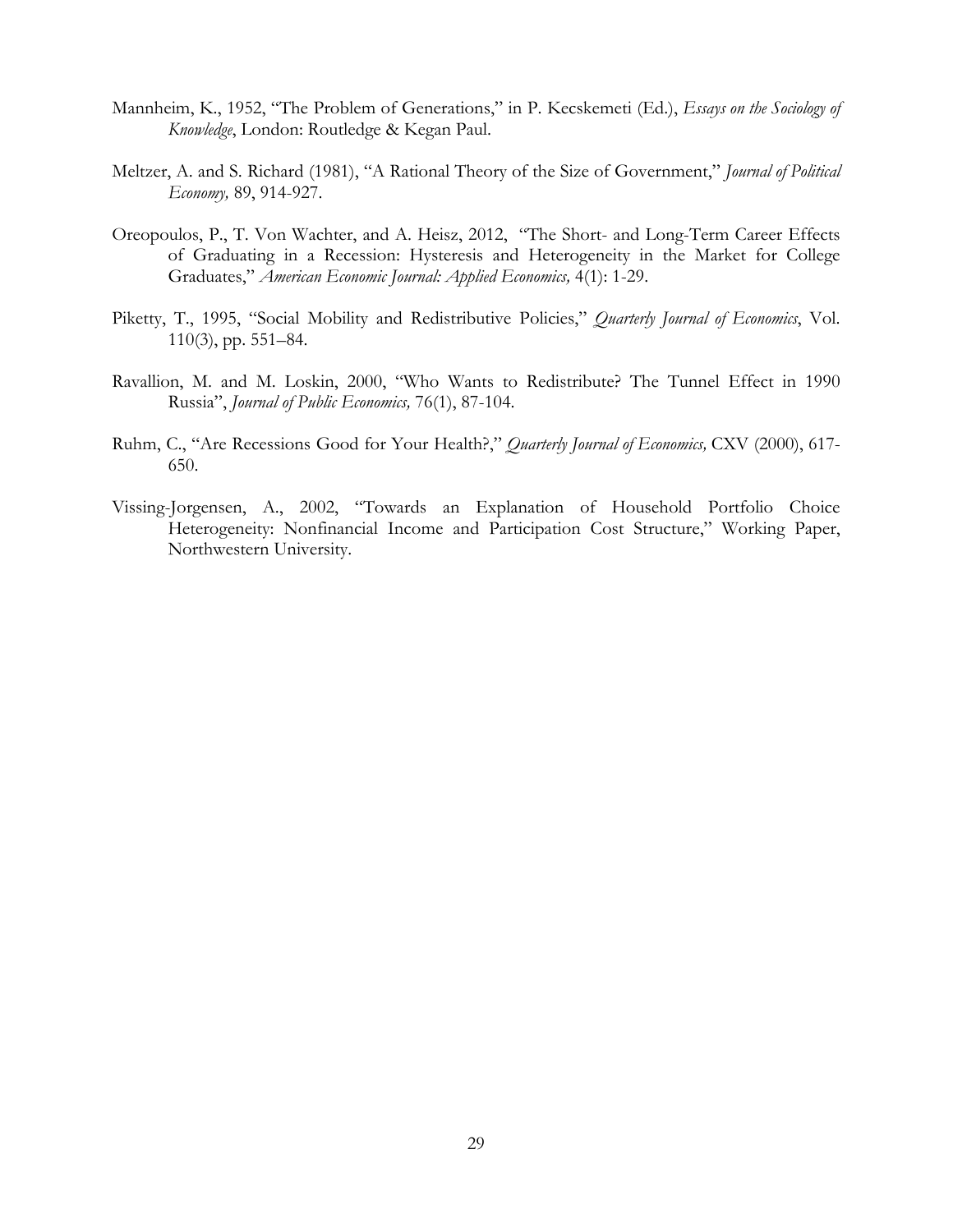**Figure 1 At least one recession during the "impressionable years"** 

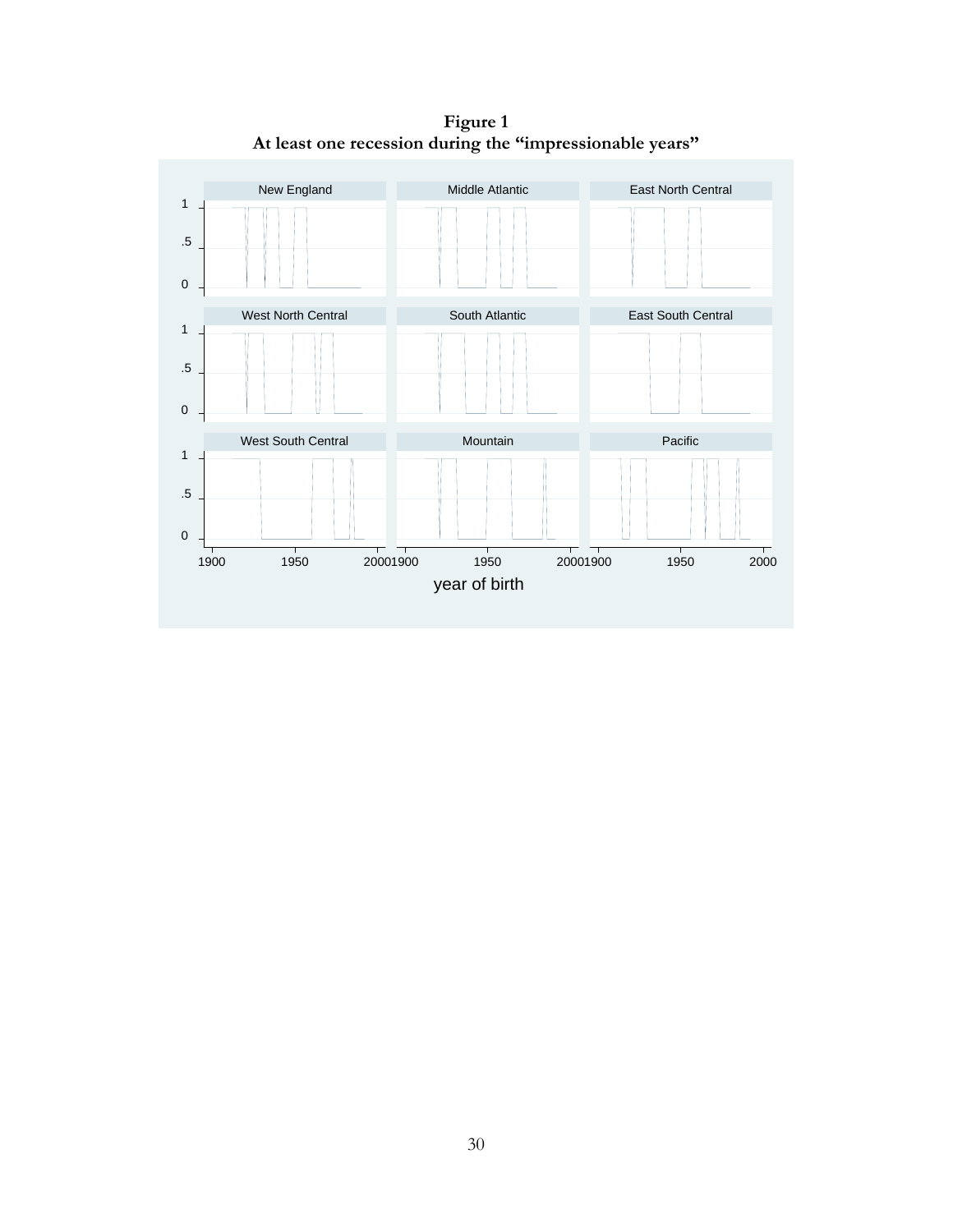**Figure 2 The effect of "growing up in a recession" on "voting democrat" by region** 



For each region, we plot the ratio of the fitted "voting democrat" outcome (from column (6) of Table 2) to the counterfactual "voting democrat" outcome obtained by setting the economic shock coefficient to zero in the same specification. The fitted-counterfactual has been multiplied by one hundred to be expressed as a percentage. Deviations from a value of one hundred are attributable to the heterogeneous effects of having individuals experiencing a recession when young. Since we control for year of interview, age and cohort fixed effects, together with region of residence at 16 and region of interview fixed effects and individual controls, the difference between the fitted and counterfactual series can only identify the heterogeneous effects on voting for the democratic party of having different individuals with different macroeconomic experiences during young in each region.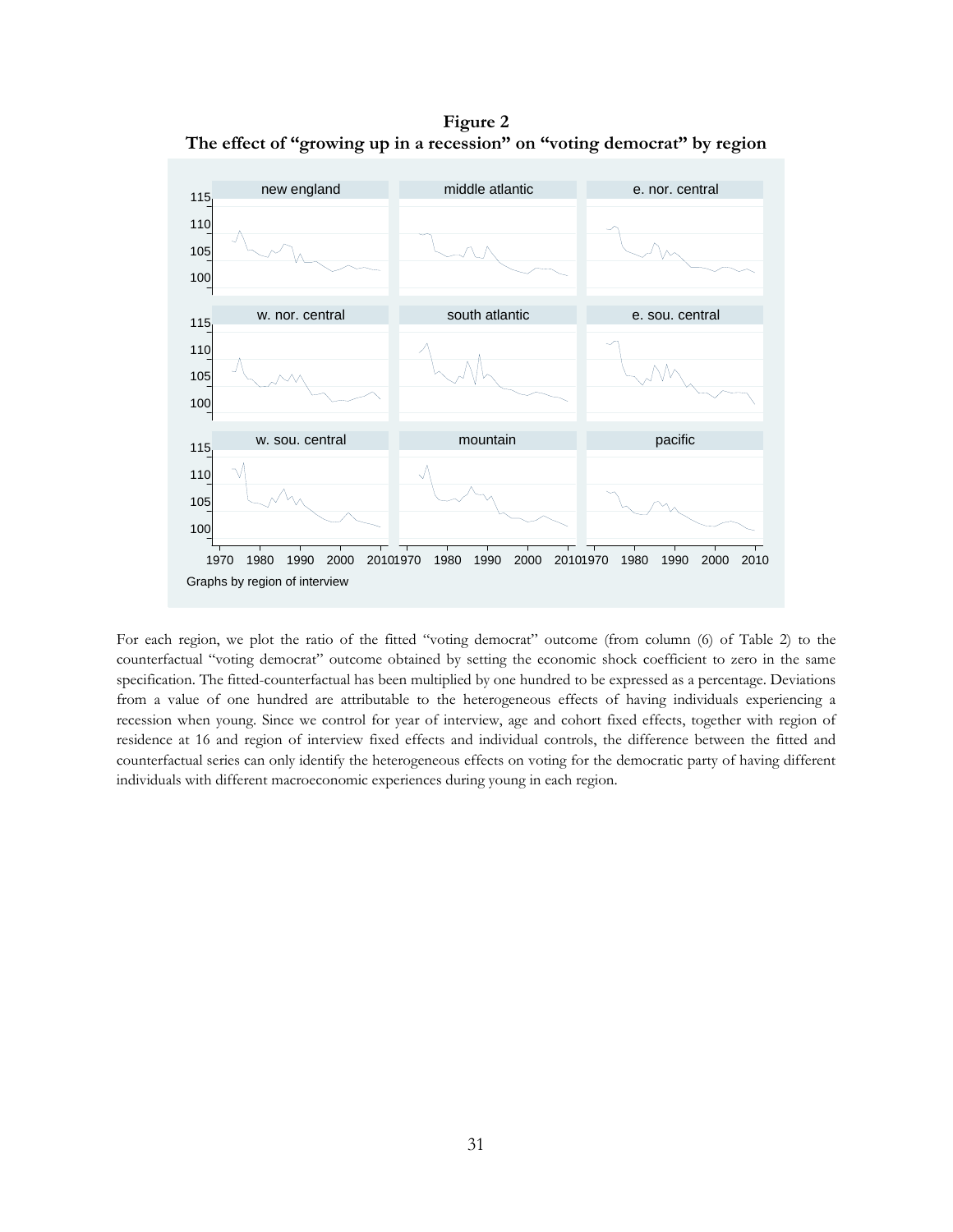**Figure 3 At least one recession during the "impressionable years"** 

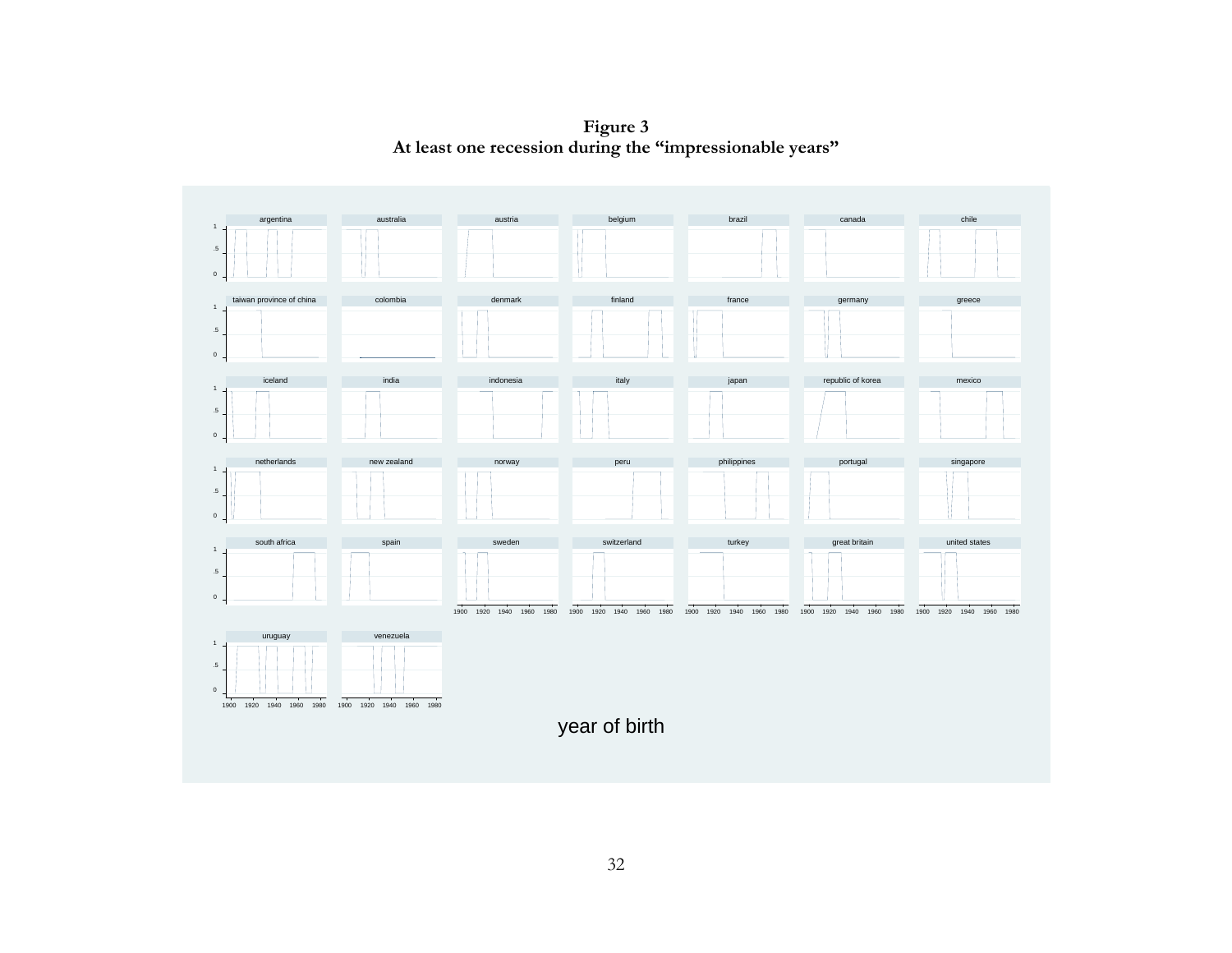|                       |             |             |             | OSS. Daschille Specification |             |             |            |            |            |
|-----------------------|-------------|-------------|-------------|------------------------------|-------------|-------------|------------|------------|------------|
|                       | (1)         | (2)         | (3)         | (4)                          | (5)         | (6)         | (7)        | (8)        | (9)        |
|                       | Help poor   | Assistance  | Work-luck   | Party                        | Political   | Voting      | <b>AES</b> | <b>AES</b> | AES        |
|                       |             | poor        |             | affiliation                  | views       | democrat    | Pref.      | Pol.       | All        |
|                       |             |             |             |                              |             |             | redistr.   | Behav.     |            |
| Economic shock        | $0.033*$    | $0.020*$    | $0.016*$    | $0.183***$                   | $0.133***$  | $0.043***$  | $0.027***$ | $0.093***$ | $0.056***$ |
|                       | (0.017)     | (0.009)     | (0.008)     | (0.025)                      | (0.021)     | (0.009)     | (0.010)    | (0.012)    | (0.010)    |
| Years education       | $-0.051***$ | $-0.017***$ | $0.006**$   | $-0.034***$                  | $0.020**$   | 0.001       |            |            |            |
|                       | (0.006)     | (0.002)     | (0.002)     | (0.008)                      | (0.008)     | (0.002)     |            |            |            |
| Married               | $-0.138***$ | $-0.034***$ | $-0.060***$ | $-0.223***$                  | $-0.263***$ | $-0.058***$ |            |            |            |
|                       | (0.016)     | (0.009)     | (0.008)     | (0.035)                      | (0.014)     | (0.008)     |            |            |            |
| Male                  | $-0.164***$ | $-0.060***$ | $0.076***$  | $-0.179***$                  | $-0.088***$ | $-0.037***$ |            |            |            |
|                       | (0.016)     | (0.011)     | (0.012)     | (0.036)                      | (0.019)     | (0.008)     |            |            |            |
| Unemployed            | $0.119**$   | $0.066***$  | $0.058***$  | $0.113**$                    | $0.099*$    | $0.051***$  |            |            |            |
|                       | (0.036)     | (0.015)     | (0.005)     | (0.040)                      | (0.045)     | (0.014)     |            |            |            |
| Black                 | $0.635***$  | $0.274***$  | $0.107***$  | $1.472***$                   | $0.294***$  | $0.450***$  |            |            |            |
|                       | (0.035)     | (0.012)     | (0.010)     | (0.062)                      | (0.022)     | (0.015)     |            |            |            |
| Income fixed effects  | yes         | yes         | yes         | yes                          | yes         | yes         | yes        | yes        | yes        |
| Age fixed effects     | yes         | yes         | yes         | yes                          | yes         | yes         | yes        | yes        | yes        |
| Year fixed effects    | yes         | yes         | yes         | yes                          | yes         | yes         | yes        | yes        | yes        |
| Region interview f.e. | yes         | yes         | yes         | yes                          | yes         | yes         | yes        | yes        | yes        |
| Region at 16 f.e.     | yes         | yes         | yes         | yes                          | yes         | yes         | yes        | yes        | yes        |
|                       |             |             |             |                              |             |             |            |            |            |
| Observations          | 24287       | 15416       | 30694       | 43443                        | 38525       | 27267       | 23466      | 36411      | 29939      |
| R-squared             | 0.09        | 0.07        | 0.01        | 0.11                         | 0.05        | 0.15        |            |            |            |

**Table 1 GSS: Baseline Specification**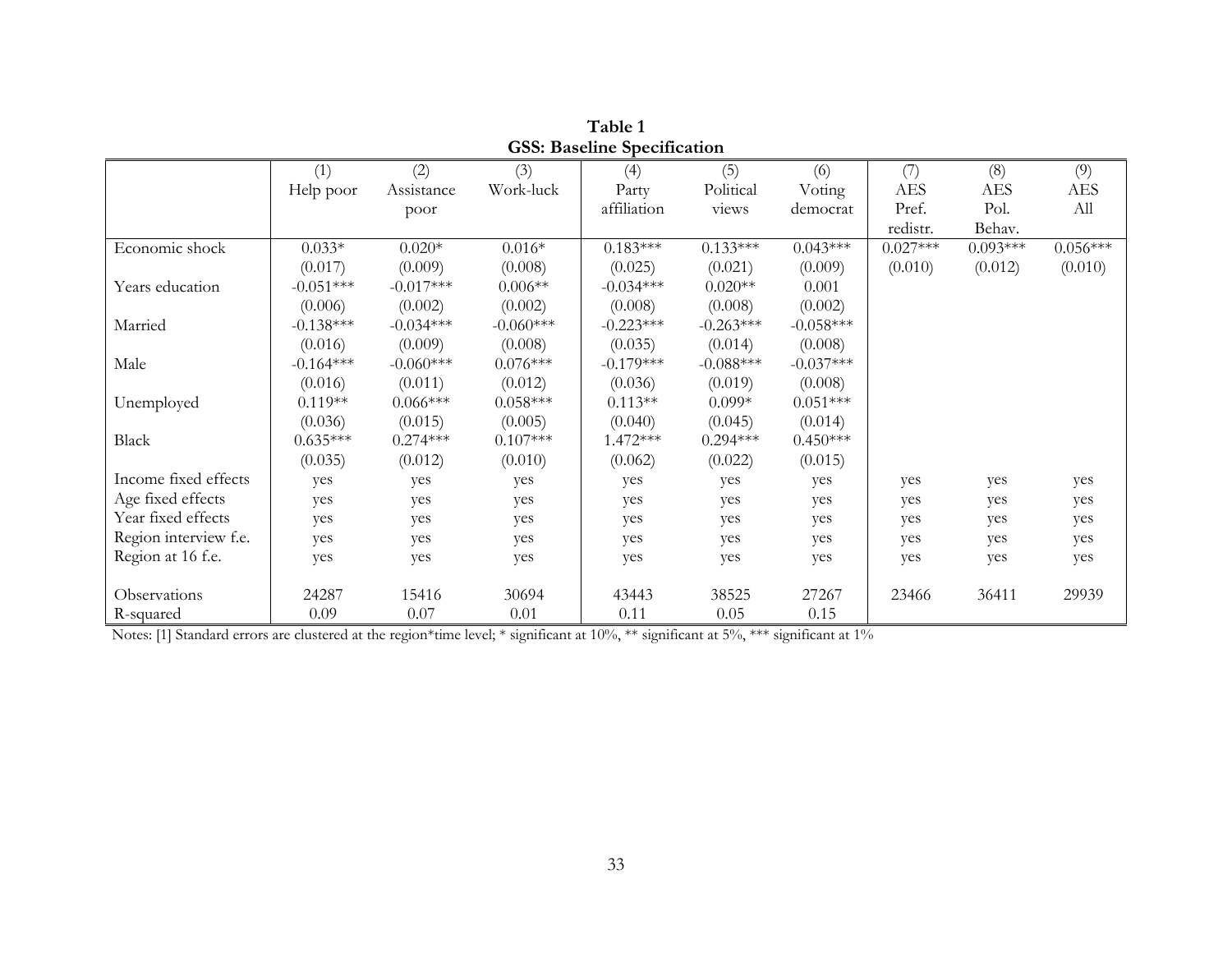|                       |             |             | ---- <i>-</i> ------- |             |             |             |            |            |            |
|-----------------------|-------------|-------------|-----------------------|-------------|-------------|-------------|------------|------------|------------|
|                       | (1)         | (2)         | (3)                   | (4)         | (5)         | (6)         | (7)        | (8)        | (9)        |
|                       | Help poor   | Assistance  | Work-luck             | Party       | Political   | Voting      | <b>AES</b> | <b>AES</b> | <b>AES</b> |
|                       |             | poor        |                       | affiliation | views       | democrat    | Pref.      | Pol.       | All        |
|                       |             |             |                       |             |             |             | redistr.   | behav.     |            |
| Economic shock        | $0.038*$    | $0.022*$    | 0.016                 | $0.187***$  | $0.136***$  | $0.043***$  | $0.031***$ | $0.094***$ | $0.059***$ |
|                       | (0.017)     | (0.011)     | (0.009)               | (0.030)     | (0.027)     | (0.010)     | (0.009)    | (0.013)    | (0.009)    |
| Years educ.           | $-0.051***$ | $-0.017***$ | $0.006**$             | $-0.034***$ | $0.020**$   | 0.001       |            |            |            |
|                       | (0.006)     | (0.002)     | (0.002)               | (0.008)     | (0.008)     | (0.002)     |            |            |            |
| Married               | $-0.137***$ | $-0.035***$ | $-0.060***$           | $-0.222***$ | $-0.264***$ | $-0.058***$ |            |            |            |
|                       | (0.015)     | (0.009)     | (0.008)               | (0.036)     | (0.014)     | (0.008)     |            |            |            |
| Male                  | $-0.163***$ | $-0.061***$ | $0.076***$            | $-0.179***$ | $-0.088***$ | $-0.037***$ |            |            |            |
|                       | (0.016)     | (0.011)     | (0.012)               | (0.036)     | (0.019)     | (0.008)     |            |            |            |
| Unemployed            | $0.119**$   | $0.066***$  | $0.058***$            | $0.116**$   | $0.099*$    | $0.051***$  |            |            |            |
|                       | (0.035)     | (0.016)     | (0.005)               | (0.041)     | (0.045)     | (0.014)     |            |            |            |
| Black                 | $0.635***$  | $0.274***$  | $0.106***$            | $1.473***$  | $0.294***$  | $0.450***$  |            |            |            |
|                       | (0.036)     | (0.012)     | (0.010)               | (0.062)     | (0.022)     | (0.015)     |            |            |            |
| Income fixed effects  | yes         | yes         | yes                   | yes         | yes         | yes         | yes        | yes        | yes        |
| Age fixed effects     | yes         | yes         | yes                   | yes         | yes         | yes         | yes        | yes        | yes        |
| Year fixed effects    | yes         | yes         | yes                   | yes         | yes         | yes         | yes        | yes        | yes        |
| Region interview f.e. | yes         | yes         | yes                   | yes         | yes         | yes         | yes        | yes        | yes        |
| Region at 16 f.e.     | yes         | yes         | yes                   | yes         | yes         | yes         | yes        | yes        | yes        |
| Cohort f.e.           | yes         | yes         | yes                   | yes         | yes         | yes         | yes        | yes        | yes        |
|                       |             |             |                       |             |             |             |            |            |            |
| Observations          | 24287       | 15416       | 30694                 | 43443       | 38525       | 27267       | 23466      | 36411      | 29939      |
| R-squared             | 0.09        | 0.07        | $0.01\,$              | 0.11        | 0.05        | 0.15        |            |            |            |

**Table 2 GSS: Specification with Cohort Effects**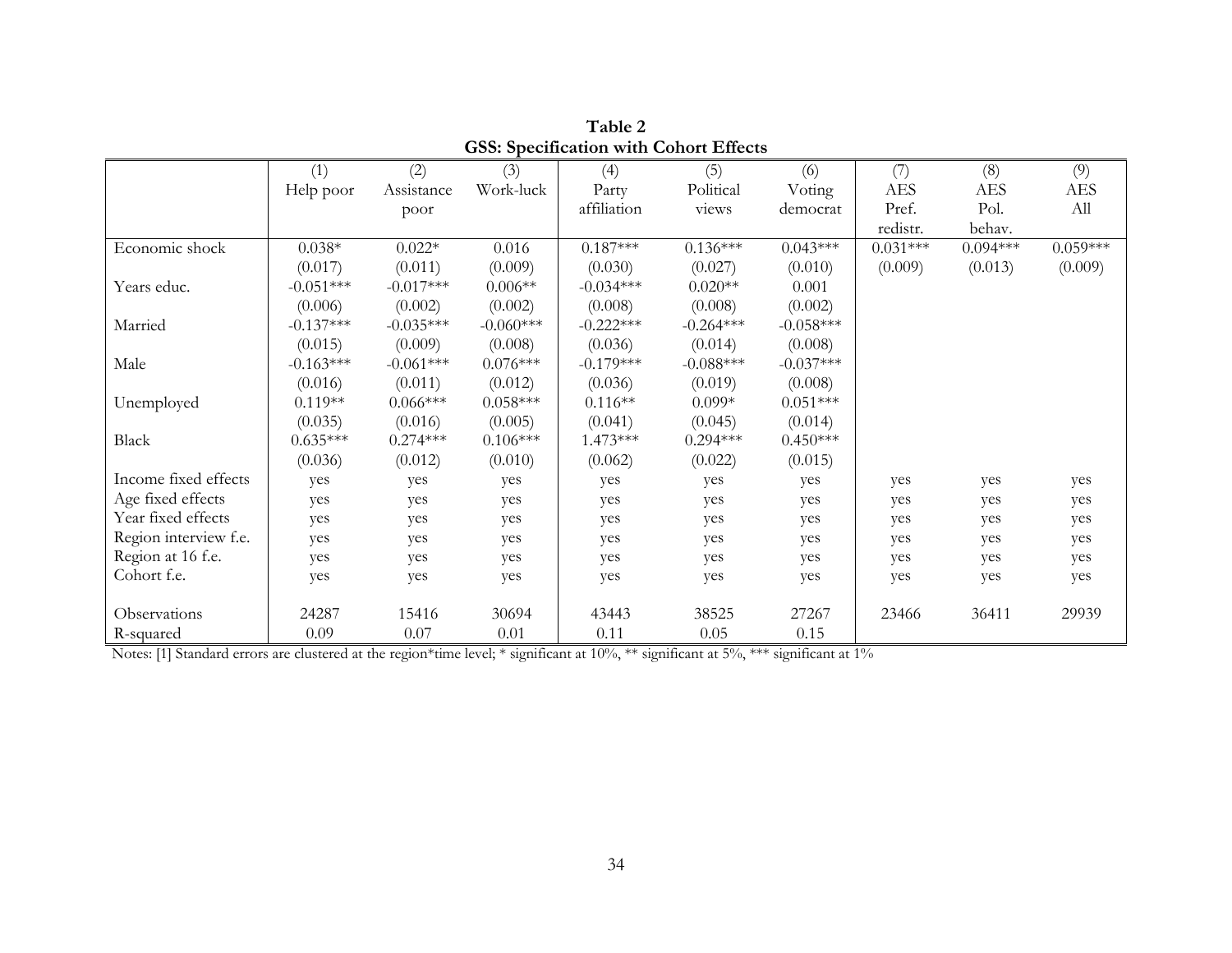|                         | (1)         | (2)         | (3)         | (4)         | (5)         | (6)         | (7)        | (8)        | (9)        |
|-------------------------|-------------|-------------|-------------|-------------|-------------|-------------|------------|------------|------------|
|                         | Help poor   | Assistance  | Work-luck   | Party       | Political   | Voting      | <b>AES</b> | <b>AES</b> | <b>AES</b> |
|                         |             | poor        |             | affiliation | views       | democrat    | Pref.      | Pol.       | All        |
|                         |             |             |             |             |             |             | redistr.   | behav.     |            |
| Economic shock          | 0.042       | $0.048**$   | $0.021***$  | $0.198***$  | $0.161***$  | $0.057***$  | $0.043***$ | $0.111***$ | $0.074***$ |
|                         | (0.023)     | (0.016)     | (0.006)     | (0.026)     | (0.033)     | (0.009)     | (0.009)    | (0.015)    | (0.010)    |
| Years educ.             | $-0.037***$ | $-0.014***$ | $0.006**$   | $-0.013$    | $0.022*$    | $0.008**$   |            |            |            |
|                         | (0.008)     | (0.004)     | (0.002)     | (0.010)     | (0.010)     | (0.003)     |            |            |            |
| Married                 | $-0.130***$ | $-0.050**$  | $-0.064***$ | $-0.214***$ | $-0.261***$ | $-0.057***$ |            |            |            |
|                         | (0.018)     | (0.016)     | (0.012)     | (0.031)     | (0.017)     | (0.010)     |            |            |            |
| Male                    | $-0.171***$ | $-0.073***$ | $0.059***$  | $-0.152***$ | $-0.089***$ | $-0.029**$  |            |            |            |
|                         | (0.027)     | (0.017)     | (0.014)     | (0.044)     | (0.020)     | (0.010)     |            |            |            |
| Unemployed              | $0.128**$   | $0.095***$  | 0.020       | $0.103*$    | 0.082       | $0.059***$  |            |            |            |
|                         | (0.038)     | (0.026)     | (0.011)     | (0.050)     | (0.052)     | (0.012)     |            |            |            |
| Black                   | $0.614***$  | $0.268***$  | $0.107***$  | $1.452***$  | $0.367***$  | $0.465***$  |            |            |            |
|                         | (0.042)     | (0.020)     | (0.015)     | (0.061)     | (0.032)     | (0.012)     |            |            |            |
| Father's years of educ. | $-0.014**$  | $-0.005**$  | $0.000\,$   | $-0.041***$ | 0.000       | $-0.006***$ |            |            |            |
|                         | (0.004)     | (0.002)     | (0.002)     | (0.006)     | (0.003)     | (0.001)     |            |            |            |
| Income fixed effects    | yes         | yes         | yes         | yes         | yes         | yes         | yes        | yes        | yes        |
| Income at 16 f.e.       | yes         | yes         | yes         | yes         | yes         | yes         | yes        | yes        | yes        |
| Age fixed effects       | yes         | yes         | yes         | yes         | yes         | yes         | yes        | yes        | yes        |
| Year fixed effects      | yes         | yes         | yes         | yes         | yes         | yes         | yes        | yes        | yes        |
| Region interview f.e.   | yes         | yes         | yes         | yes         | yes         | yes         | yes        | yes        | yes        |
| Region at 16 f.e.       | yes         | yes         | yes         | yes         | yes         | yes         | yes        | yes        | yes        |
|                         |             |             |             |             |             |             |            |            |            |
| Observations            | 13372       | 8068        | 17391       | 24912       | 21833       | 16569       | 12943      | 21105      | 17024      |
| R-squared               | 0.08        | 0.06        | 0.01        | 0.11        | 0.06        | 0.14        |            |            |            |

**Table 3 GSS: Specification with Additional Controls**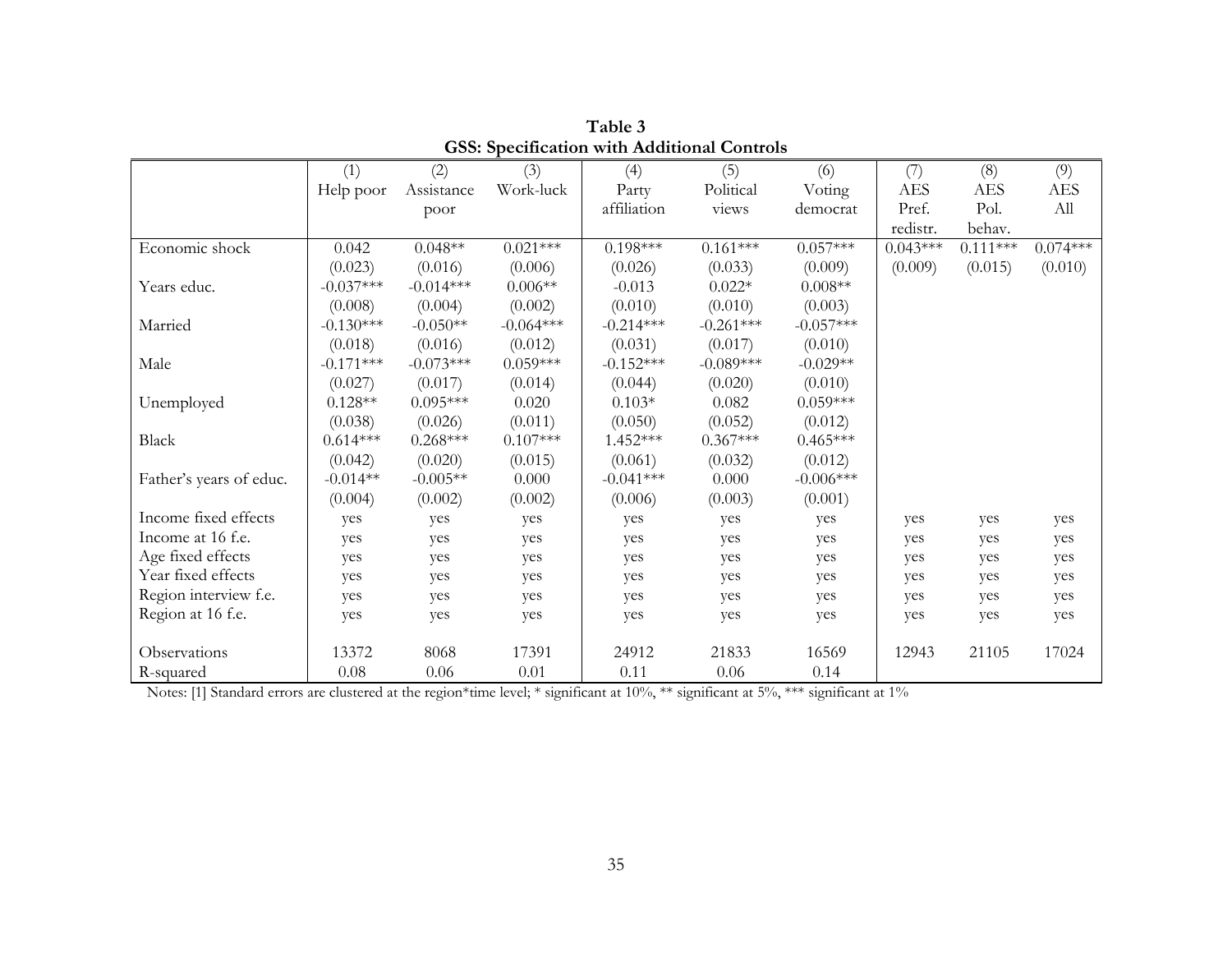|                         | (1)         | (2)         | (3)         | (4)         | (5)         | (6)         | (7)        | (8)        | (9)        |
|-------------------------|-------------|-------------|-------------|-------------|-------------|-------------|------------|------------|------------|
|                         | Help poor   | Assistance  | Work-luck   | Party       | Political   | Voting      | <b>AES</b> | <b>AES</b> | <b>AES</b> |
|                         |             | poor        |             | affiliation | views       | democrat    | Pref.      | Pol.       | All        |
|                         |             |             |             |             |             |             | redistr.   | behav.     |            |
| Economic shock          | 0.034       | $0.046**$   | $0.024*$    | $0.194***$  | $0.160***$  | $0.057***$  | $0.044***$ | $0.104***$ | $0.072***$ |
|                         | (0.028)     | (0.022)     | (0.014)     | (0.034)     | (0.025)     | (0.010)     | (0.010)    | (0.107)    | (0.011)    |
| Years educ.             | $-0.037***$ | $-0.014***$ | $0.006***$  | $-0.014***$ | $0.021***$  | $0.007***$  |            |            |            |
|                         | (0.004)     | (0.003)     | (0.002)     | (0.005)     | (0.004)     | (0.002)     |            |            |            |
| Married                 | $-0.132***$ | $-0.048***$ | $-0.064***$ | $-0.213***$ | $-0.259***$ | $-0.056***$ |            |            |            |
|                         | (0.021)     | (0.016)     | (0.011)     | (0.028)     | (0.020)     | (0.008)     |            |            |            |
| Male                    | $-0.170***$ | $-0.071***$ | $0.059***$  | $-0.147***$ | $-0.084***$ | $-0.027***$ |            |            |            |
|                         | (0.020)     | (0.015)     | (0.011)     | (0.025)     | (0.018)     | (0.007)     |            |            |            |
| Unemployed              | $0.132***$  | $0.097***$  | 0.020       | $0.104*$    | $0.076*$    | $0.055***$  |            |            |            |
|                         | (0.043)     | (0.033)     | (0.023)     | (0.054)     | (0.039)     | (0.017)     |            |            |            |
| Black                   | $0.619***$  | $0.272***$  | $0.103***$  | $1.457***$  | $0.377***$  | $0.462***$  |            |            |            |
|                         | (0.034)     | (0.025)     | (0.018)     | (0.044)     | (0.032)     | (0.013)     |            |            |            |
| Father's years of educ. | $-0.014***$ | $-0.005**$  | 0.000       | $-0.040***$ | 0.000       | $-0.006***$ |            |            |            |
|                         | (0.003)     | (0.002)     | (0.002)     | (0.004)     | (0.003)     | (0.001)     |            |            |            |
| Income fixed effects    | yes         | yes         | yes         | yes         | yes         | yes         | yes        | yes        | yes        |
| Income at 16 f.e.       | yes         | yes         | yes         | yes         | yes         | yes         | yes        | yes        | yes        |
| Age fixed effects       | yes         | yes         | yes         | yes         | yes         | yes         | yes        | yes        | yes        |
| Year fixed effects      | yes         | yes         | yes         | yes         | yes         | yes         | yes        | yes        | yes        |
| Region interview f.e.   | yes         | yes         | yes         | yes         | yes         | yes         | yes        | yes        | yes        |
| Region at 16 f.e.       | yes         | yes         | yes         | yes         | yes         | yes         | yes        | yes        | yes        |
| Cohort f.e.             | yes         | yes         | yes         | yes         | yes         | yes         | yes        | yes        | yes        |
| Regionxyear interact.   | yes         | yes         | yes         | yes         | yes         | yes         | yes        | yes        | yes        |
|                         |             |             |             |             |             |             |            |            |            |
| Observations            | 13372       | 8068        | 17391       | 24912       | 21833       | 16569       | 12943      | 21105      | 17024      |
| R-squared               | 0.10        | 0.08        | 0.03        | 0.12        | 0.07        | 0.15        |            |            |            |

**Table 4 GSS: Specification with Cohort effects, Region-Years Interactions and Additional Controls**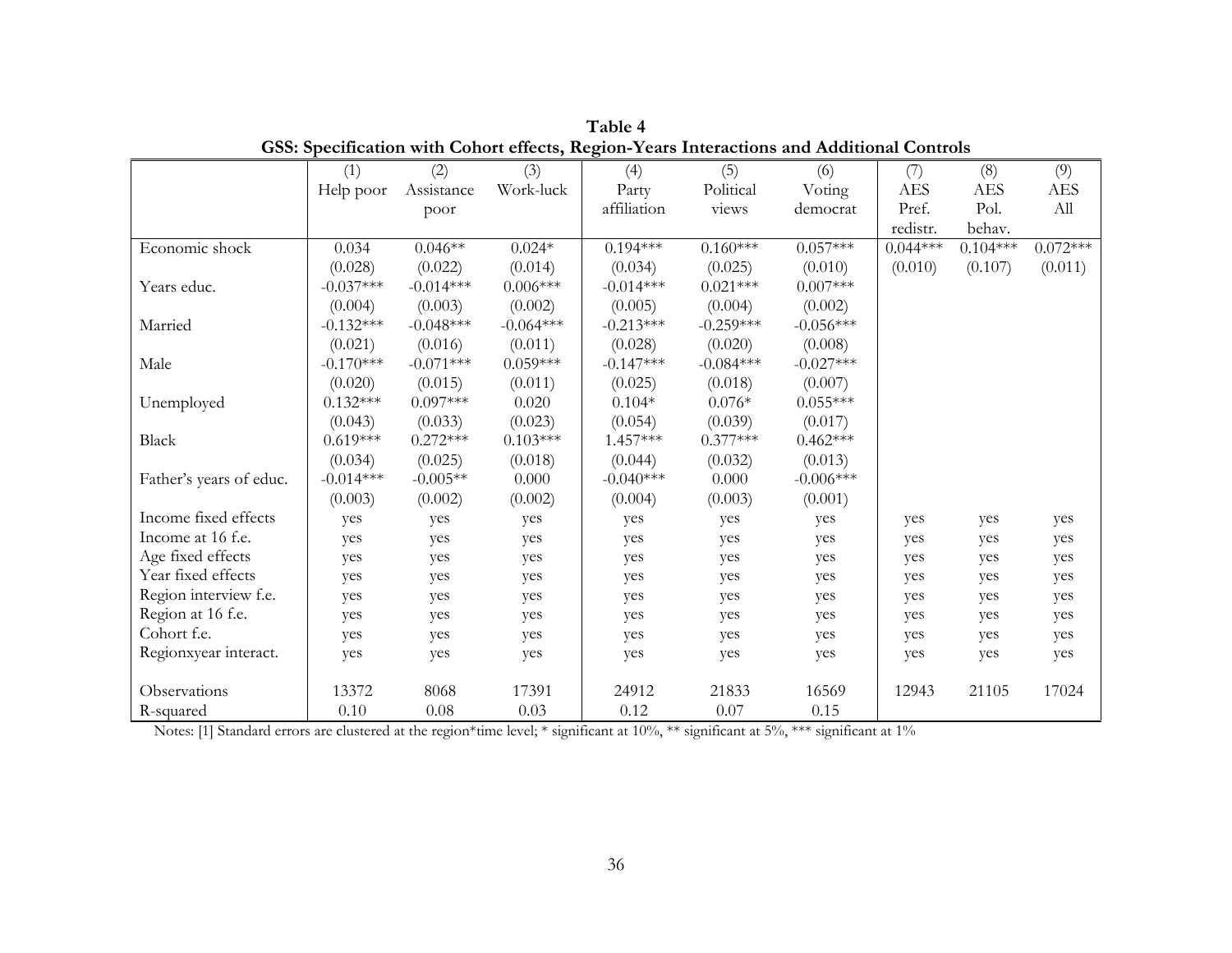|                    | (1)            | (2)         | (3)         | (4)          | (5)       | (6)         | (7)         | (8)         | (9)        | (10)       | (11)       |
|--------------------|----------------|-------------|-------------|--------------|-----------|-------------|-------------|-------------|------------|------------|------------|
|                    | Govern.        | Income      | Private-    | Society:     | Society:  | Work-       | Political   | Party       | <b>AES</b> | <b>AES</b> | <b>AES</b> |
|                    | responsibility | equality    | state       | egalitarian- | welfare-  | luck        | ideology    | affiliation | Pref.      | Pol.       | All        |
|                    |                |             | ownership   | competitive  | $\log$    |             |             |             | redistr.   | behav.     |            |
|                    |                |             |             |              | taxes     |             |             |             |            |            |            |
| Economic shock     | $0.081**$      | $0.074*$    | $0.100***$  | $0.124**$    | $0.111**$ | $0.092*$    | $0.092*$    | $0.181***$  | $0.044***$ | $0.047***$ | $0.045***$ |
|                    | (0.040)        | (0.040)     | (0.038)     | (0.051)      | (0.046)   | (0.048)     | (0.048)     | (0.031)     | (0.010)    | (0.012)    | (0.009)    |
| Middle educ.       | $-0.320***$    | $-0.424***$ | $-0.360***$ | $-0.027$     | $-0.030$  | 0.042       | $0.100***$  | $-0.153***$ |            |            |            |
|                    | (0.028)        | (0.030)     | (0.028)     | (0.042)      | (0.039)   | (0.037)     | (0.033)     | (0.025)     |            |            |            |
| Upper educ.        | $-0.356***$    | $-0.633***$ | $-0.579***$ | $-0.126**$   | 0.006     | $-0.045$    | $0.329***$  | $-0.072**$  |            |            |            |
|                    | (0.033)        | (0.035)     | (0.033)     | (0.051)      | (0.047)   | (0.040)     | (0.038)     | (0.032)     |            |            |            |
| Married            | $-0.062**$     | $-0.063**$  | 0.042       | $-0.040$     | $-0.007$  | $-0.131***$ | $-0.208***$ | $-0.226***$ |            |            |            |
|                    | (0.026)        | (0.028)     | (0.026)     | (0.040)      | (0.037)   | (0.035)     | (0.030)     | (0.024)     |            |            |            |
| Male               | $-0.143***$    | $-0.093***$ | $-0.342***$ | $-0.060*$    | 0.042     | $-0.242***$ | $-0.035$    | $-0.023$    |            |            |            |
|                    | (0.023)        | (0.024)     | (0.023)     | (0.034)      | (0.032)   | (0.030)     | (0.027)     | (0.021)     |            |            |            |
| Unemployed         | $0.339***$     | $0.137***$  | $0.259***$  | 0.016        | $-0.022$  | $0.183***$  | $0.106*$    | $0.381***$  |            |            |            |
|                    | (0.046)        | (0.048)     | (0.047)     | (0.063)      | (0.059)   | (0.058)     | (0.058)     | (0.040)     |            |            |            |
| Income f.e.        | yes            | yes         | yes         | yes          | yes       | yes         | yes         | yes         | yes        | yes        | yes        |
| Age fixed effects  | yes            | yes         | yes         | yes          | yes       | yes         | yes         | yes         | yes        | yes        | yes        |
| Year fixed effects | yes            | yes         | yes         | yes          | yes       | yes         | yes         | yes         | yes        | yes        | yes        |
|                    |                |             |             |              |           |             |             |             |            |            |            |
| Observations       | 70057          | 64957       | 62854       | 7995         | 7920      | 36516       | 32182       | 36288       | 36048      | 34235      | 39846      |
| R-squared          | 0.10           | 0.09        | 0.10        | 0.09         | 0.12      | 0.15        | 0.04        | 0.13        |            |            |            |

**Table 5 World Value Survey: Baseline specification**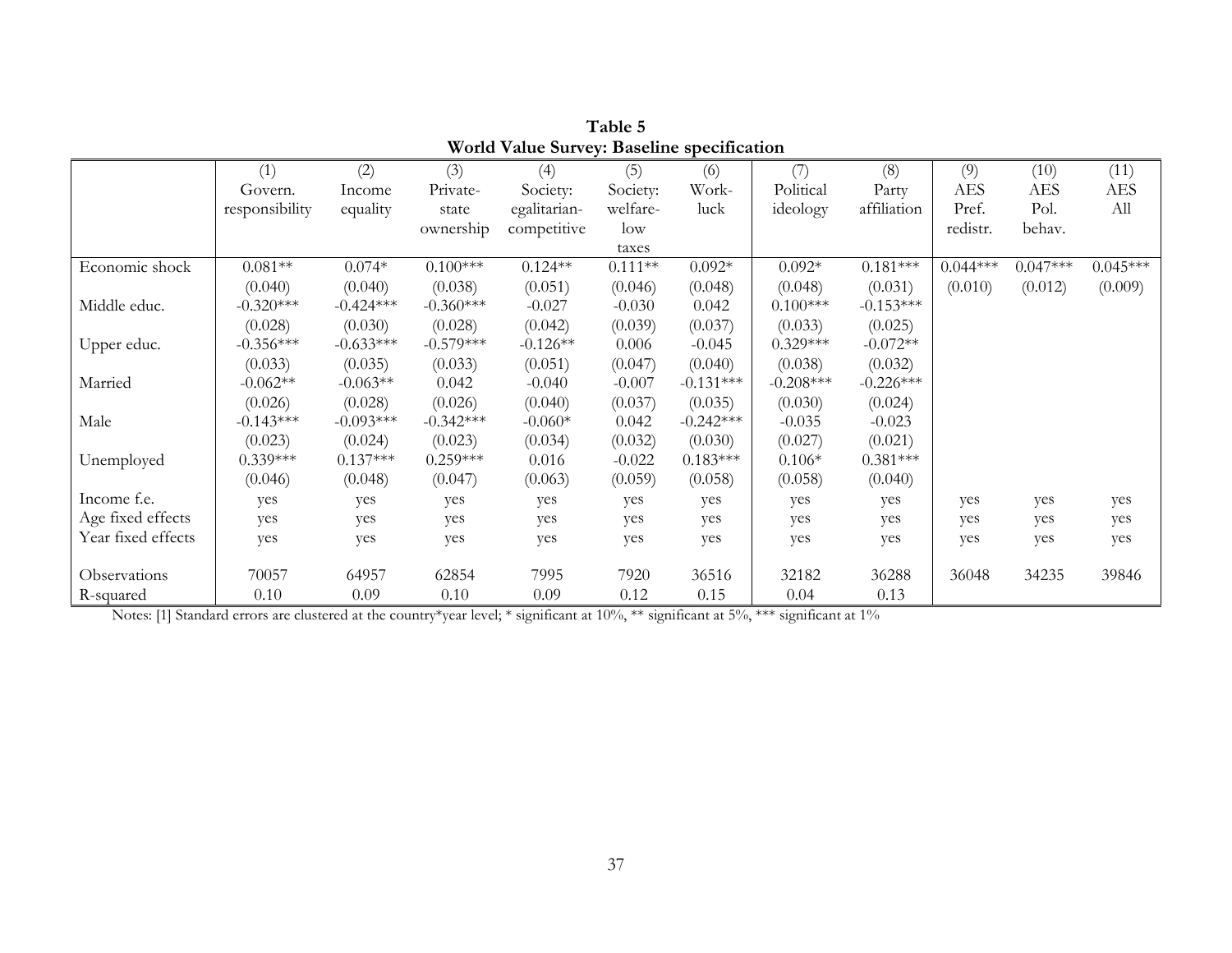| <b>NLS/2: Baseline Specification</b> |             |              |
|--------------------------------------|-------------|--------------|
|                                      | (1)         | (2)          |
|                                      | Work-luck   | Work-luck    |
| Unemployment-imp. years              | $0.017***$  |              |
|                                      | (0.005)     |              |
| Unemployment-at 32 years             | $-0.002$    |              |
|                                      | (0.004)     |              |
| Recession-imp. years                 |             | $0.065***$   |
|                                      |             | (0.020)      |
| Recession- at 32 years               |             | $-0.031$     |
|                                      |             | (0.019)      |
| College                              | $-0.006$    | $-0.006$     |
|                                      | (0.015)     | (0.015)      |
| Married                              | $-0.041***$ | $-0.041***$  |
|                                      | (0.010)     | (0.010)      |
| Male                                 | $0.078***$  | $0.078***$   |
|                                      | (0.010)     | (0.010)      |
| Unemployed                           | $0.049**$   | $0.050**$    |
|                                      | (0.020)     | (0.020)      |
| Black                                | $0.148***$  | $0.149***$   |
|                                      | (0.017)     | (0.017)      |
| Log (pers. income)                   | $-0.004*$   | $-0.004*$    |
|                                      | (0.002)     | (0.002)      |
| Log (fam. income at $18$ )           | $-0.024***$ | $-0.023***$  |
|                                      | (0.009)     | (0.009)      |
| Father less high school              | 0.005       | 0.005        |
|                                      | (0.010)     | (0.010)      |
| Academic                             | $-0.031***$ | $-0.031***$  |
|                                      | (0.009)     | (0.009)      |
| Grade                                | $-0.003***$ | $-0.003***$  |
|                                      | (0.001)     | (0.001)      |
| Working in high school               | $-0.003***$ | $-0.003***$  |
|                                      | (0.000)     | (0.000)      |
| State fixed effects                  | Yes         |              |
| Year fixed effects                   | Yes         | yes          |
| Observations                         | 23833       | yes<br>23833 |
| R-squared                            | 0.03        | 0.03         |
|                                      |             |              |

**Table 6 NLS72: Baseline Specification**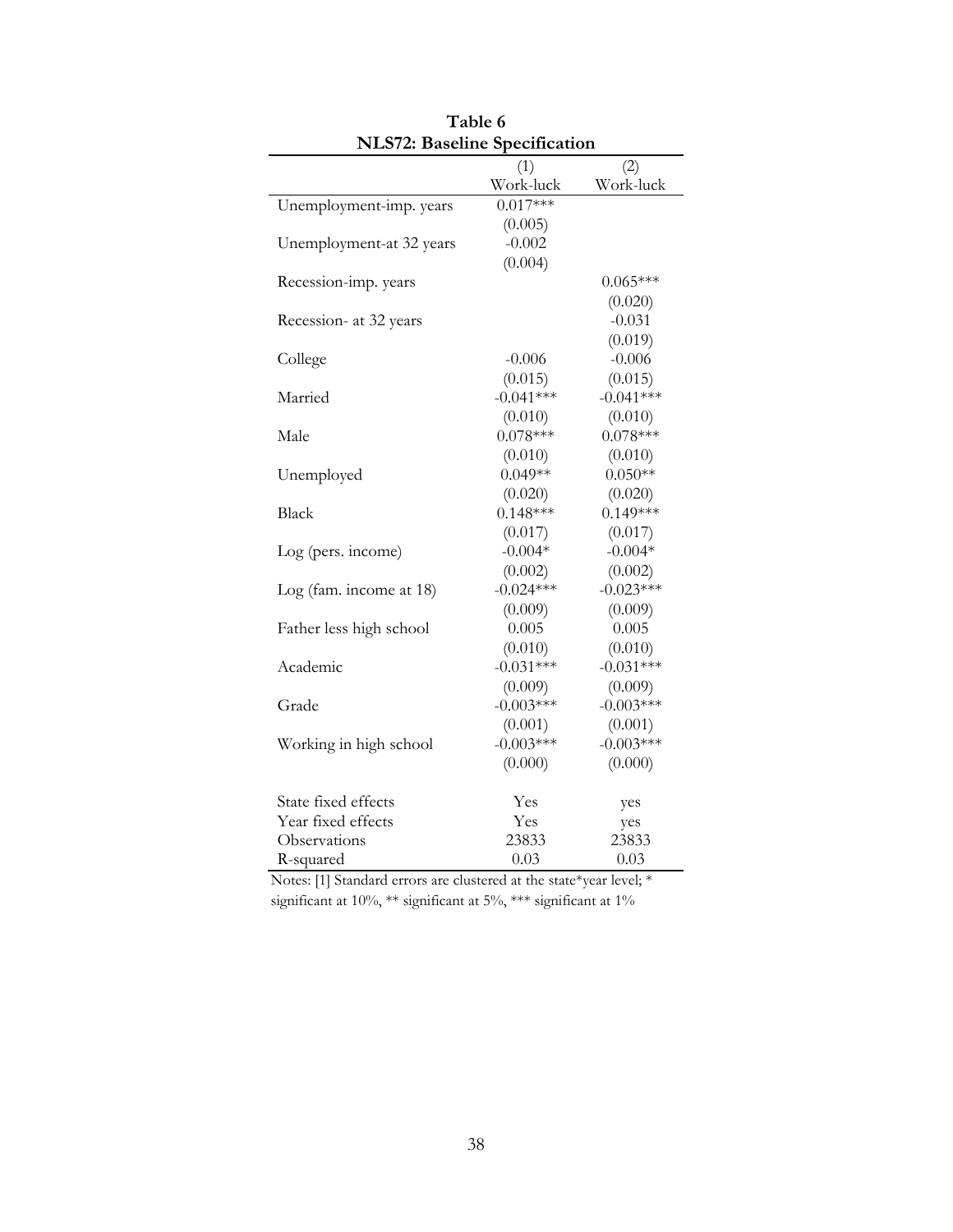|                                    |            |            | <u>ULUVIIMI</u> | $P^{\mu\nu}$ |                     |             |             |
|------------------------------------|------------|------------|-----------------|--------------|---------------------|-------------|-------------|
|                                    | (1)        | (2)        | (3)             | (4)          | (5)                 | (6)         | (7)         |
|                                    | Work-luck  | Work-luck  | Work-luck       | Work-luck    | Work-luck           | Work-luck   | Work-luck   |
| Unempl.- imp. years                | $0.016***$ | $0.016***$ | $0.018***$      | $0.017***$   | $0.020***$          | $0.061***$  | $0.018***$  |
|                                    | (0.005)    | (0.005)    | (0.007)         | (0.005)      | (0.005)             | (0.018)     | (0.005)     |
| Unempl. $-$ at 32 years            | $-0.001$   | $-0.002$   | $-0.002$        | $-0.002$     | $-0.001$            | $-0.002$    | $-0.002$    |
|                                    | (0.004)    | (0.004)    | (0.004)         | (0.004)      | (0.004)             | (0.004)     | (0.004)     |
| Black*(unem. i.y.)                 | $0.010*$   |            |                 |              |                     |             |             |
|                                    | (0.006)    |            |                 |              |                     |             |             |
| Black                              | $0.098***$ |            |                 |              |                     |             |             |
|                                    | (0.033)    |            |                 |              |                     |             |             |
| Male*(unem. i.y.)                  |            | 0.003      |                 |              |                     |             |             |
|                                    |            | (0.003)    |                 |              |                     |             |             |
| Male                               |            | $0.063***$ |                 |              |                     |             |             |
|                                    |            | (0.018)    |                 |              |                     |             |             |
| Log(fam. inc. at $18$ )*(un. i.y.) |            |            | $-0.001$        |              |                     |             |             |
|                                    |            |            | (0.003)         |              |                     |             |             |
| Log(fam. inc. at 18)               |            |            | $-0.016$        |              |                     |             |             |
|                                    |            |            | (0.019)         |              |                     |             |             |
| (Father less h.s.)*(un. i.y.)      |            |            |                 | 0.001        |                     |             |             |
|                                    |            |            |                 | (0.003)      |                     |             |             |
| Father less high school            |            |            |                 | $-0.000$     |                     |             |             |
|                                    |            |            |                 | (0.018)      |                     |             |             |
| Academic*(un. i.y.)                |            |            |                 |              | $-0.006*$           |             |             |
|                                    |            |            |                 |              | (0.003)<br>$-0.002$ |             |             |
| Academic                           |            |            |                 |              | (0.016)             |             |             |
| Grade*(un. i.y.)                   |            |            |                 |              |                     | $-0.001***$ |             |
|                                    |            |            |                 |              |                     | (0.000)     |             |
| Grade                              |            |            |                 |              |                     | $-0.000$    |             |
|                                    |            |            |                 |              |                     | (0.001)     |             |
| (Working h.s.)*(un. i.y.)          |            |            |                 |              |                     |             | $-0.000$    |
|                                    |            |            |                 |              |                     |             | (0.000)     |
| Work                               |            |            |                 |              |                     |             | $-0.003***$ |
|                                    |            |            |                 |              |                     |             | (0.001)     |
|                                    |            |            |                 |              |                     |             |             |
| State fixed effects                | yes        | yes        | yes             | yes          | yes                 | yes         | yes         |
| Year fixed effects                 | yes        | yes        | yes             | yes          | yes                 | yes         | yes         |
| Observations                       | 23833      | 23833      | 23833           | 23833        | 23833               | 23833       | 23833       |
| R-squared                          | 0.03       | 0.03       | 0.03            | 0.03         | 0.03                | 0.03        | 0.03        |

**Table 7 NLS72: Interactions with Personal Background**